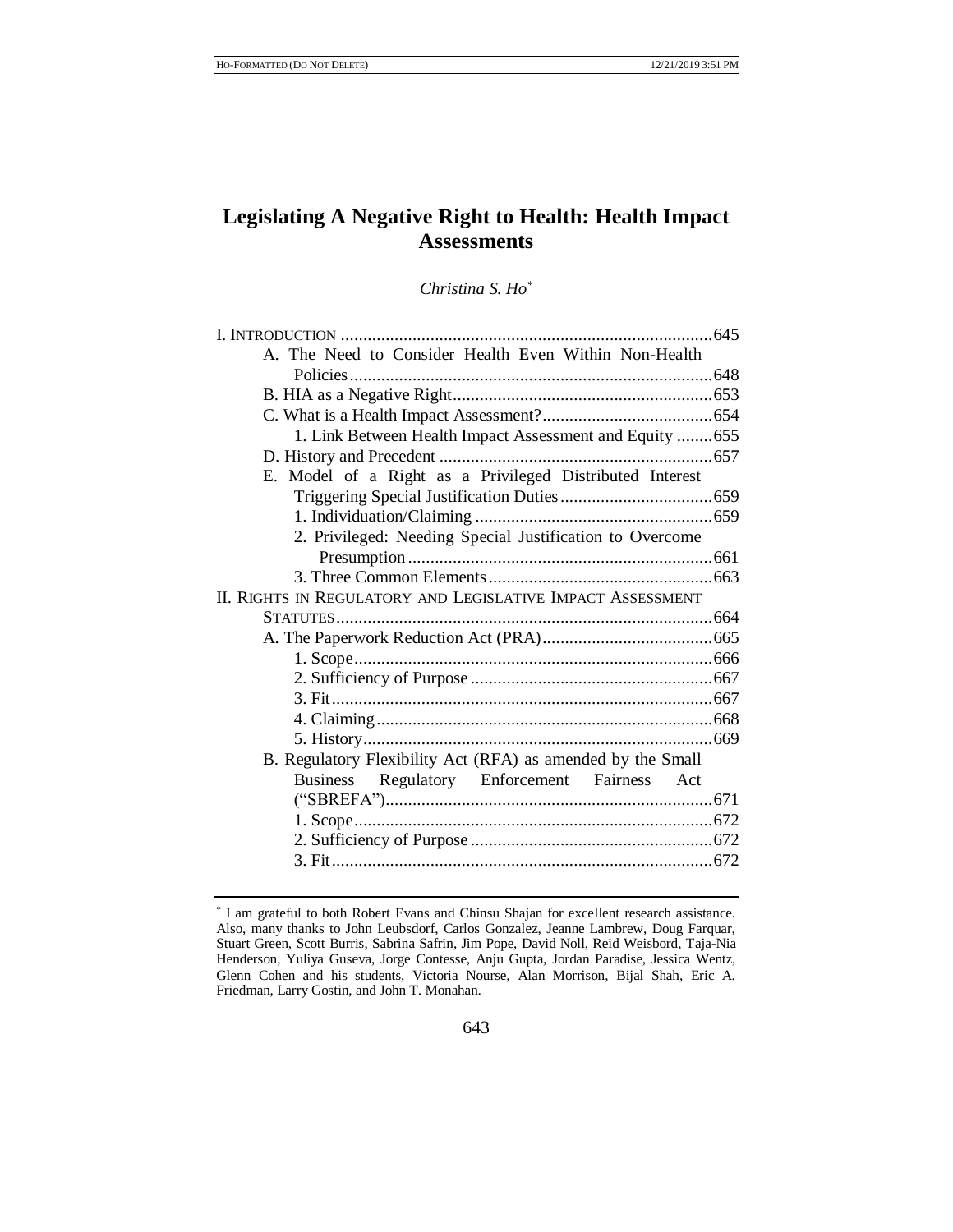# 644 **SETON HALL LAW REVIEW** [Vol. 50:643] III. OTHER EXAMPLES OF SIMILAR LEGISLATIVE AND REGULATORY C. Assessment of Federal Regulations and Policies on Families ...692 E. Other Impact Assessments Established by the Executive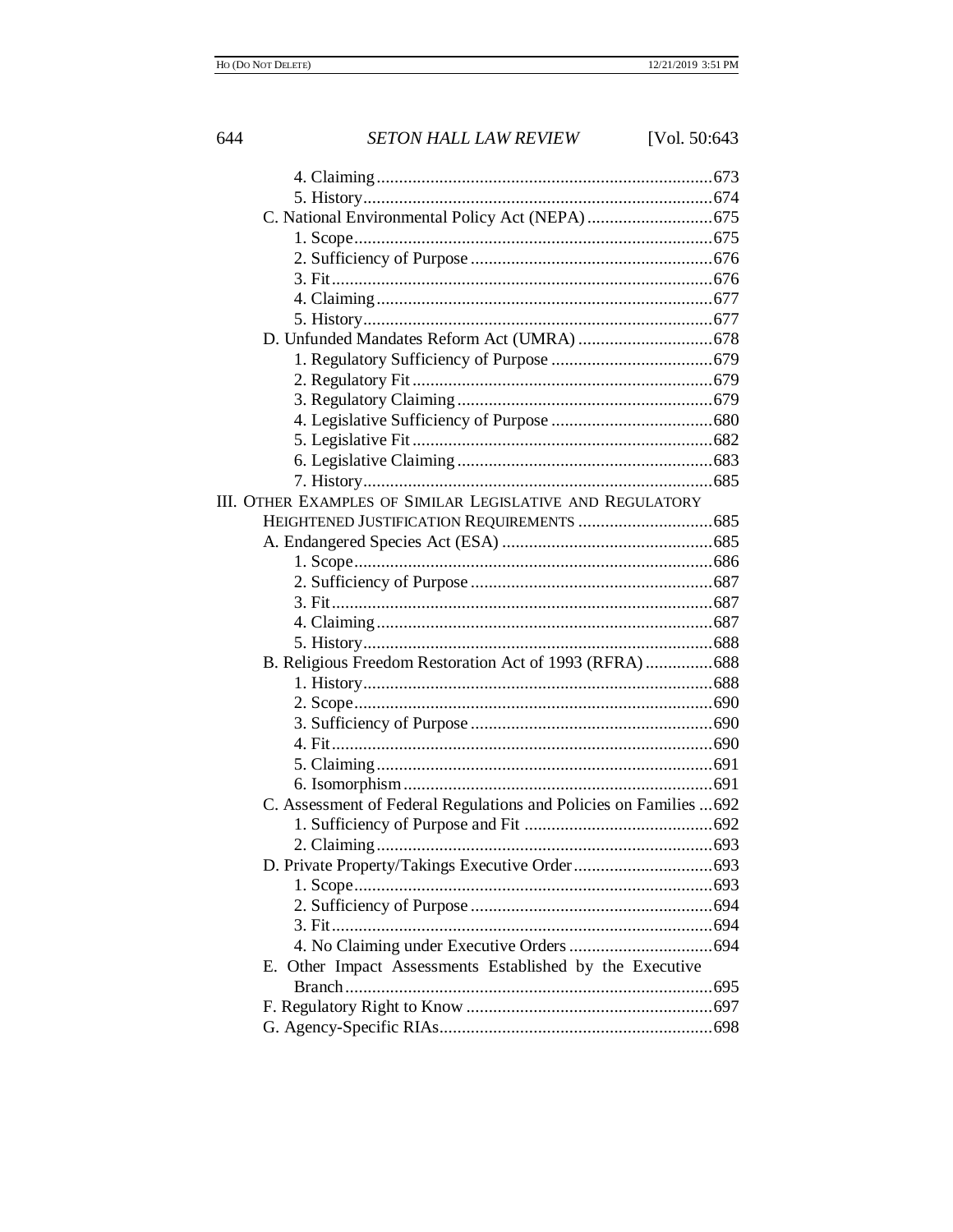#### <span id="page-2-0"></span>I. INTRODUCTION

In the U.S., we are accustomed to treating right-to-health arguments as non-starters, outside the realm of serious possibility.<sup>1</sup> Yet curiously, our American aversion to the health rights discourse does not necessarily reflect rejection of "health" as a value.<sup>2</sup> Instead, our attitude seems based on a misperception that health rights are inevitably a type of socioeconomic right to *affirmative* state provision rather than a *negative* liberty from state action.<sup>3</sup> This latter type of right, the negative liberty, is thought to be more congenial to the American legal tradition, while the former is regarded as a non-justiciable and quixotically foreign concept.<sup>4</sup> However

Even those who strongly favor such a right have judged U.S. health rights even after the enactment of the Affordable Care Act to be "unstable," "weak," and "elusive." *See* Allison K. Hoffman, *A Vision of an Emerging Right to Health Care in the United States: Expanding Health Care Equity Through Legislative Reform, in* THE RIGHT TO HEALTH AT THE PUBLIC/PRIVATE DIVIDE: A GLOBAL COMPARATIVE STUDY 345, 345–346 (Colleen M. Flood & Aeyal Gross eds., 2014) (describing how even legislated rights are often weakened by courts); David Orentlicher, *Rights to Healthcare in the United States: Inherently Unstable*, 38 AM. J.L. & MED. 326, 326 (2012) (documenting the ways in which the Affordable Care Act fails to change the historical weakness of the right to health in the U.S.). *See generally* Jennifer Prah Ruger et al., *The Elusive Right to Health Care Under U.S. Law*, 372 NEW ENG. J. MED. 2558 (2015); Elizabeth Weeks Leonard, *State Constitutionalism and the Right to Health Care*, 12 U. PA. J. CONST. L. 1325 (2010).

*See e.g.*, William W. Buzbee, *CPR Perspective: The Strategies of Regulatory Underkill*, CTR. FOR PROGRESSIVE REFORM*,* http://www.progressivereform.org/perspUnderki ll.cfm (last visited Oct. 18, 2019). Indeed, polls show *health care* was among the most important issues in the most recent midterms. *See e.g.,* Robert Pearl, *Healthcare Is the No. 1 Issue for Voters; A New Poll Reveals Which Healthcare Issue Matters Most*, FORBES (Aug 13, 2018, 07:53 AM), https://www.forbes.com/sites/robertpearl/2018/08/13/midterms/#3865 7bee3667.

 $3$  See e.g., RICHARD A. EPSTEIN, MORTAL PERIL: OUR INALIENABLE RIGHT TO HEALTH CARE? 59–79 (1997).

<sup>4</sup> See, e.g., Frank Cross, *The Error of Positive Rights*, 48 UCLA L. REV. 857, 862 (2001). *But see* Susan Bandes, *The Negative Constitution: A Critique*, 88 MICH. L. REV.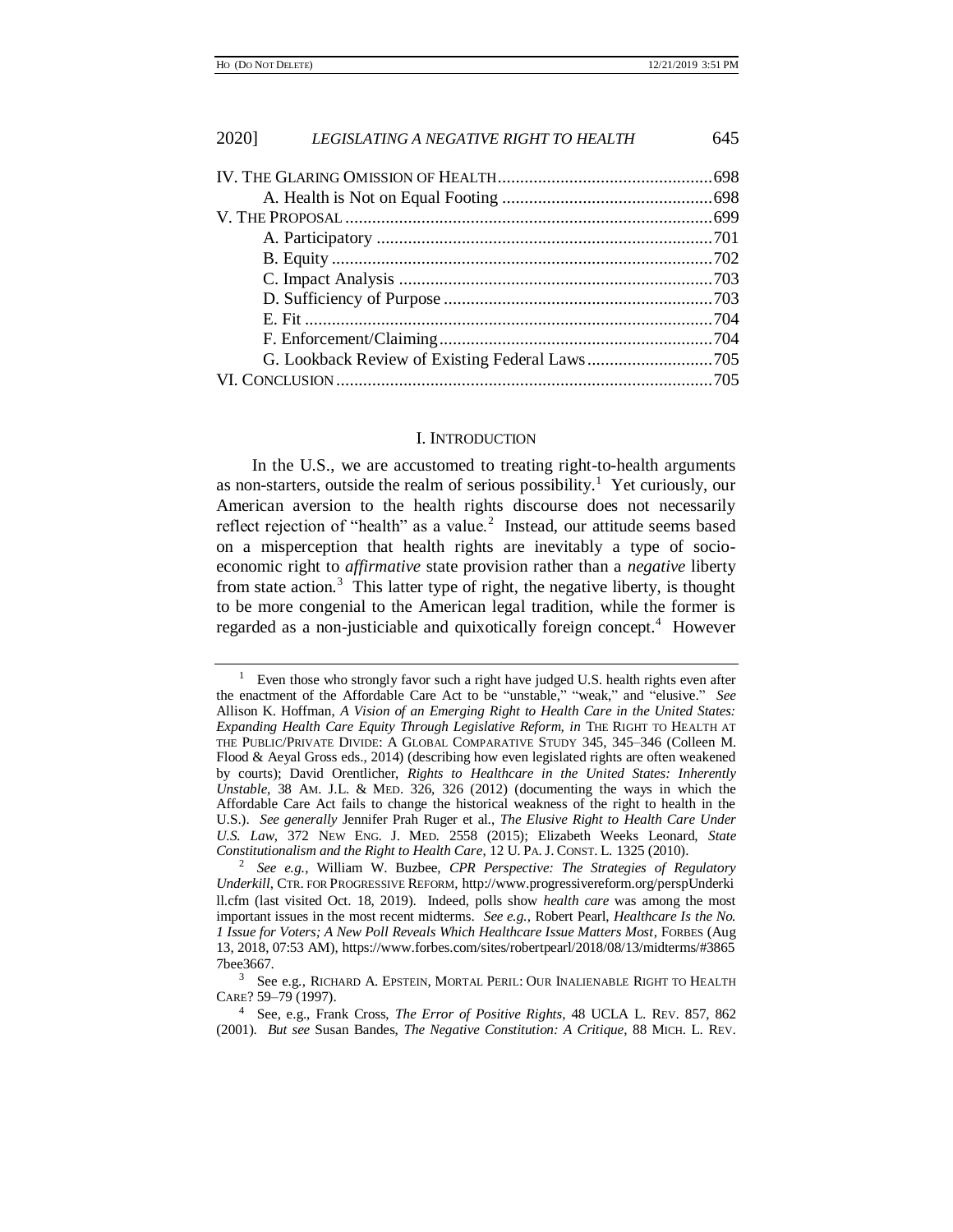much we may value health, the argument runs, we would distort or break with our foundational legal character if we recognized health values in the form of a "right."

<span id="page-3-3"></span><span id="page-3-0"></span>Meanwhile, on another front, a different battle over rights is running its course. Observers note that our policymaking functions are now held to  $cost\text{-}ben\text{-}fit$  default requirements imposed both by courts,<sup>5</sup> and by an executive order that has proven durable regardless of the President's party affiliation.<sup>6</sup> Even now, Congress is considering codifying such a requirement.<sup>7</sup> This default requirement of cost-benefit analysis (CBA), assumed to apply unless Congress clearly intends a different regulatory standard, has come under criticism on a variety of fronts. CBA posits a utilitarian world in which values are aggregative and fungible, and thus capable of being added and traded-off against one another.<sup>8</sup> In response, many have argued that the ascendance of cost-benefit analysis detracts from non-utilitarian values like rights, distribution, the integrity of human life, and dignity.<sup>9</sup> For instance, CBA privileges efficiency over distributive goals, as one commentator has succinctly described: "[A]ll transfer programs flunk standard CBA: one side loses what another gains, plus somebody pays for administrative costs."<sup>10</sup> Moreover, rights are short-

<span id="page-3-2"></span><span id="page-3-1"></span><sup>2271, 2273, 2278–79 (1990).</sup> 

<sup>5</sup> *See* Michigan v. EPA, 135 S. Ct. 2699, 2706–08 (2015) (requiring agency to weigh costs against benefits, unless Congress clearly states otherwise). *See generally* Cass R. Sunstein, *Cost-Benefit Default Principles*, 99 MICH. L. REV. 1651 (2001).

<sup>6</sup> Exec. Order No. 12,866, 58 Fed. Reg. 51,735 (Oct. 4, 1993) (which has been retained in substantially similar form through Reagan, Bush I, Clinton, Bush II, and Obama Administrations).

<sup>&</sup>lt;sup>7</sup> Portman-Heitkamp Regulatory Accountability Act, S. 951, 115<sup>th</sup> Cong. § 3(b)(5) (2017) https://www.congress.gov/bill/115th-congress/senate-bill/951/text. *See also,* Regulatory Accountability Act, H.R. 5, 115<sup>th</sup> Cong. (2017). The bill would require all agencies, including independent agencies, to consider a "reasonable number of [regulatory] alternatives" and select the "most cost-effective" rule, unless "the additional benefits of the more costly rule justify the additional costs of that rule." This requirement is sometimes called the "super mandate." *See e.g.*, William Buzbee, *Regulatory Reform or Statutory Muddle: The "Legislative Mirage" of Single Statute Regulatory Reform*, 5 N.Y.U. ENVTL. L.J. 298, 306 (1996).

<sup>8</sup> *See e.g.,* SIDNEY SHAPIRO & ROBERT GLICKSMAN, RISK REGULATION AT RISK: RESTORING A PRAGMATIC APPROACH 54 (2002).

<sup>9</sup> *See e.g.,* Frank Ackerman & Liza Heinzerling, *Pricing the Priceless: Cost-Benefit Analysis of Environmental Protection*, 150 U. PA. L. REV. 1553, 1567 (2002) (discussing that it may not be possible to limit the effects of CBA to just those areas for which CBA is suitable because there are spillover or displacing effects, including that "cost benefit analysis turns public citizens into selfish consumers and interconnected communities into atomized individuals"). *See generally* MICHAEL SANDEL, WHAT MONEY CAN'T BUY: THE MORAL LIMITS OF MARKETS (2012); Kristen Underhill, *When Extrinsic Incentives Displace Intrinsic Motivation: Designing Legal Carrots and Sticks to Confront the Challenge of Motivational Crowding-Out,* 33 YALE J. ON REG. 213 (2016).

<sup>10</sup> Adam Samaha*, Death and Paperwork Reduction*, 65 DUKE L.J. 279, 324 (2015)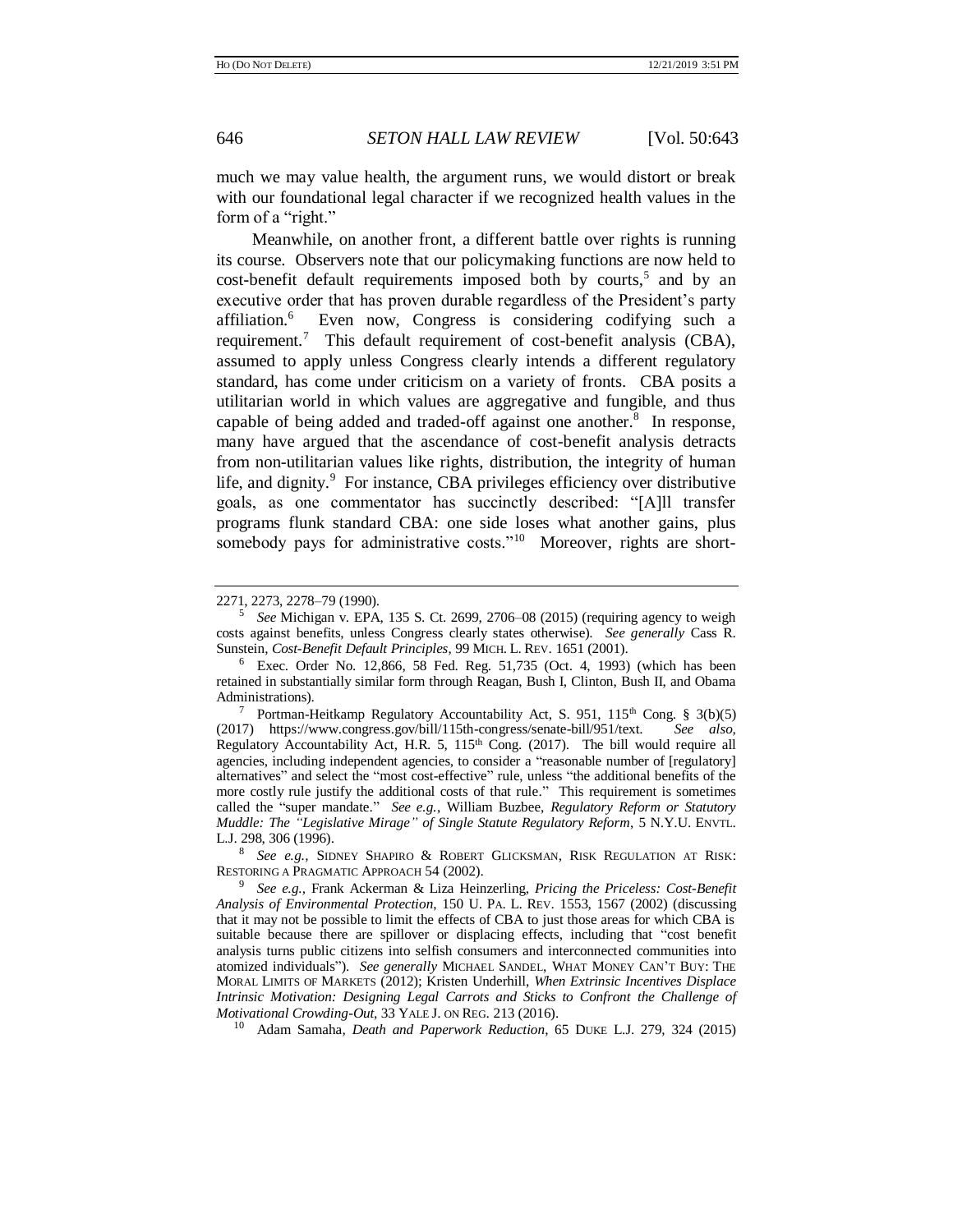shrifted under CBA's utilitarian approach insofar as rights bind without regard to individual case-by-case consequences.<sup>11</sup> The nature of rights is such that an individual's rights cannot be sacrificed to the greater collective welfare as a matter of course. Thus CBA, by subjecting all values to tradeoff, fails to adequately acknowledge that some values take the form of rights.

What if we had a way to value health as a right while remaining squarely within the American tradition of rights as negative liberties from state action? And what if this method could also serve as a corrective to CBA's blind-spots on rights and distribution? I argue in this article that Health Impact Assessments (HIAs) would achieve precisely these things. Therefore, I propose that we require an assessment of all federal regulation and legislation for its potential impact on human health and its distribution, even if the policies lie outside what is traditionally considered the health sector. This HIA requirement, like the other regulatory impact analyses I discuss below, would also require Congress or an agency, if it were to pursue such action burdening human health, to expressly justify the adverse health effects imposed by such action.<sup>12</sup> If anything, the regulatory reform measures that are currently before Congress, rather than mandating CBA by statute, should include this modest, common-sense, new regulatory impact assessment requirement.<sup>13</sup>

My argument is indirect. Others have made strong cases for HIAs on the merits. I seek to demonstrate that HIAs should be institutionalized because we have already adopted a set of *other* regulatory impact assessments (RIAs) privileging non-health values such as economic freedom for small business, freedom from paperwork, economic protection for states and localities, religious liberty, and more,<sup>14</sup> all of which compete with health. These existing RIAs represent the selective elevation, by rights-like means, of a highly biased set of priorities with which health ought to be placed on equal footing.

<sup>(</sup>citing Eric A. Posner, *Transfer Regulations and Cost-effectiveness Analysis*, 53 DUKE L.J. 1067, 1060–69, 1076 (2003)). This pithy conclusion depends upon CBA being administered without regard to the fact that the relation between wealth and utility varies non-linearly, such that the marginal decrease in a wealthy person's utility from the loss of a dollar might be lower than the marginal increase to a less well-off person from gaining a dollar.

Even utilitarians can acknowledge rights as absolute and indefeasible in this sense. John Stuart Mill, *Utilitarianism, in* UTILITARIANISM, LIBERTY, REPRESENTATIVE GOVERNMENT 1, 61–63 (H.B. Acton ed., 1972) (distinguishing rights from expedience).

<sup>&</sup>lt;sup>12</sup> *See infra* Part V for full description.<br><sup>13</sup> See a.g., supra poto 7: Cross, supra i

<sup>13</sup> *See e.g., supra* note [7;](#page-3-0) Cross, *supra* not[e 4,](#page-2-0) at 863.

<sup>14</sup> *See* Elizabeth Sepper, *Free Exercise Lochnerism*, 115 COLUM. L. REV. 1453 (2015) (arguing that religious liberty is a new guise for economic libertarianism).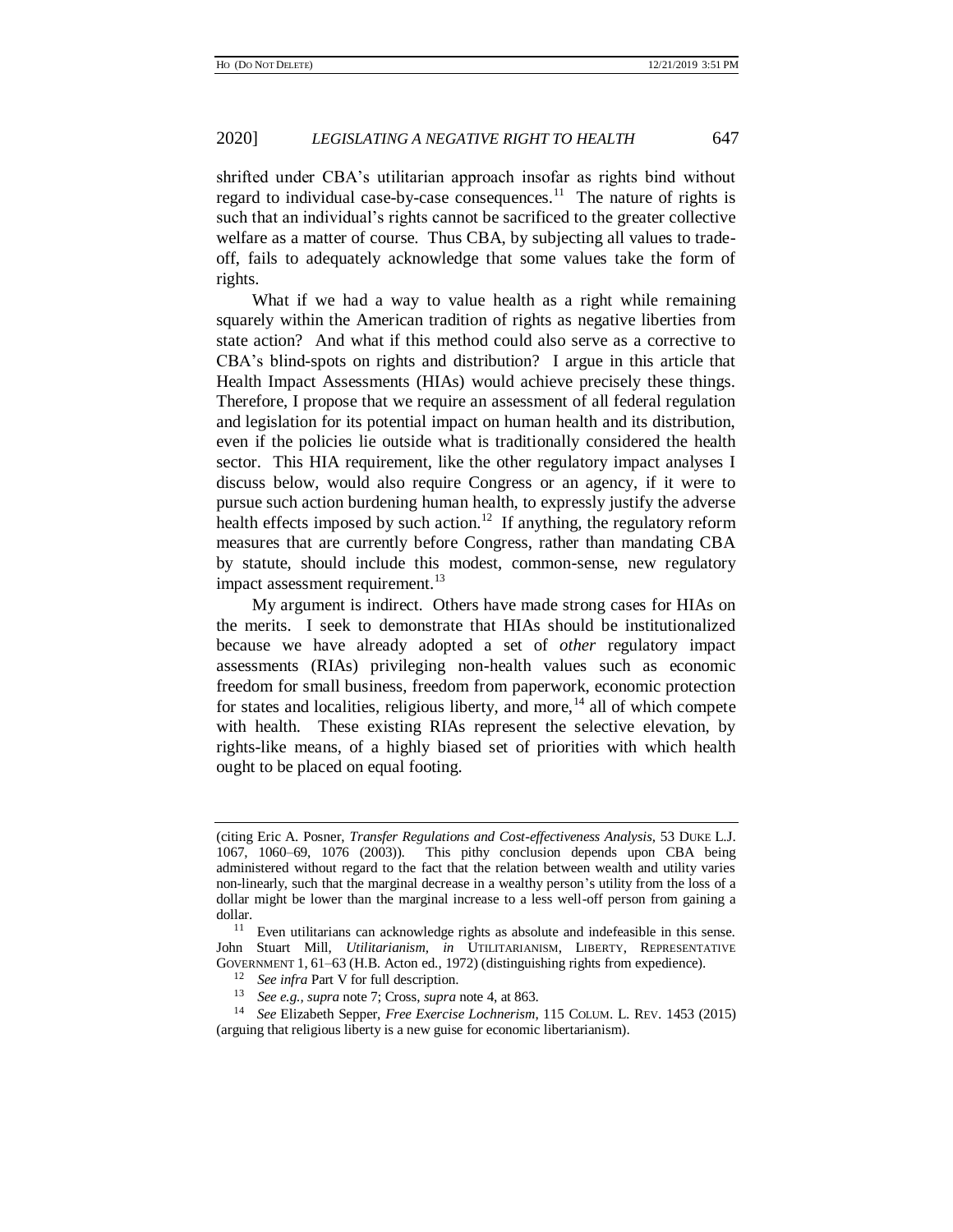### A. *The Need to Consider Health Even Within Non-Health Policies*

The greatest health challenges today are complex and have many linked contributing factors, some of which operate far upstream, outside what we conventionally regard as health policy. It is by now widely recognized that policies beyond the traditional health-sector affect our health outcomes no less than policies within our so-called health system.<sup>15</sup> An oft-cited early report from the Centers for Disease Control credited medical care with only ten to fifteen percent of the reductions in mortality achieved during the twentieth century.<sup>16</sup> Our knowledge base has now grown to recognize how "social determinants of health" may have at least as much effect on health outcomes.<sup>17</sup>

Thanks to environmental law, many of us recognize that hazardous chemical exposures in our air, water, food, and workplaces burden human health. But we are increasingly learning more about the importance of our social and economic conditions as well.

Housing and our built environment are examples of distal or upstream factors, wrought by collective policy, that affect population health in complex socially-mediated ways.<sup>18</sup> For instance, lopsided mortgage interest subsidies to the affluent divert resources from quality affordable housing options, which we know in turn subjects people to hazardous exposures such as lead or mold. Indeed, our policy paradigms, such as those that beget urban sprawl, have been associated with numerous other health effects. One study found that for every one percent increase in county compactness (a sprawl index), "traffic fatality rates fell by 1.49 percent and pedestrian fatality rates fell by 1.47 percent."<sup>19</sup> These effects are a function of government action.<sup>20</sup> For example, federal housing financing has long favored low-density single-family homes.<sup>21</sup>

<span id="page-5-0"></span><sup>15</sup> *See, e.g*., Centers for Disease Control and Prevention, *Ten Great Public Health Achievements—United States 1900*–*1999,* 48 MORBIDITY AND MORTALITY WKLY. REP. 241 (April 1999).

<sup>16</sup> *Id.*

<sup>17</sup> *See e.g.*, Jessica Mantel, *Tackling the Social Determinants of Health: A Central Role for Providers*, 33 GA. ST. U. L. REV. 217, 221 (2017).

<sup>18</sup> Lauren Taylor, *Housing and Health: An Overview of the Literature*, HEALTH AFF. (June 7, 2018), https://www.healthaffairs.org/do/10.1377/hpb20180313.396577/full/.

<sup>19</sup> Reid Ewing & Shima Hamidi, *Compactness v. Sprawl: A Review of Recent Evidence from the United States*, 30 J. PLANNING LIT. 413, 425 (2015); PAULA BRAVEMAN ET AL., HOUSING AND HEALTH (2011), https://www.rwjf.org/en/library/research/2011/05/housingand-health.html*.*

 $20$  KENNETH T. JACKSON, CRABGRASS FRONTIER: THE SUBURBANIZATION OF THE UNITED STATES 229–230 (1985).

<sup>21</sup> *See id. See also* Heather Hughes, *Securitization and Suburbia,* 90 OR. L. REV. 359, 391–94 (2011) (tracing how laws governing commercial finance facilitate sprawl); Emily Badger, *How the Federal Government Dramatically Skews the U.S. Real Estate Market*,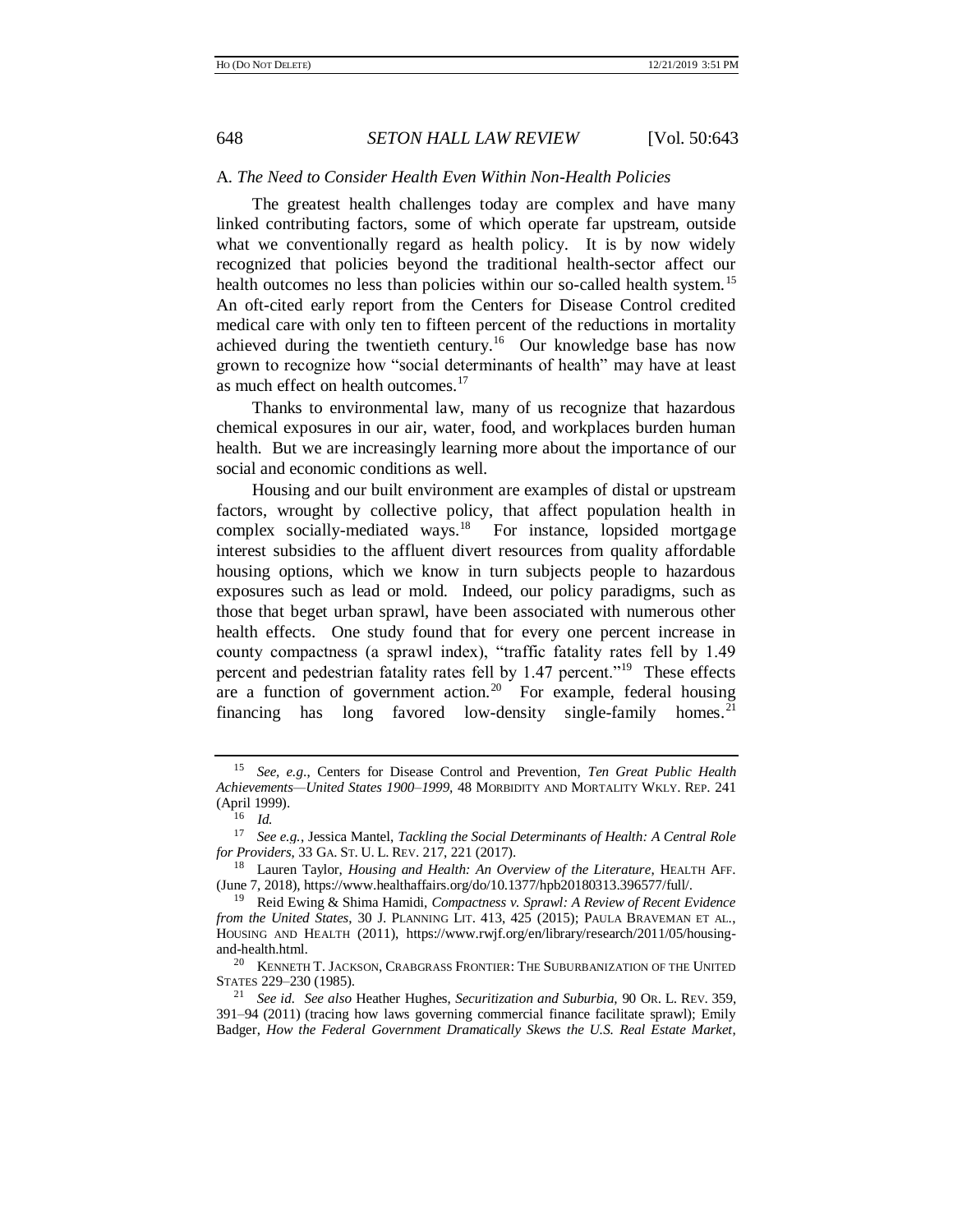Government-financed roads literally paved the way for the automobile.<sup>22</sup> Development assumed its particular character because of single-use zoning laws as well as ordinances stipulating setbacks and parking.<sup>23</sup> The effects on human well-being, through physical, mental, and social pathways, are manifold.<sup>24</sup> Meanwhile, housing instability among renters gravely harms health, especially the health of children in the household.<sup>25</sup> Yet the U.S. Department of Housing and Urban Development is pursuing new work requirements to encumber the restricted housing assistance that is available.<sup>26</sup>

The governance of work itself has permitted scheduling and other arrangements to offload ever more contingency onto workers, increasing toxic stress and fatigue.<sup>27</sup> And each sector we examine reveals the source of additional health burdens. Our transportation policies often create new accident and other risks, as the rise of the railroad<sup>28</sup> and the automobile have made clear.<sup>29</sup>

<sup>25</sup> Megan Sandel et al., *Unstable Housing and Caregiver and Child Health in Renter Families*, 141 PEDIATRICS 1, 1 (2018).

<sup>26</sup> Kriston Capps, *HUD May Push New Work Requirements for Public Housing Residents*, CITYLAB (Feb. 2, 2018), https://www.citylab.com/equity/2018/02/hud-floatswork-requirements-for-public-housing-residents/552173/.

<sup>27</sup> *See, e.g.*, HUMAN IMPACT PARTNERS, SCHEDULING AWAY OUR HEALTH: HOW UNPREDICTABLE WORK HOURS AFFECT HEALTH AND WELL-BEING (2016), http://www.humanimpact.org/wp-content/uploads/Scheduling-Away-Our-Health\_rev3.pdf. Such transformation of the workforce has been facilitated by government designation of these workers as outside certain categories of protection. *See, e.g.*, Karla Walter & Kate Bahn, *Raising Pay and Providing Benefits for Workers in a Disruptive Economy*, CTR. FOR AM. PROGRESS (Oct. 13, 2017), https://www.americanprogress.org/issues/economy/reports/2 017/10/13/440483/raising-pay-providing-benefits-workers-disruptive-economy/. *See generally* JEFFREY PFEFFER, DYING FOR A PAYCHECK (2018).

<sup>28</sup> *See generally* MARK ALDRICH, DEATH RODE THE RAILS: AMERICAN RAILROAD ACCIDENTS AND SAFETY 1828–1965 (2006). For discussion of how tort law responded to this externalization of costs by railroads onto others, *see* MORTON HORWITZ, THE TRANSFORMATION OF AMERICAN LAW 1780–1860, 97–101 (1977) (observing that "most of the cases involving injuries to persons or property after 1840 were brought about by the activity of canals or railroads").

<sup>29</sup> See generally JERRY L. MASHAW & DAVID L. HARFST, THE STRUGGLE FOR AUTO SAFETY (1991). *See e.g.,* Sandro Galea, *Making the Acceptable Unacceptable*, B.U. SCH. PUB. HEALTH (June 4, 2015), https://www.bu.edu/sph/2015/06/14/making-the-acceptableunacceptable/ (observing that "[d]espite a dramatic increase in number of vehicle miles

CITYLAB (Jan. 8, 2013), https://www.citylab.com/equity/2013/01/how-us-governmentdramatically-real-estate-market/4337/ (documenting that, even recently, "FHA, for instance, funneled just one-tenth of its \$1.2 trillion in loan guarantees over the past five years toward multi-family housing").

<sup>22</sup> *See* Jackson, *supra* not[e 20.](#page-5-0)

<sup>23</sup> *Id.*

<sup>24</sup> [Andrew L. Dannenberg](http://www.ncbi.nlm.nih.gov/pubmed/?term=Dannenberg%20AL%5Bauth%5D) et al., *The Impact of Community Design and Land-Use Choices on Public Health: A Scientific Research Agenda,* 93 AM. J. PUB. HEALTH 1500, 1500–08 (2003).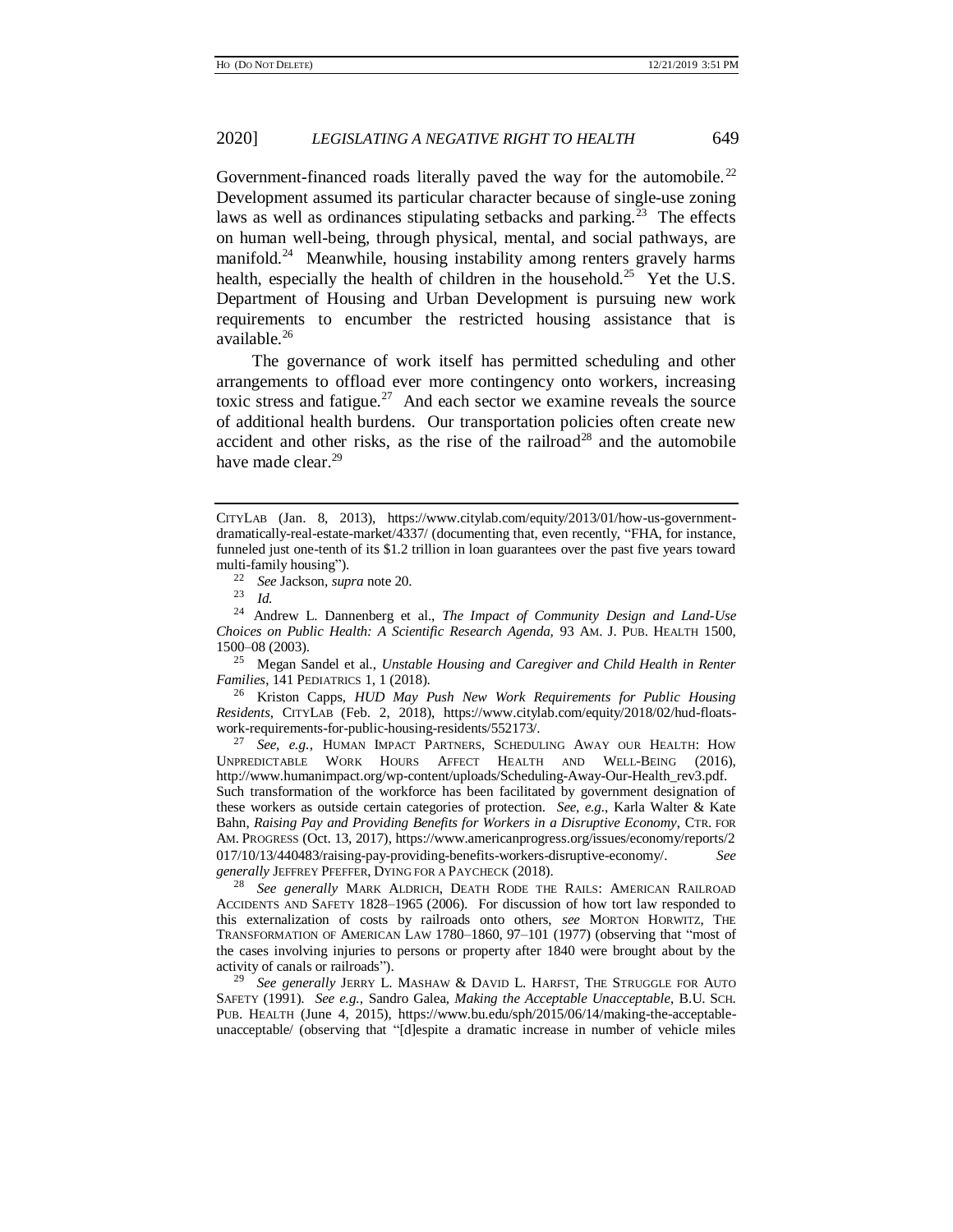Our agricultural and economic development subsidies may be transferring risk from agricultural and fast-food enterprises to individuals. When we subsidize corn rather than fruits and vegetables, even as cheap high-fructose corn syrup has fostered excessive consumption of added sugars, do we consider the potential health effects?<sup>30</sup> Meanwhile the Small Business Administration has poured funding into fast-food franchises in low-income neighborhoods in the name of urban revitalization,  $31$  even as land use, zoning and other regulations deterred supermarkets from locating there $32$ 

<span id="page-7-2"></span><span id="page-7-1"></span><span id="page-7-0"></span>Socioeconomic conditions, including relative social position,  $33$  are powerful determinants of health.<sup>34</sup> Even when poverty and deprivation recede as health threats, the health problems due to socio-economic status (SES) factors do not disappear. The level of inequality in a society itself can impose health burdens on the community.<sup>35</sup> Comparing equally wealthy countries, health outcomes are superior in egalitarian societies compared to ones with steeper economic gradients.<sup>36</sup> Yet our tax policies

<sup>30</sup> *See, e.g.*, Scott Fields, *The Fat of the Land: Do Agricultural Subsidies Foster Poor Health?*, 112 ENVTL. HEALTH PERSP. A820, A821 (2004). *See generally* David Wallinga, *Agricultural Policy and Childhood Obesity: A Food Systems and Public Health Commentary*, 29 HEALTH AFF. 405 (2010).

<sup>31</sup> Karina Christiansen, *Franchising Inequality*, 36 HEALTH AFF. 1141, 1141 (2017) (reviewing CHIN JOU, SUPERSIZING URBAN AMERICA: HOW INNER CITIES GOT FAST FOOD WITH GOVERNMENT HELP (2017)).

<sup>32</sup> Alan Ehrenhalt, *The Grocery Gap*, GOVERNING (April 2006), http://www.governing. com/topics/mgmt/Grocery-Gap.html.

<sup>33</sup> *See generally* MICHAEL MARMOT, STATUS SYNDROME: HOW SOCIAL STANDINGS AFFECT OUR HEALTH AND LONGEVITY (2004); R.G. WILKINSON, UNHEALTHY SOCIETIES: THE AFFLICTIONS OF INEQUALITY (1996); R.G. WILKINSON, MIND THE GAP: HIERARCHIES, HEALTH AND HUMAN EVOLUTION (2000); Angus Deaton*, Health Inequality and Economic Development*, 41 PRINCETON J. ECON. LIT. 113 (2001). *See also,* Joshua Holland, *High Inequality Results in More US Deaths than Tobacco, Car Crashes and Guns Combined*, MOYERS & CO. (Apr. 19, 2014), http://billmoyers.com/2014/04/19/high-inequality-resultsin-more-us-deaths-than-tobacco-car-crashes-and-guns-combined/#.VY1GJPrs9dk.twitter.

<sup>34</sup> *See generally* NORM DANIELS ET AL., IS INEQUALITY BAD FOR OUR HEALTH? (2001).

NORMAN DANIELS, JUST HEALTH CARE 83-87 (2008).

<sup>36</sup> RICHARD WILKINSON, MIND THE GAP: HIERARCHIES, HEALTH AND HUMAN EVOLUTION (2000). *See also* MARMOT, *supra* note [33;](#page-7-0) Kate Pickett & Richard Wilkinson, *Income Inequality and Health: A Causal Review*, 128 SOC. SCI. & MED. 316 (2015); NANCY E. ADLER ET AL., REACHING FOR A HEALTHIER LIFE: FACTS ON SOCIOECONOMIC STATUS AND HEALTH IN THE U.S. (2008), http://www.macses.ucsf.edu/downloads/reaching\_for\_a\_healthi er\_life.pdf.

<span id="page-7-3"></span>traveled, we reduced, in just one generation, the risk of motor vehicle fatality five-fold [through] road safety, advocacy for safer driving, and legal disincentives for unsafe driving"). For a recent example of our subsidization of transportation technologies, including self-driving automobiles presumably with inadequate regard for health risk, *see* Jerry Hirsh, *Elon Musk's Growing Empire Is Fueled by \$4.9 Billion in Government Subsidies*, L.A. TIMES (May 30, 2015), http://www.latimes.com/business/la-fi-hy-musksubsidies-20150531-story.html.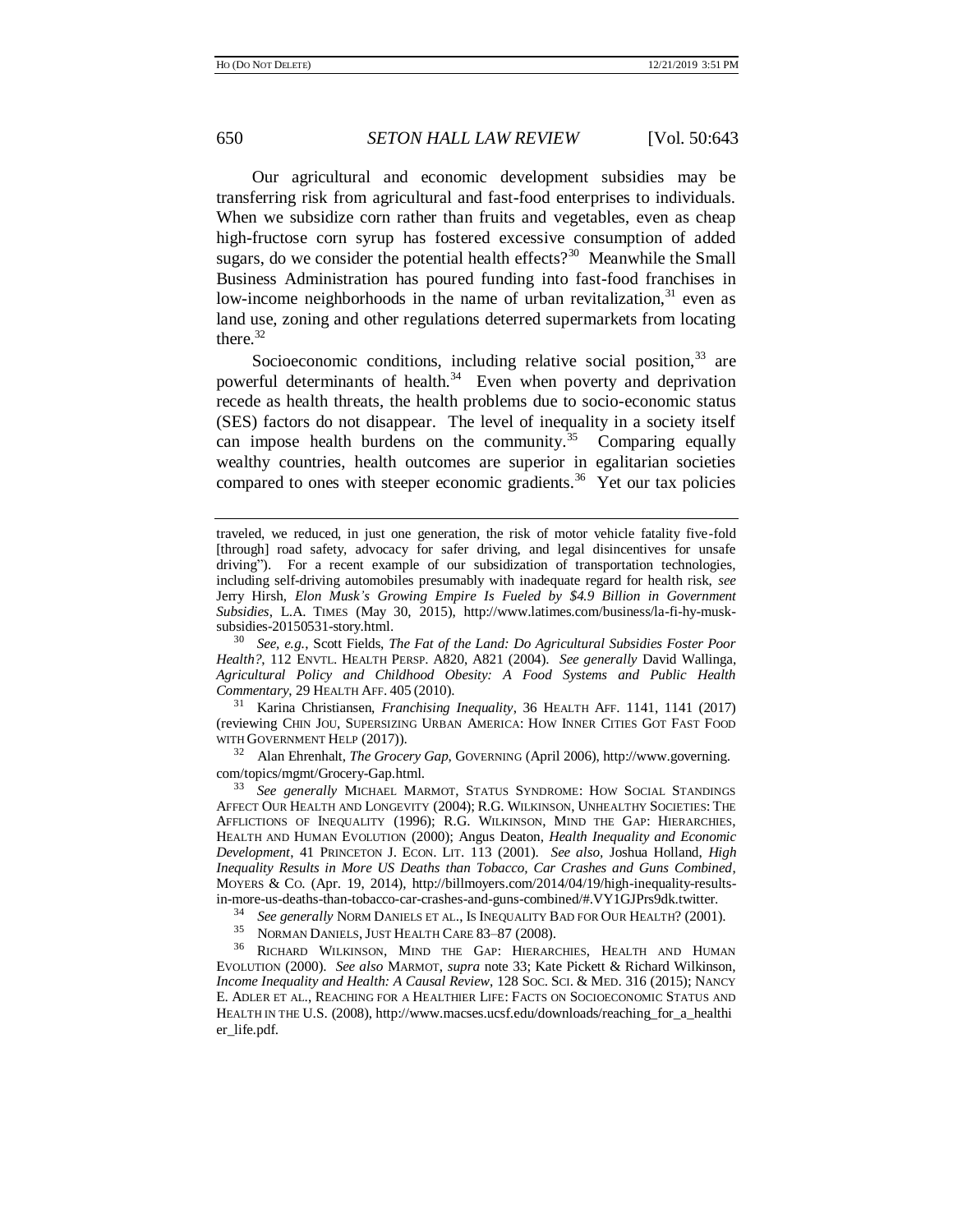are ever more unequal with predictable health impacts.<sup>37</sup> For instance, every ten percent reduction in the Earned Income Tax Credit increases infant mortality by 23.2 per  $100,000$  births.<sup>38</sup>

Education is arguably the SES factor most profoundly correlated with health outcomes. Globally, educational status, especially that of the mother,<sup>39</sup> as well as literacy, particularly male-female disparity in adult literacy, are among the strongest predictors of life-expectancy.<sup>40</sup> Meanwhile our system leaves far too many behind as the fashioning of choice or charter policies and diversion of funding to private schools reinforce disparity in educational opportunity.<sup>41</sup>

Meanwhile, incarceration policies harm prisoner health in lasting ways, not to mention their effect on the children of incarcerated parents, and even on the health of those who merely live in communities with "toxic exposure" to mass incarceration.<sup>42</sup>

As yet uncertain-health threats lurk in other non-health sector policies. For instance, special immunities granted to social media platforms

<sup>39</sup> *See* Emmanuela Gakidou et al., *Increased Educational Attainment and Its Effect on Child Mortality in 175 Countries Between 1970 and 2009: A Systematic Analysis*, 376 LANCET 959, 959 (2010).

<sup>40</sup> *See* DANIELS, *supra* note [35,](#page-7-1) at 88.

<sup>41</sup> Dana Goldman & James P. Smith, *The Increasing Value of Education to Health,* 72 SOC. SCI. & MED. 1728, 1728 (2011); Stuart J. Olshansky et al., *Differences in Life Expectancy Due to Race and Educational Differences Are Widening, and Many May Not Catch Up*, 31 HEALTH AFF. 1803, 1803–04 (2012). *See also* Bruce D. Baker, *Exploring the Consequences of Charter School Expansion in U.S. Cities*, ECON. POL'Y INST. (Nov. 30, 2016), http://www.epi.org/publication/exploring-the-consequences-of-charter-school-expans ion-in-u-s-cities/#\_ref14.

<sup>42</sup> *See* ERNEST DRUCKER, A PLAGUE OF PRISONS: AN EPIDEMIOLOGY OF MASS INCARCERATION IN AMERICA (2013) (describing in Chapter 8 the effects of the "toxic exposure" to mass incarceration on individuals and their communities"); Mark L. Hatzenbuehler et al., *The Collateral Damage of Mass Incarceration: Risk of Psychiatric Morbidity Among Nonincarcerated Residents of High-Incarceration Neighborhoods*, 105 AM. J. PUB. HEALTH 138, 138 (2015); Christopher Wildeman, *Imprisonment and (Inequality in) Population Health,* 41 SOC. SCI. RES. 74, 74 (2012) (showing that parental incarceration substantially increases infant mortality risk); Ingrid A. Binswanger et al., *Epidemiology of Infectious Disease-Related Death After Release from Prison, Washington State, United States, and Queensland, Australia: A Cohort Study,* 131 PUB. HEALTH REPS. 574, 574 (2016), https://www.ncbi.nlm.nih.gov/pmc/articles/PMC4937119/; @brujacontumbao, TWITTER (Jul. 5, 2019), https://twitter.com/brujacontumbao/status/1147238292448075777.

<sup>37</sup> *See* Tax Cuts and Jobs Act of 2017 (TJCA), Pub. L. No. 115-97, 131 Stat. 2054 (2017). *See* William Gale et al.*, A Preliminary Assessment of the Tax Cuts and Jobs Act of 2017*, 71 NAT'L TAX J. 589 (2018) (assessing the TJCA and concluding that its effect would be to make the distribution of after-tax income less equal).

<sup>38</sup> *See* Peter A. Muennig et al., *Cost Effectiveness of the Earned Income Tax Credit as a Health Policy Investment,* 51 AM. J. PREVENTIVE MED. 874, 874–881 (2016). *See also*  William H. Dow et al., *A Way Out from Rock Bottom: Economic Policies Can Reduce Deaths of Despair*, VOX CEPR POLICY PORTAL (July 7, 2019), https://voxeu.org/article/eco nomic-policies-can-reduce-deaths-despair.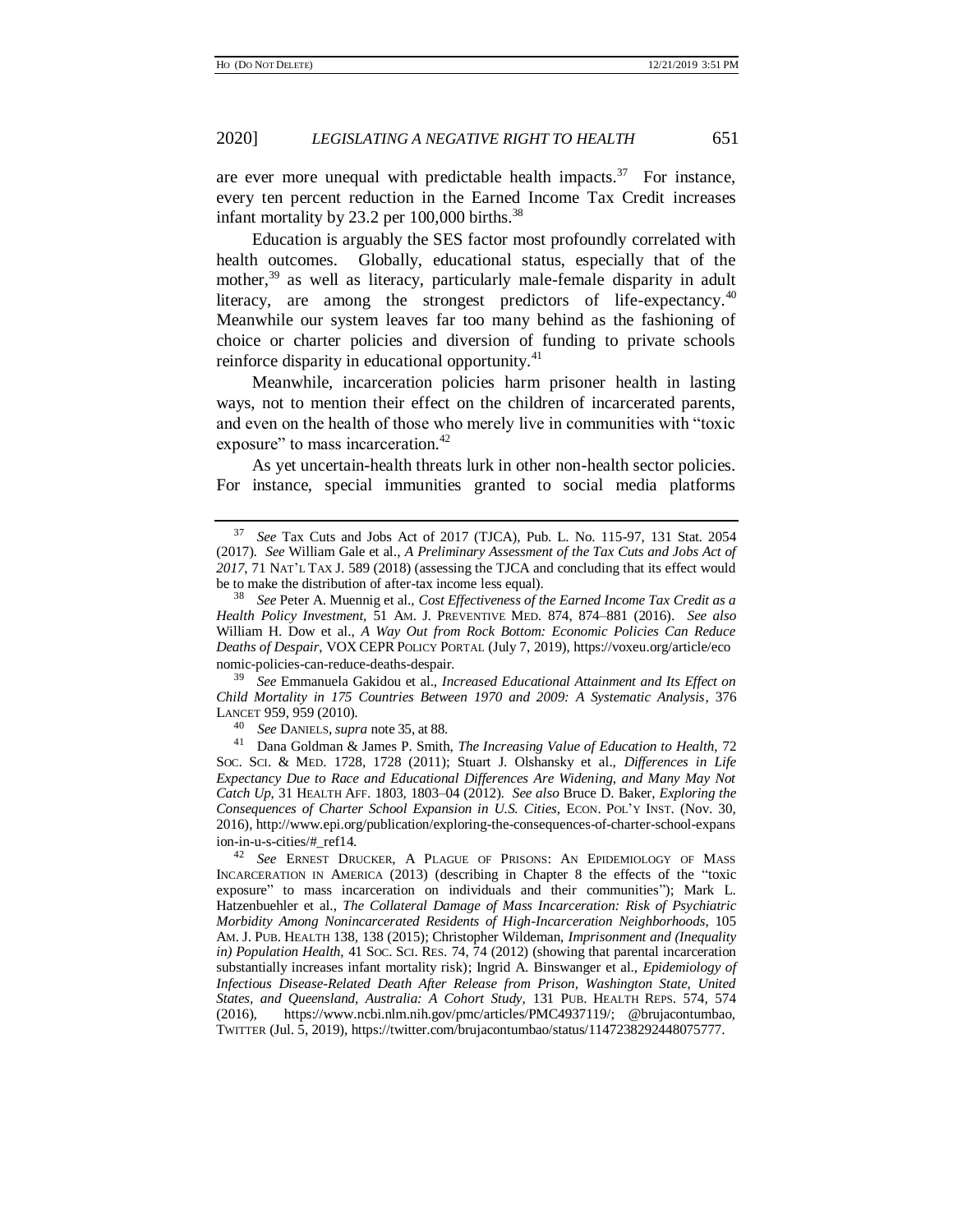subsidize them at the expense of young people who face more mental health risks, particularly if they are vulnerable because of gender, sexual identity, or other characteristics.<sup>43</sup> Whole literatures exist to examine the relationship between global trade and human development.<sup>44</sup> Indeed, largescale ideologically clustered policies, such as neoliberalism itself, have been interrogated for their role in population health and the wave of socalled "deaths of despair."<sup>45</sup>

A structured regime of HIAs would provide a way to frame some of these arguments in the language of a procedural right. We already in some contexts and in some states, provide that when non-health laws are deliberated, people are entitled to demand an accounting of the associated health burden and a justification of the attendant suffering.<sup>46</sup>

When trade agreements and economic legislation affect health, as they have by fostering the global spread of tobacco, why are the trade proponents exempt from proving that there is no less health-restrictive alternative?<sup>47</sup> After all, nations that impose sanitary and phytosanitary policies must justify them as the least-trade-restrictive.<sup>48</sup> Health should be accommodated when laws grant government monopolies that raise the price of drugs, and indeed there are scattered but underutilized provisions for public health-based exceptions from government-granted exclusivities to inventions and plant varieties. $49$  In theory, health rights could also trim back federal grants of liability relief to gun manufacturers.<sup>50</sup>

<span id="page-9-0"></span><sup>43</sup> *See* 47 U.S.C. § 230 (2018) (providing liability relief to internet platforms). *See also*  David D. Luxton et al., *Social Media and Suicide: A Public Health Perspective,* 102 AM. J. PUB. HEALTH S195, S195 (2012); Rae Ellen Bichell, *Suicide Rates Climb in U.S., Especially Among Adolescent Girls*, NAT'L PUB. RADIO (Apr. 22, 2016), http://www.npr.org/sections/he alth-shots/2016/04/22/474888854/suicide-rates-climb-in-u-s-especially-among-adolescentgirls.

<sup>44</sup> *See, e.g.*, AMARTYA SEN, DEVELOPMENT AS FREEDOM (1999).

<sup>45</sup> Ted Schrecker, *Neoliberalism and Health: The Linkages and the Dangers*, 10 SOC. COMPASS 952, 952–71 (2016). *See also* AUDREY CHAPMAN, GLOBAL HEALTH, HUMAN RIGHTS, AND THE CHALLENGE OF NEOLIBERAL POLICIES (2016).

<sup>46</sup> *See infra* text accompanying note[s 82–](#page-15-0)[88.](#page-16-0)

See, e.g., BENN MCGRADY, TRADE AND PUBLIC HEALTH: THE WTO, TOBACCO, ALCOHOL, AND DIET (2011).

<sup>48</sup> *See* Benn McGrady & Christina S. Ho, *Identifying Gaps in International Food Safety Regulations,* 66 FOOD & DRUG L.J. 183, 190 (2011).

<sup>49</sup> 7 U.S.C. § 2404 (2018); 28 U.S.C. § 1498(a) (2018); 35 U.S.C. § 203 (2018). *See also* 42 U.S.C. § 7608 (2018) (allowing compulsory licenses for devices for reducing air pollution); WORLD INTELL. PROP. ORG., EXCLUSIONS FROM PATENTABILITY AND EXCEPTIONS AND LIMITATIONS TO PATENTEES' RIGHTS 2 (2015), https://www.wipo.int/edocs/mdocs/scp/e n/scp\_15/scp\_15\_3-annex1.pdf.

<sup>50</sup> 15 U.S.C. §§ 7901–7903 (2018). *See also* Charles E. Koop & George Lundberg, *Violence in America: A Public Health Emergency Time to Bite the Bullet Back,* 267 JAMA 3075 (1992). *See also* ROBIN WEST, RE-IMAGINING JUSTICE: PROGRESSIVE INTERPRETATIONS OF FORMAL EQUALITY, RIGHTS, AND THE RULE OF LAW (2003) (describing a case where a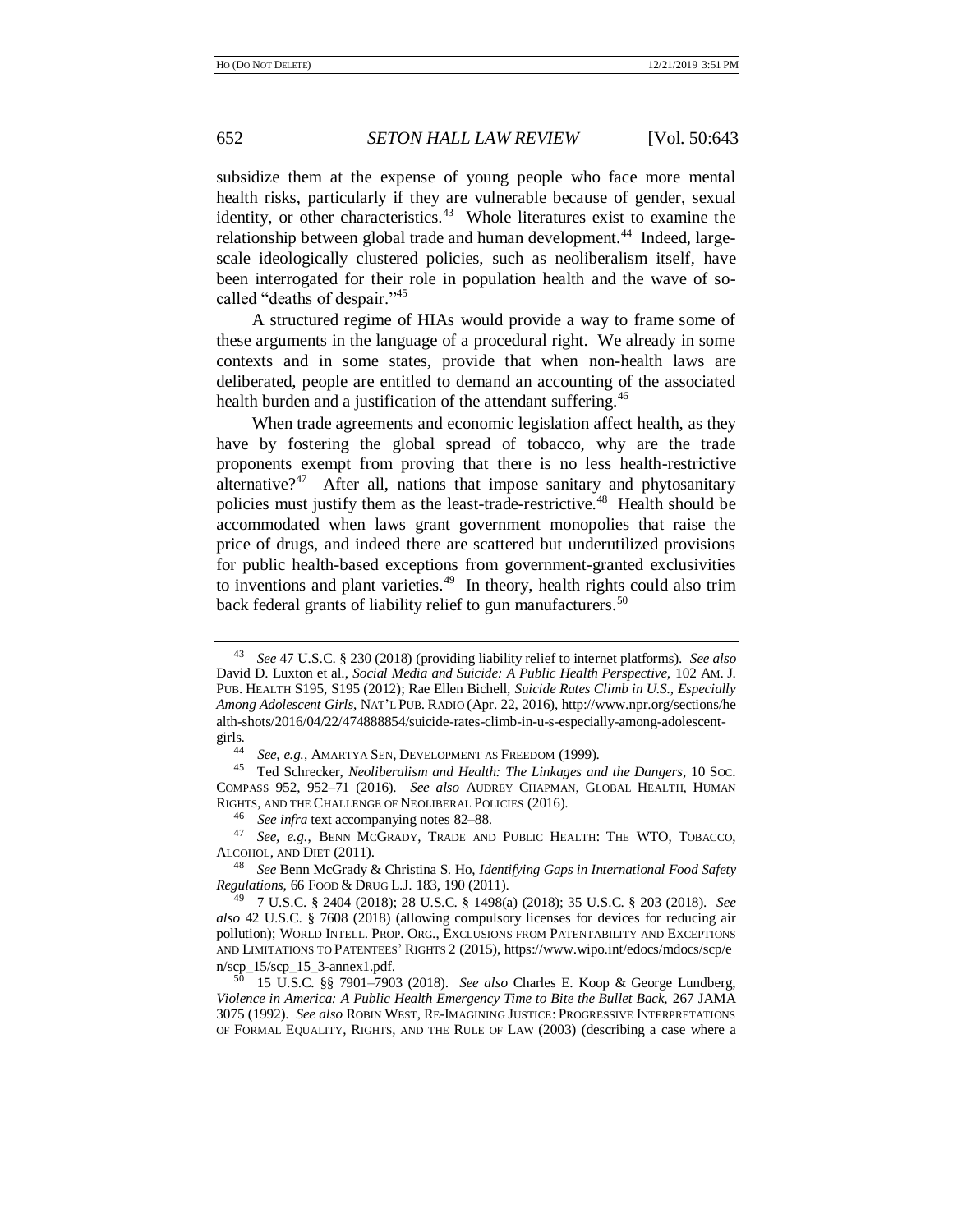Others have made more comprehensive cases for the "Health in All Policies" approach. The evidence continues to mount, and I cannot do it justice here. My case for HIAs is different; I aim to show that without HIAs, our current regime of regulatory analysis privileges competing nonhealth values using rights-grammar in a way that has long gone unobserved and unexplained. HIAs must be institutionalized in order to level the playing field. These other purposes compete with and burden health and we need some means of checking them. There are human costs to the unfettered pursuit of human welfare and development narrowly construed as consumption, production, and trade.<sup>51</sup> HIAs supply a way of making these arguments so that government action advancing neoliberal interests at the expense of the populace can be blocked or mitigated.

# B. *HIA as a Negative Right*

<span id="page-10-0"></span>Use of HIA to call for an accounting of such government policies would not be a right to affirmative provision, but a claim of freedom from these health-harming measures. The claim contrasts with the approach of some libertarian scholars who conceptualize the negative right to health as a freedom from government restriction of *choice* in medical treatment.<sup>52</sup> This narrower medical autonomy right would disfavor mandatory vaccination and possibly invalidate FDA pre-market drug approval requirements.<sup>53</sup> This is a blinkered, and not necessarily health-promoting view of the government's role in health, as Jennifer Prah Ruger and others have lamented.<sup>54</sup> My project aims to show that a negative right to health properly conceived in the form of an HIA regime would meaningfully address some of the major health challenges we confront today.

Texas district court judge held that a man's constitutional right to bear arms trumps the public safety policy encoded in by a federal law forbidding domestic violence offenders from owning firearms) (citing United States v. Emerson, 46 F. Supp. 2d 598 (N.D. Tex. 1999), *rev'd and remanded* 270 F.3d 203, 261–63 (5th Cir. 2001) (reversed on the basis that though the federal law protecting public safety did not protect a right, it was sufficiently narrowly drawn to co-exist with the right to firearms)).

<sup>51</sup> *See, e.g.*, ORG. FOR ECON. COOPERATION AND DEV., FOR GOOD MEASURE: ADVANCING RESEARCH ON WELL-BEING METRICS BEYOND GDP (Joseph E. Stiglitz et al. eds., 2018), https://doi.org/10.1787/9789264307278-en.

<sup>52</sup> *See e.g.*, Abigail R. Moncrieff, *The Freedom of Health*, 159 U. PA. L. REV. 2209, 2210–11 (2011); Abigail R. Moncrieff, *Safeguarding the Safeguards: The ACA Litigation and the Extension of Indirect Protection to Nonfundamental Liberties*, 64 FLA. L. REV. 639 (2012); Eugene Volokh, *Medical Self-Defense, Prohibited Experimental Therapies, and Payment for Organs*, 120 HARV. L. REV. 1813, 1816 (2007).

See Volokh, supra note [52,](#page-10-0) at 1816.

<sup>54</sup> Jennifer Prah Ruger, *Governing Health*, 121 HARV. L. REV. F. 43 (2017) (responding to Eugene Volokh*, Medical Self-Defense, Prohibited Experimental Therapies, and Payment for Organs*, 120 HARV. L. REV. 1813 (2007)).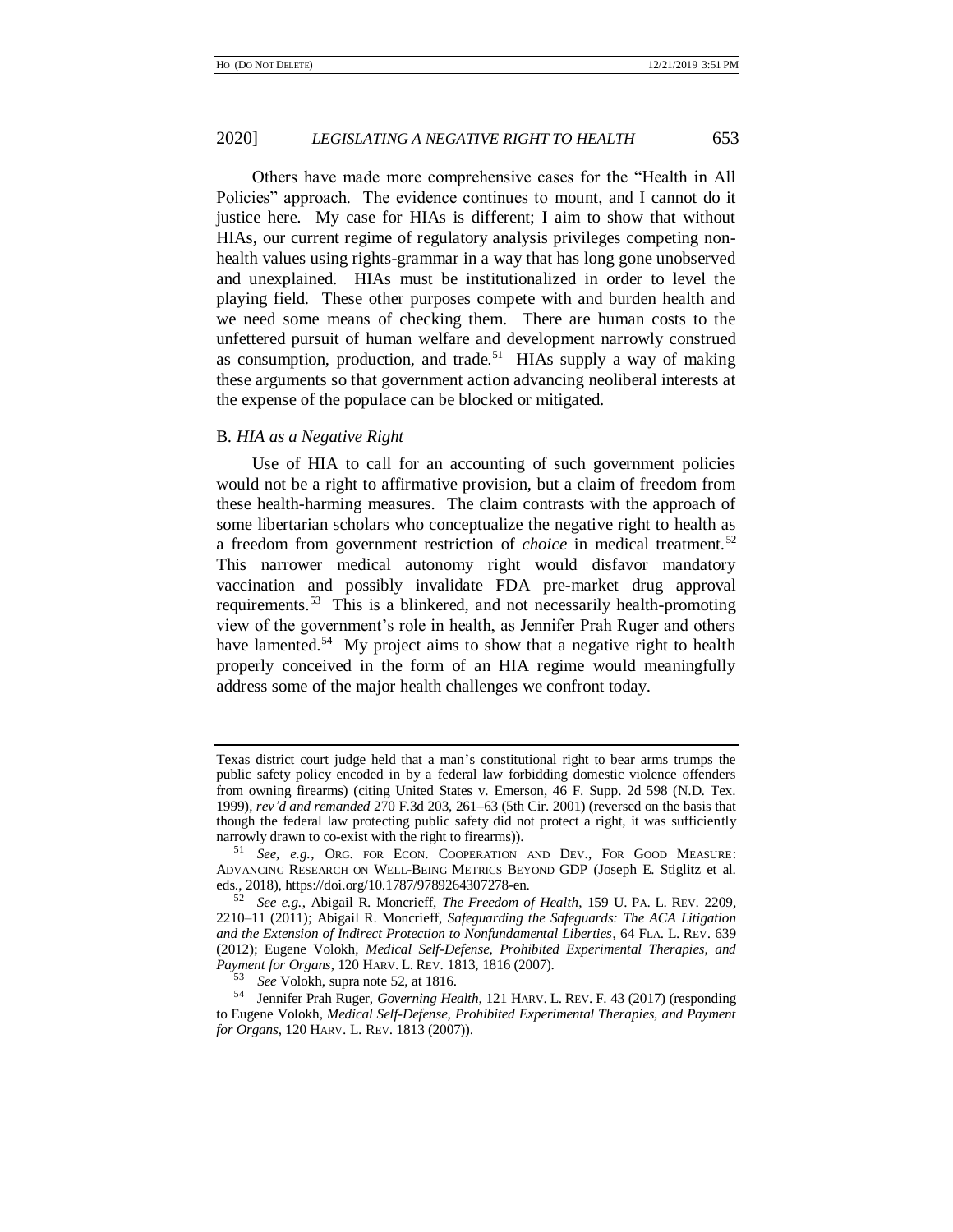<span id="page-11-0"></span>A caveat first: the divide between positive and negative rights is overdrawn, and I would rather not reinforce it here. We live in such a complex world, and there is almost nothing about our current set of conditions that is not a function of some kind of state action.<sup>55</sup> Therefore, it is possible to characterize any action either as a demand to be free from state action of one particular kind, or as a demand for state action or forbearance of another.<sup>56</sup> Our existing economic rights are not negative rights exactly: they are decisions to assure government backing for certain economic holdings.<sup>57</sup>

To the degree that such artificial divisions between positive and negative rights are still used to police the boundaries of U.S. rights discourse, however, I am arguing that a right to health in the form of a right to HIA falls well within these boundaries.

#### C. *What is a Health Impact Assessment?*

<span id="page-11-1"></span>HIA has been defined as "a combination of procedures, methods, and tools by which a policy, program, or project may be judged as to its potential effects on the health of a population, and the distribution of those effects within the population."<sup>58</sup> In short, the HIAs I propose would subject federal government action to a routine accounting of its impact on health and the distribution of health.<sup>59</sup>

<sup>55</sup> *See, e.g.*, CASS R. SUNSTEIN, FREE MARKETS AND SOCIAL JUSTICE 17 (1997) ("Whether people have a preference for a commodity, a right, or anything else is in part a function of whether the government has allocated it to them in the first instance. There is no way to avoid the task of initially allocating an entitlement (short of anarchy)."). *See also*  Robert L. Hale, *Coercion and Distribution in a Supposedly Non-Coercive State*, 38 POL. SCI. Q. 470, 470 (1923).

<sup>56</sup> SUNSTEIN, *supra* not[e 55,](#page-11-0) at 17; Hale, *supra* not[e 55,](#page-11-0) at 470.

See also BERNARD HARCOURT, THE ILLUSION OF A FREE MARKET: PUNISHMENT AND THE MYTH OF NATURAL ORDER 47 (2010) (explaining, "In all markets, the state is present. Naturally, it is present when it fixes the price of a commodity such as wheat or bread. But it is also present when it subsidizes the cultivation or production of wheat, when it grants a charter to the Chicago Board of Trade, when it permits trading of an instrument like a futures contract, when it protects the property interests of wheat wholesalers.").

<sup>58</sup> Andrew L. Dannenberg et al., *Use of Health Impact Assessment in the U.S.: 27 Case Studies, 1999–2007*, 34 AM. J. PREVENTATIVE MED. 241, 241 (2008) (citation omitted). *See also* COMM. ON HEALTH IMPACT ASSESSMENT ET AL., IMPROVING HEALTH IN THE UNITED STATES: THE ROLE OF HEALTH IMPACT ASSESSMENT 5 (2011) [hereinafter "For the Public's Health"] (defining HIA much as the Gothenburg paper, *infra* note [74,](#page-14-0) does, to mean "a systematic process that uses an array of data sources and analytic methods and considers input from stakeholders to determine the potential effects of a proposed policy, plan, program, or project on the health of a population and the distribution of those effects within the population. HIA provides recommendations on monitoring and managing those effects.").

<sup>59</sup> In this article, I explore the policy of a federal HIA requirement, although, HIA requirements at state, transnational and other levels are also important steps forward.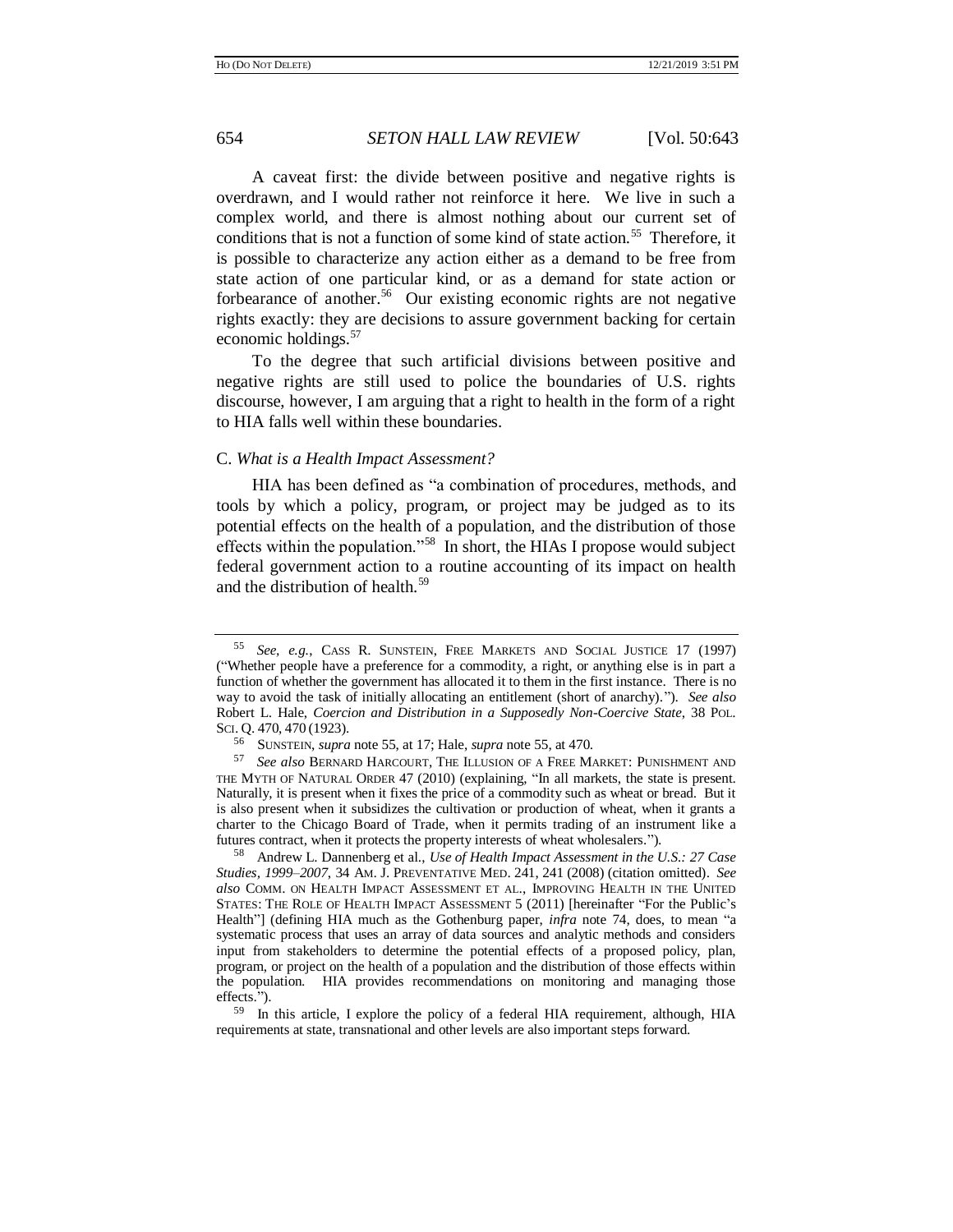HIAs conventionally involve six stages: screening, scoping, assessment, recommendation, reporting, and finally, monitoring and evaluation.<sup>60</sup> Sometimes called the Liverpool approach, the sequence of steps has been specified in the literature as follows:

[A]pplying a screening procedure to select policies or projects for assessment; defining the scope of the health impact assessment in terms of depth, duration, spatial and temporal boundaries, methods, outputs, and the like; policy analysis; profiling the areas and communities likely to be affected by the policy; collecting qualitative and quantitative data on potential impacts from stakeholders and key informants, using a predefined model of determining health impact; evaluating the importance, scale, and likelihood (and, if possible, cost) of potential impacts; searching for the evidence to validate data; undertaking option appraisal (i.e., developing and choosing from alternative options) and developing recommendations for action; and monitoring and evaluating results following implementation.<sup>61</sup>

<span id="page-12-2"></span><span id="page-12-1"></span>HIA differs from some related tools.<sup>62</sup> Risk assessments, for instance, are focused on discrete chemical exposure scenarios rather than the comprehensive consideration of a wider array of upstream health determinants.<sup>63</sup> CBA includes less qualitative information than HIA, and HIA emphasizes a deliberative process, rather than an analytical approach, especially in the screening, scoping, assessment, and recommendation steps.<sup>64</sup>

# <span id="page-12-0"></span>1. Link Between Health Impact Assessment and Equity

Built into the conventional way HIA is conducted are a number of equity-promoting features, even leaving aside for the moment how equity may already be necessary to the project of population health.<sup>65</sup> First, the

<sup>60</sup> *See* For the Public's Health, *supra* not[e 58,](#page-11-1) at 7.

<sup>61</sup> Eileen O'Keefe & Alex Scott-Samuel, *Human Rights and Wrongs: Could Health Impact Assessment Help?*, 30 J.L. MED. & ETHICS 734, 734–35 (2002).

<sup>62</sup> *See, e.g.*, *Different Types of Health Assessment*, CTR. FOR DISEASE CONTROL AND PREVENTION: HEALTHY PLACES, https://www.cdc.gov/healthyplaces/types\_health\_assessmen ts.htm (last updated Oct. 21, 2016); *Other Impact Assessments*, WORLD HEALTH ORG., http://www.who.int/hia/tools/other\_IA/en/ (last visited Jan. 15, 2018).

<sup>63</sup> JAMES G. HODGE, KIM WEDENAAR, & LEILA BARRAZA, THE NETWORK FOR PUB. HEALTH LAW, INTEGRATION OF HEALTH AND HEALTH IMPACT ASSESSMENTS VIA ENVIRONMENTAL POLICY ACTS 8 (2016), https://www.networkforphl.org/\_asset/ltcwv8/PE W-HIA-NEPA-Stage-1—-Report-FINAL.pdf.

<sup>64</sup> For the Public's Health, *supra* note [58,](#page-11-1) at 127–28.

<sup>65</sup> *See, e.g.,* DANIELS, *supra* note [35,](#page-7-1) at 85 (explaining that because the effect of SES factors on health is steeper for those who are worse off, therefore "transfers of resources from the best-off to the worst-off SES groups would improve aggregate health and would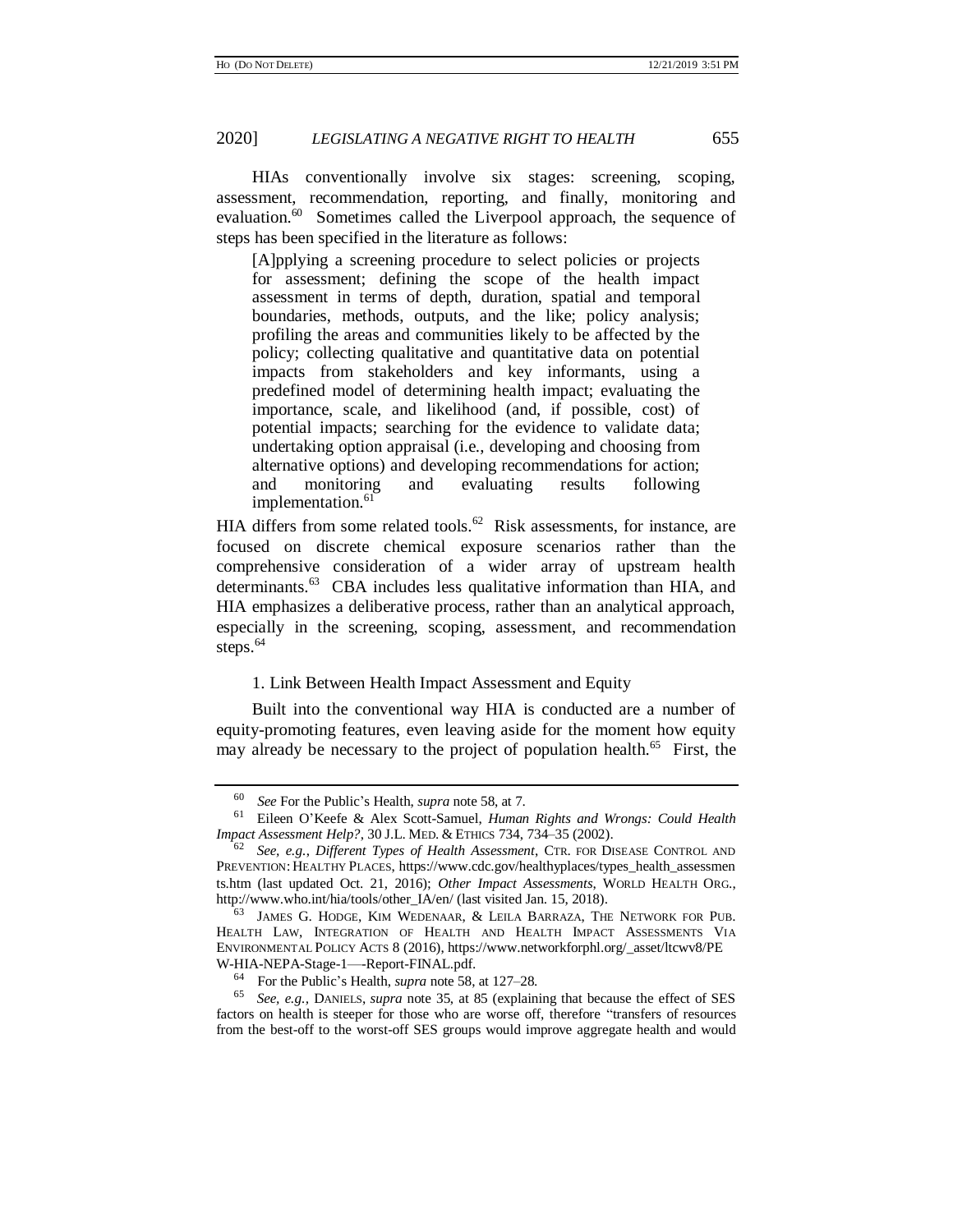<span id="page-13-0"></span>identification of affected groups and communities is integral to the methodology, as is evident in the six stages described above.<sup>66</sup> Also, HIAs are inseparable from assessments of health disparity. HIAs by nature screen for differential impact, thereby necessarily identifying inequity. Moreover, an HIA detects disparities in baseline health in the process of measuring for differential impact and therefore involve health disparity impact assessment as well. Furthermore, the analytical steps described above specifically call for the participation of stakeholders in contributing information or data to be deliberatively considered.<sup>67</sup> Some observers have also argued that when non-health policies impose detrimental health burdens, those burdens "disproportionately affect[] the already disadvantaged<sup>"68</sup> such that focusing on health impacts will tend to be equity-focused, rather than neutral to distribution.<sup>69</sup>

There is also accumulating evidence, as discussed earlier, that inequality is a major determinant driving poor health outcomes, and therefore any measure that screens for detriment to health will tend to identify and capture policies that exacerbate inequality.<sup>70</sup>

As is the case with all rights, however, this equity-promoting valence of HIAs can be disrupted or reversed.<sup>71</sup> The National Research Council

<sup>66</sup> STAKEHOLDER PARTICIPATION WORKING GRP. OF THE 2010 HIA IN THE AMS. WORKSHOP, GUIDANCE AND BEST PRACTICES FOR STAKEHOLDER PARTICIPATION IN HEALTH IMPACT ASSESSMENT -VERSION 1.0- (2012), http://www.pewtrusts.org/~/media/assets/2012/0 3/01/guidance\_best\_practices\_stakeholder\_participation\_hia.pdf.

 $^{67}$  *See supra* text accompanying note [64.](#page-12-0)<br> $^{68}$  See O'Veefo & Soott Semuel, suppa p.

<sup>68</sup> *See* O'Keefe & Scott-Samuel, *supra* note [61,](#page-12-1) at 735.

<sup>69</sup> *Id. See also* Ray Quigley et al., *Health Impact Assessment International Best Practice Principles: Special Publication Series Number 5*, INT'L ASS'N FOR IMPACT ASSESSMENT: FARGO USA (2006), (on file with author) (outlining a set of values underlying HIAs). *But see* For the Public's Health, *supra* not[e 58,](#page-11-1) at 94.

<sup>70</sup> Richard Wilkinson & Kate Pickett, *The Science Is In: Greater Equality Makes Societies Healthier and Richer*, EVONOMICS (Jan. 26, 2017), http://evonomics.com/wilkinso n-pickett-income-inequality-fix-economy/. *See also supra* text accompanying notes [33](#page-7-0)[–36.](#page-7-3)

<sup>71</sup> *See, e.g.*, Paul D. Butler, *Poor People Lose:* Gideon *and the Critique of Rights*, 122 YALE L.J. 2188 (2013); Peter Gabel, *The Phenomenology of Rights-Consciousness and the Pact of the Withdrawn Selves*, 62 TEX. L. REV. 1563, 1589 (1984); Morton J. Horwitz, *Rights*, 23 HARV. C.R-C L. L. REV. 393, 396–97 (1988); Duncan Kennedy, *The Critique of Rights in Critical Legal Studies*, *in* LEFT LEGALISM/LEFT CRITIQUE 182 (Wendy Brown & Janet Halley eds., 2002); Mark Tushnet, *An Essay on Rights*, 62 TEX. L. REV. 1363, 1364 (1984); Mark Tushnet, *The Critique of Rights*, 47 SMU L. REV. 23, 26 (1993); Robin West, *A Tale of Two Rights*, 94 B.U. L. REV. 893, 893 (2014); Robin L. West, *Tragic Rights: The Rights Critique in the Age of Obama*, 53 WM. & MARY L. REV. 713, 714 (2011); Peter

have little negative effect, if any, on the best-off groups"). The implication is that improving population health, certainly doing so within a resource horizon, necessitates equity. Moreover, inequality itself may negatively impact health outcomes. *See* DANIELS, *supra* note [34.](#page-7-2) For another view of how population health inherently contemplates health equity *see* David Kindig & Greg Stoddart, *What Is Population Health*?, 93 AM. J. PUB. HEALTH 380, 380–81 (2003).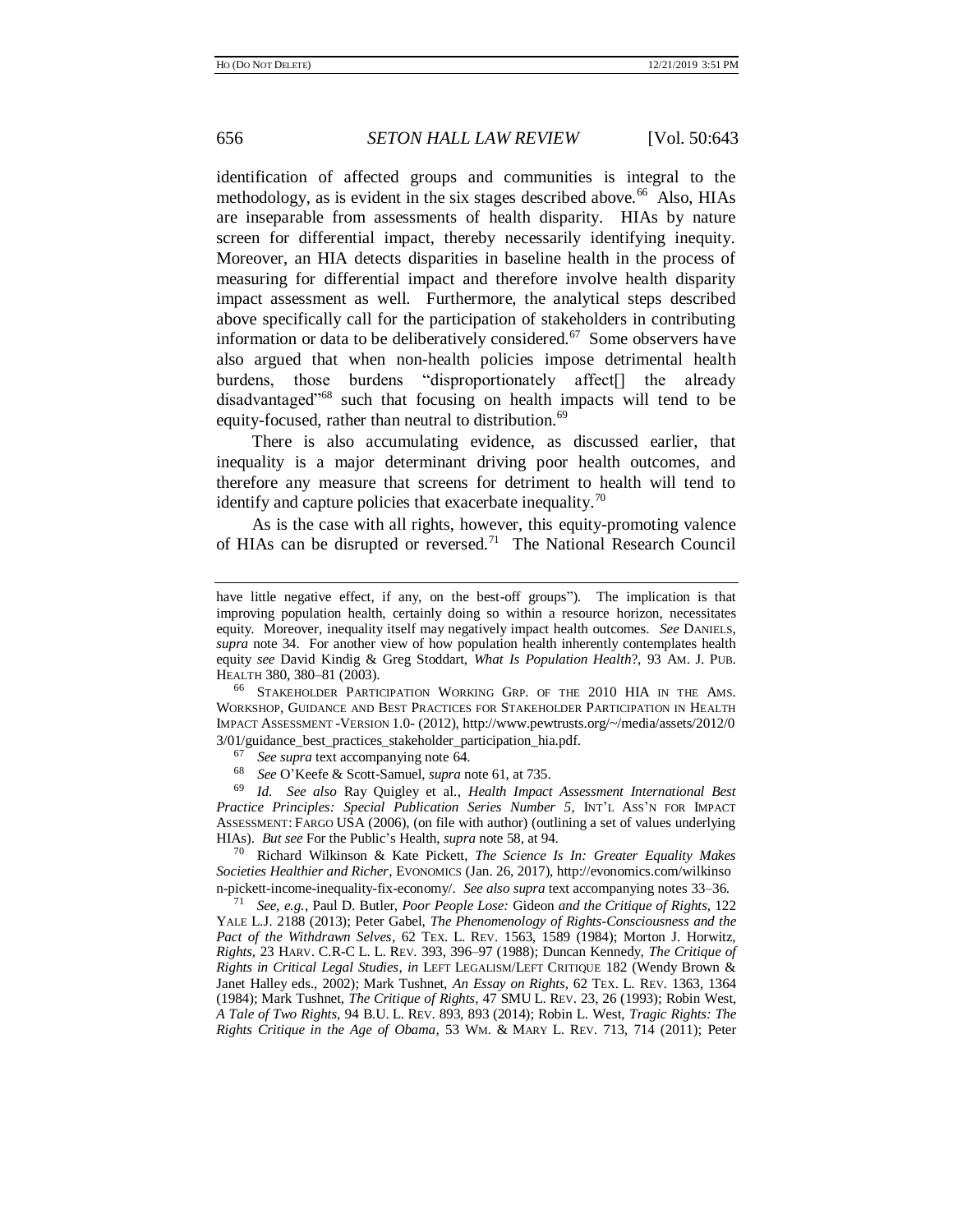report is careful to note that the equity-favoring tilt of HIAs is a contingent and possibly temporary feature: "HIA could conceivably contribute to health inequities if more socioeconomically or politically advantaged communities develop greater capacity to demand HIA or if health issues that are highlighted in HIA are focused on the health needs of the advantaged."<sup>72</sup>

# <span id="page-14-2"></span>D. *History and Precedent*

<span id="page-14-0"></span>Some have sourced the HIA tool's origins in the World Health Organization (WHO) Ottawa Charter on Health Promotion of 1986, which called for the "systematic assessment of the health impact of a rapidly changing environment—particularly in areas of technology, work, energy production, and urbanization."<sup>73</sup> WHO followed with a Gothenburg Consensus document on HIAs in 1999.<sup>74</sup> In 2006, HIAs were recommended as standard in screening large World Bank projects and are now adopted by the Bank's private sector counterpart, the International Finance Corporation.<sup>75</sup> Their use has proliferated globally. British Columbia and Quebec require HIAs for all government legislation.<sup>76</sup> HIAs are included in the Thai constitution.<sup>77</sup> The London mayor's office construed HIAs as part of the office's statutory remit for a number of years.<sup>78</sup> Finland, Australia, New Zealand, Wales, and the European Community have to varying extents adopted HIA practices.<sup>79</sup> WHO has

<span id="page-14-1"></span>Westen, *The Rueful Rhetoric of "Rights"*, 33 UCLA L. REV. 977, 1003 (1986). *See also* Octavio Luiz Motta Ferraz, *The Right to Health in the Courts of Brazil: Worsening Health Inequities?*, 11 HEALTH & HUM. RTS. 33, 34 (2009). *See also* Solomon R. Benatar, *Human Rights in the Biotechnology Era,* 2 BMC INT'L HEALTH AND HUM. RTS. 1, 3 (2002). *See also* JONATHAN WOLFF, THE HUMAN RIGHT TO HEALTH 36–38 (2012).

<sup>72</sup> For the Public's Health, *supra* note [58,](#page-11-1) at 94.

<sup>73</sup> WORLD HEALTH ORG., THE OTTAWA CHARTER FOR HEALTH PROMOTION (1986), https://www.who.int/healthpromotion/conferences/previous/ottawa/en/index1.html.

<sup>74</sup> *See generally* EUR. CENTRE FOR HEALTH POL'Y & WHO REG'L OFF. FOR EUR., GOTHENBURG CONSENSUS PAPER: HEALTH IMPACT ASSESSMENT MAIN CONCEPTS AND SUGGESTED APPROACH (1999), http://www.healthedpartners.org/ceu/hia/hia01/01\_02\_gothe nburg\_paper\_on\_hia\_1999.pdf.

<sup>75</sup> Ben Harris-Roxas & Elizabeth Harris, *Differing Forms, Differing Purposes: A Typology of Health Impact Assessment*, 31 ENVTL. IMPACT ASSESSMENT REV. 396, 396 (2010).

<sup>76</sup> For the Public's Health, *supra* note [58,](#page-11-1) at 131.

<sup>77</sup> *Thailand's Constitution of 2017*, CONSTITUTE PROJECT § 58 (Aug. 13, 2019), https://www.constituteproject.org/constitution/Thailand\_2017.pdf?lang=en.

<sup>78</sup> J. Mindell et al., *Health Impact Assessment as an Agent of Policy Change: Improving the Health Impacts of the Mayor of London's Draft Transport Strategy,* 58 J. EPIDEMIOLOGY & COMTY. HEALTH 3, 169, 169–71 (2004), http://jech.bmj.com/content/58/3/169.

<sup>79</sup> For the Public's Health, *supra* not[e 58,](#page-11-1) at 15, 141, 144, 159, 162; LAURA GOTTLIEB & PAULA BRAVEMAN, HEALTH IMPACT ASSESSMENT: A TOOL FOR PROMOTING HEALTH IN ALL POLICIES 6 (2011), https://www.rwjf.org/content/dam/farm/reports/issue\_briefs/2011/rw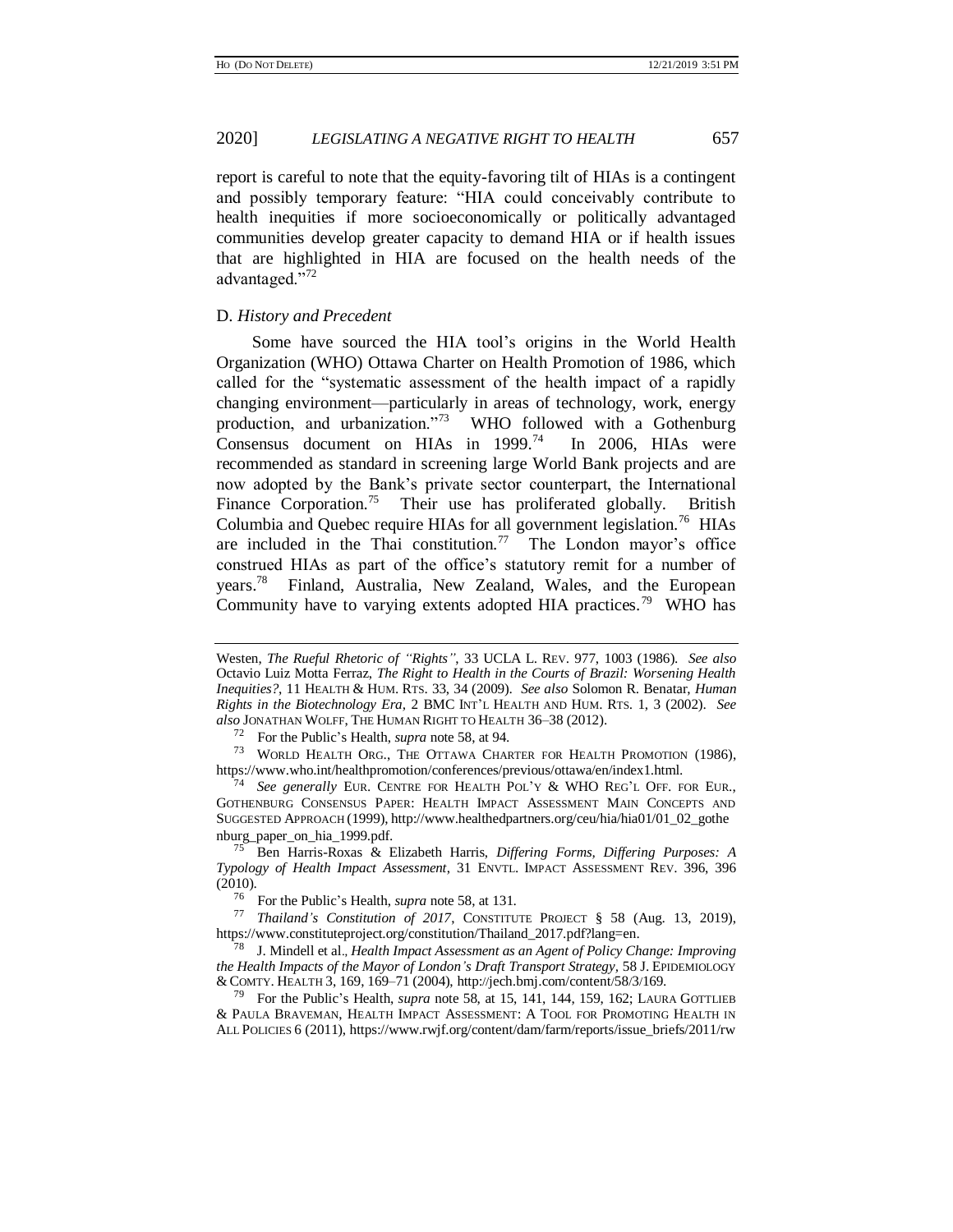<span id="page-15-0"></span>

also promoted HIA methods in part through the WHO Healthy Cities European Network.<sup>80</sup>

This practice is already in increasingly extensive, if sporadic, use in U.S states and localities. $81$  In one study, twenty-two of thirty-six sampled jurisdictions in the U.S. have made some legal provision for HIAs when environmental and energy policies are considered, while seven out of the thirty-six jurisdictions do so for agriculture or transportation policies. $82$ HIAs are sometimes included as part of the environmental impact assessment required by the National Environmental Policy Act (NEPA), which I discuss in greater depth in Part II.C. NEPA regulations include health among the "direct, indirect, and cumulative effects" of the proposed action and alternatives that must be considered in environmental impact reporting.<sup>83</sup> While EPA can take health into account by using alternative tools, it has deliberately chosen the HIA methodology within its environmental assessments as part of its Sustainable and Healthy Communities Research Program.<sup>84</sup> EPA concluded in its April 2014 briefing paper that employment of the HIA methodology "helped raise awareness and bring health into decisions outside traditional health-related fields."<sup>85</sup> During Obama's second term, Susan Bromm declared an EPA preference for HIAs over narrower risk assessments in the environmental impact reporting process because they capture the range of direct, indirect,

<span id="page-15-1"></span>jf70449.

<sup>80</sup> Erica Ison, *Health Impact Assessment in a Network of European Cities*, 90 J. URB. HEALTH 105, 105 (2013); *Health Impact Assessment*, WORLD HEALTH ORG. REG'L OFF. FOR EUR., http://www.euro.who.int/en/health-topics/environment-and-health/urban-health/activit ies/health-impact-assessment (last visited October 24, 2019).

<sup>81</sup> Dannenberg et al., *supra* note [58.](#page-11-1) *See also*, JONATHON HELLER ET AL., PROMOTING EQUITY THROUGH THE PRACTICE OF HEALTH IMPACT ASSESSMENT 8 (2013), https://kresge.org/sites/default/files/Promoting-equity-through-health-impact-assessment-2013.pdf.

<sup>82</sup> ALICIA CORBETT ET AL., LEGAL REVIEW CONCERNING THE USE OF HEALTH IMPACT ASSESSMENTS IN NON-HEALTH SECTORS 4 (2012), https://www.issuelab.org/resources/13060 /13060.pdf. *See also* Doug Farquhar, *An Analysis of State Health Impact Assessment Legislation,* NAT'L CONFERENCE ST. LEGISLATURES (July 17, 2014), http://www.ncsl.org/res earch/environment-and-natural-resources/an-analysis-of-state-health-impact-assessmentlegislation635411896.aspx.

<sup>83</sup> 40 C.F.R. §1502.16 (2019); § 1508.7–8.

<sup>84</sup> Memorandum from Susan E. Bromm & Michael Slimak to Regional NEPA Directors (Nov. 10, 2015), https://www.epa.gov/sites/production/files/2016-3/documents/hia \_memo\_from\_bromm.pdf [hereinafter Bromm & Slimak Memo].

<sup>85</sup> SCIENCE IN ACTION: INNOVATIVE RESEARCH FOR A SUSTAINABLE FUTURE, OFF. RES. AND DEV., U.S. ENVTL. PROT. AGENCY (2014) (on file with the author). *See also* Jessica Wentz, *Incorporating Public Health Assessments into Climate Change Action*, *in* CLIMATE CHANGE, PUBLIC HEALTH, AND THE LAW 403, 415 (Michael Burger & Justin Gundlach eds., 2018).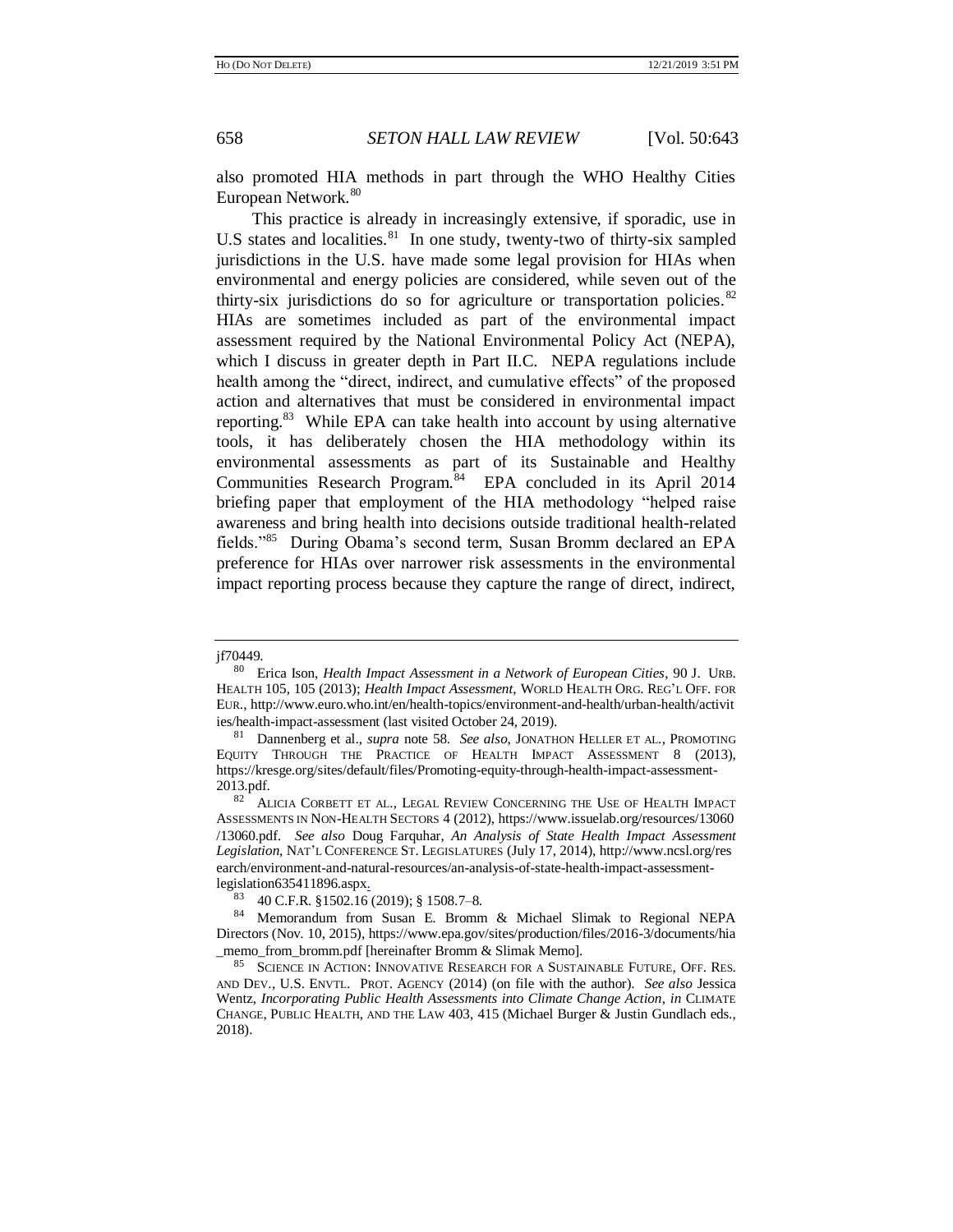and cumulative effects.<sup>86</sup> For various reasons, however, including institutional insularity and gaps in research connecting policies to their ultimate health effects, this HIA mechanism remains underutilized, and health effects are not always identified in the environmental impact assessment process.<sup>87</sup> Furthermore, NEPA-based health assessments cannot account for the health effects of many policies like tax measures that operate through economically or socially mediated pathways.<sup>88</sup>

# <span id="page-16-0"></span>E. *Model of a Right as a Privileged Distributed Interest Triggering Special Justification Duties*

So far, I have shown some ways to deploy HIAs, but I have not yet demonstrated my claim that HIAs are a form of a right to health. Here, I use an account of rights as weighted or prioritized political norms with three features we would plausibly recognize as characteristic of rights.

Rights are typically (though to varying extents) differentiated from "utilitarian goals" or "policy" values."<sup>89</sup> For instance, Ronald Dworkin observes that these non-rights values can be pursued in a cumulative way, and indeed frictionlessly traded-off against one another, while rights cannot be handled thus.<sup>90</sup> By contrast, policies, unlike rights, can be pursued and maximized in the aggregate.<sup>91</sup> Thus "policy goals" constitute a category of political norms that can be handled through CBA.<sup>92</sup>

#### <span id="page-16-1"></span>1. Individuation/Claiming

A right, however, is a value that resists cumulative consideration. First, it requires some sort of individuation to be properly honored.<sup>93</sup> "Goals" are advanced in any instance where they prevail such that if one person's welfare suffers in any given transaction, another transaction can make up for that welfare loss. The impairment of a right in one case (say the deprivation of a right to vote), however, is not rectified by giving someone two votes next time. In Dworkin's example, the protection of an

<sup>86</sup> Bromm & Slimak Memo, *supra* not[e 84.](#page-15-1) 

<sup>87</sup> *See* HODGE, *supra* note [63,](#page-12-2) at 19–20.

<sup>88</sup> *See e.g.*, PUB. HEALTH ENG., PSYCHOSOCIAL PATHWAYS AND HEALTH OUTCOMES: INFORMING ACTION ON HEALTH INEQUALITIES 50 (2017), https://www.gov.uk/government/pu blications/psychosocial-pathways-and-health-outcomes.

<sup>&</sup>lt;sup>89</sup> For instance, there are those whose positions are more strictly grounded in the deontological tradition, and those who are on the more rule-utilitarian end of the spectrum. *See e.g.,* Samaha, *supra* not[e 10,](#page-3-1) at 290.

See, e.g., RONALD DWORKIN, TAKING RIGHTS SERIOUSLY 91-92 (1978).

<sup>91</sup> *Id.* at 91*.*

<sup>92</sup> *See, e.g.*, Ackerman & Heinzerling, *supra* not[e 9,](#page-3-2) at 1556. *See also* Sidney Shapiro & Christopher Schroeder, *Beyond Cost-Benefit Analysis: A Pragmatic Reorientation,* 32 HARV. ENVTL. L. REV. 433, 438 (2008).

<sup>93</sup> DWORKIN, *supra* not[e 90,](#page-16-1) at 91(describing rights as an "individuated political aim").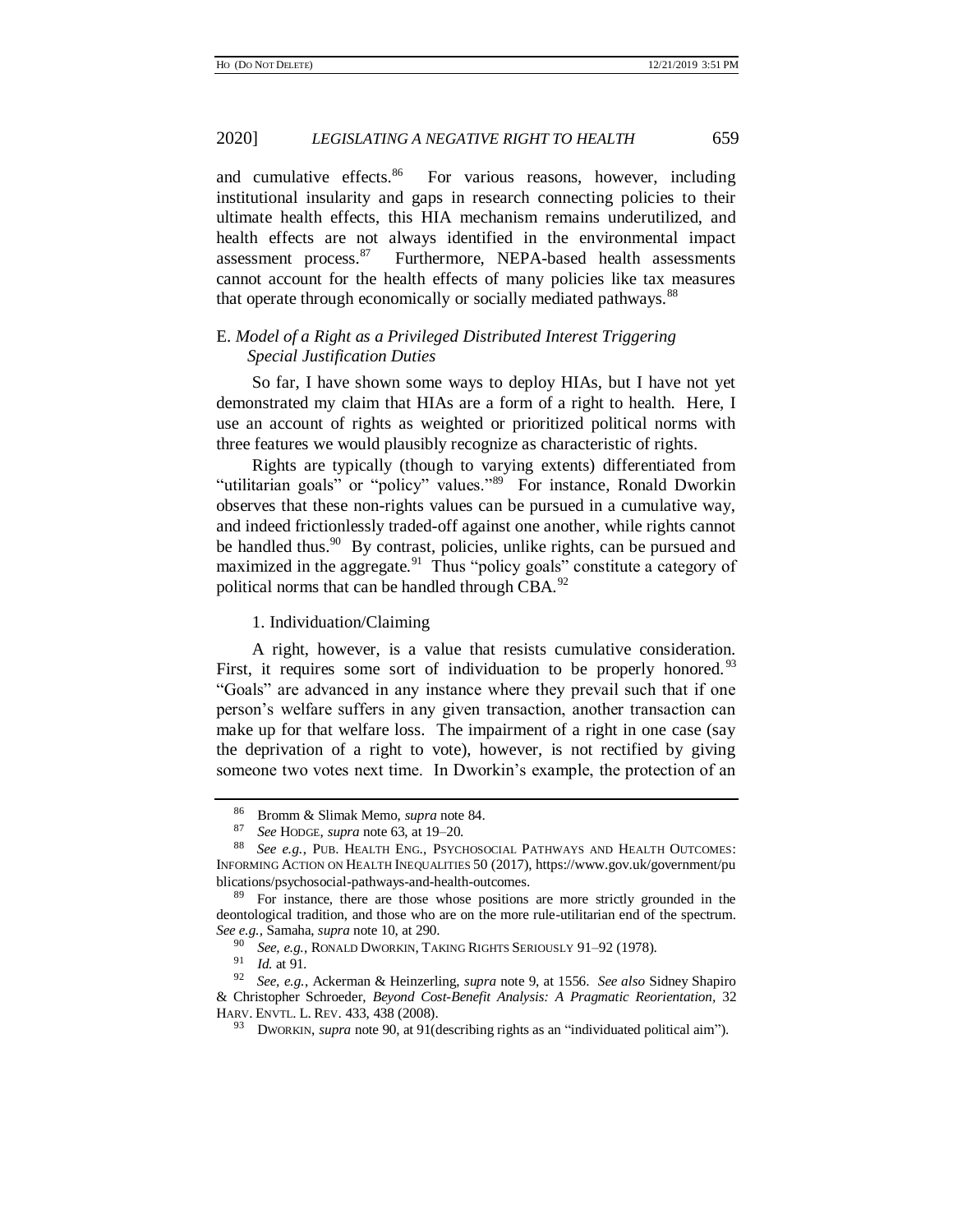individual's liberty to purchase contraception does not mean that the next individual's liberty can be violated because "enough sexual liberty" has been secured.<sup>94</sup> No matter how much you serve the value that is a "right," the value is still undermined if it is not recognized in any single case to which it applies. This individuation follows from Dworkin's imputation of principled integrity and consistency as features of rights.<sup>95</sup>

Though the individuation of rights for Dworkin flows from his distinctive account, other scholars also insist upon the individuated aspect of rights, though grounded in their own outlooks. Feinberg operationalizes this characteristic of rights in an even more demanding way, arguing that true rights must be able to be "claimed" by the rights-holder to distinguish them from duty-based obligations which may have incidental beneficiaries.<sup>96</sup> This characteristic that rights can be claimed by the individual rights-holder is widely recognized, but dialed up or down in stringency based on the theory of rights.

<span id="page-17-0"></span>MacCormick describes the line between rights and duties as less a demarcation and more an adaptable continuum:

There may indeed be simple cases in which some general duty e.g. a duty not to assault—is imposed upon everyone at large with a view to protecting the physical security of each and every person in society, and where the 'right not to be assaulted' is simply the correlative of the duty not to assault; no doubt in such simple cases the 'terminology of rights' does not enable us to say very much more than can be said in the terminology of duty. But it may be well adapted even in this simple case to expressing a reason why people aggrieved by breaches of certain duties *should* be empowered to take various measures and actions at law to secure remedies therefore.<sup>97</sup>

<span id="page-17-1"></span><sup>&</sup>lt;sup>94</sup> DWORKIN, *supra* not[e 90,](#page-16-1) at 88.

<sup>95</sup> *See* DWORKIN, *supra* not[e 90,](#page-16-1) at 81.

<sup>96</sup> *See e.g.*, Joel Feinberg, *The Nature and Value of Rights*, *in* RIGHTS, JUSTICE, AND THE BOUNDS OF LIBERTY: ESSAYS IN SOCIAL PHILOSOPHY 143, 154–55 (1980).

<sup>&</sup>lt;sup>97</sup> Donald. N. MacCormick, *Rights in Legislation, in* LAW, MORALITY, AND SOCIETY: ESSAYS IN HONOUR OF H.L.A. HART 189, 203–04 (Peter Hacker & Joseph Raz eds., 1979). *See also,* Donald N. MacCormick, *Dworkin as a Pre-Benthamite*, 87 PHIL. REV. 585, 599 (1978) [hereinafter *Pre-Benthamite*] (on the difference between rights and duties: "When positive laws establish rights . . . what they do is secure individuals . . . in the enjoyment of some good or other. But not by way of a collective good collectively enjoyed, like clean air in a city, but rather an individual good individually enjoyed by each, like the protection of each occupier's particular environment as secured by the law of private nuisance. Such protection is characteristically achieved by imposing duties on people at large, for example, not to bring about certain kinds of adverse changes to the environment of land or premises occupied by someone else, and further duties, which may be invoked at the instance of any aggrieved occupier, to make good damage arising from adverse environmental change.").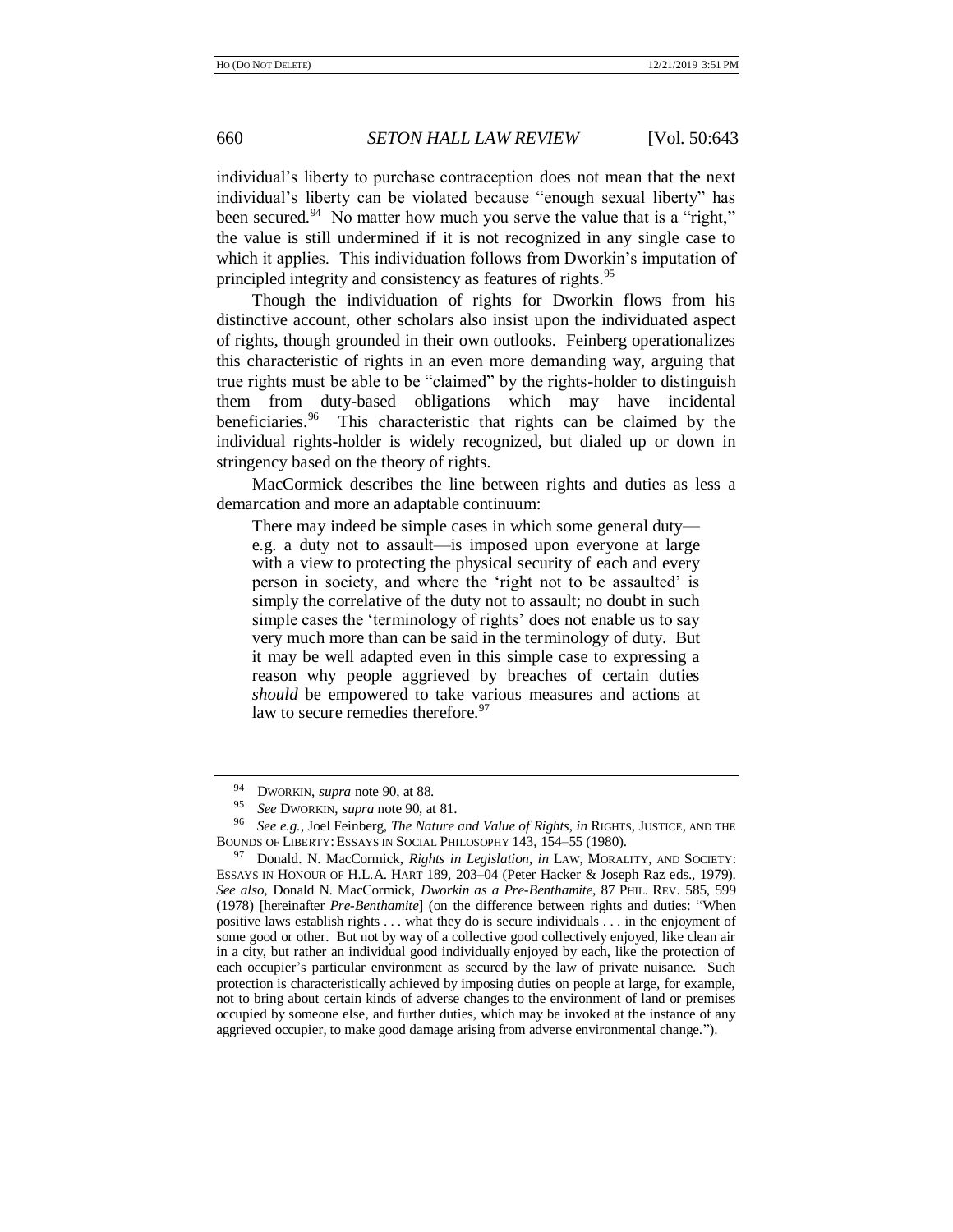Feinberg himself does not require that claimability necessarily include the ability to invoke judicial redress or even a legal rather than moral claim.<sup>98</sup> Moreover, Raz cites examples, such as children's rights (which children are often not empowered to raise) that belie the notion that "to have a legal right is to have control over its corresponding duty, i.e. to have legal powers to take protective legal action."<sup>99</sup>

Nevertheless, rights do need to be distinguished from general duties to the public at large and therefore in making the case for impact assessments as rights, we must prove that the obligations they impose can be described as distributed to some individual rights-holder, regardless of whether the rights-holder can always seek legal redress for violations.

# 2. Privileged: Needing Special Justification to Overcome Presumption

In addition to some claimability, however loosely or stringently construed, rights have other distinctive characteristics.

In a rough way we might say for values to be rights, they must presumptively withstand compromise in favor of competing values.<sup>100</sup> One must offer special justification surmounting the presumption in order to harm a value that has the status of a right.<sup>101</sup> By one account, rights are prioritized, or even ranked<sup>102</sup> by means of "heavier weighting for principles concerning rights than for pure policies."<sup>103</sup> While MacCormick uses the term "weighting" to describe even Dworkin's view of the priority of rights, Dworkin himself might have demurred.<sup>104</sup> His prioritization of the right would permit the countervailing value to outweigh only (1) when "the values protected by the original right are not really at stake," (2) "some competing right  $\dots$  would be abridged," or (3) "the cost to society  $\dots$ would be of a degree far beyond the cost paid to grant the original right, a degree great enough to justify whatever assault on dignity or equality might be involved."<sup>105</sup> To the extent one could characterize this view of rights as

<sup>&</sup>lt;sup>98</sup> Feinberg, *supra* not[e 96,](#page-17-0) at 154.<br><sup>99</sup> Iospah Paz *Legal Bights*, 4 Oyu

<sup>99</sup> Jospeh Raz, *Legal Rights,* 4 OXFORD J. LEGAL STUD. 1, 4, 19 (1984).

<sup>100</sup> *See* DWORKIN, *supra* note [90,](#page-16-1) at 93 (making clear that background moral rights are not necessarily justiciable rights). DWORKIN, *supra* note [90,](#page-16-1) at xi (describing rights as "political trumps held by individuals[,]" such that merely choosing to favor one interest is insufficient to justify an act promoting that interest, particularly if it comes at the expense of another kind of privileged interest).

<sup>&</sup>lt;sup>101</sup> DWORKIN, *supra* not[e 90,](#page-16-1) at 199.<br><sup>102</sup> DWORKIN, *supra* note 90, at 117

<sup>&</sup>lt;sup>102</sup> DWORKIN, *supra* not[e 90,](#page-16-1) at 117.<br><sup>103</sup> See Pre Benthamite, supra note 6

<sup>103</sup> *See Pre-Benthamite, supra* note [97,](#page-17-1) at 592.

<sup>104</sup> Others have challenged whether Dworkin himself really adhered to this view. *See generally* Richard H. Pildes, *Dworkin's Two Conceptions of Rights*, 29 J. LEGAL STUD. 309,  $310(2000)$ .<br> $105$  DWG

DWORKIN, *supra* not[e 90,](#page-16-1) at 200.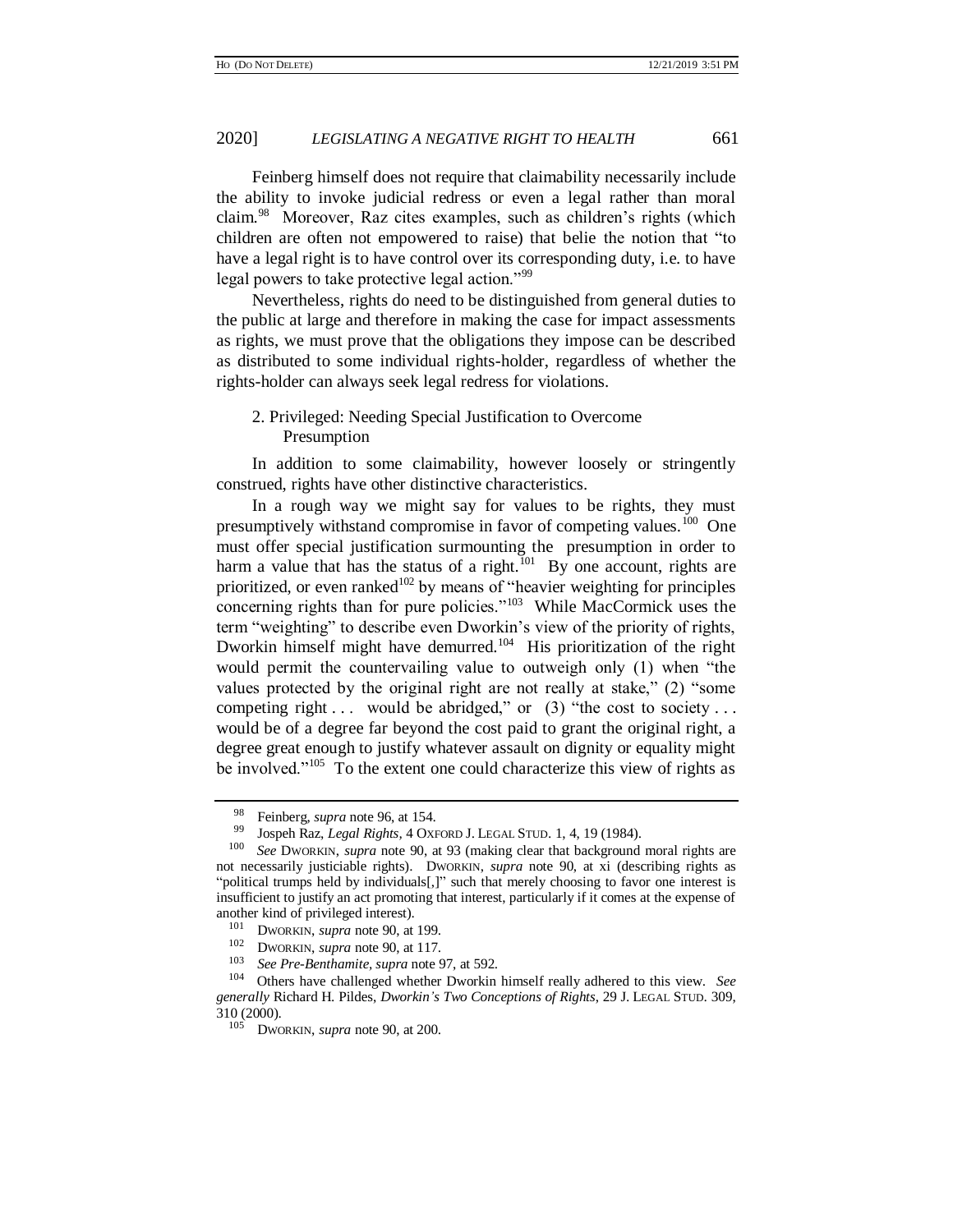a presumption that could be overcome by a weighty consideration, the consideration would have to be extremely weighty indeed.

Others however, are not so strict. Schauer characterizes values as rights if they, like armor, can resist "low justification" or "small bore" countervailing reasons, but not larger bore reasons for violation.<sup>106</sup> Robert Alexy has formulated a theory that rights are subject to a form of weighted balancing.<sup>107</sup> Nevertheless, certain structural features of a right are similar, even if the stringency of the standards to qualify under each property might vary with the theory of rights to which one subscribes.

<span id="page-19-1"></span>All accounts share the requirement of special justification to overcome a right, and that special justification is structured often as a "proportionality test." Alison Young explains why:

<span id="page-19-0"></span>[R]ights . . . rul[e] out some methods of balancing and giv[e] an element of additional weight to ... rights in the balancing process . . . . Proportionality is the best means of achieving this balancing because the test of proportionality is capable of assigning greater weight to . . . rights in the balancing exercise, and of restricting the range of justifications that can be used to restrict a  $\dots$  right.<sup>108</sup>

<span id="page-19-3"></span>David Beatty also concludes that "proportionality review is the 'ultimate' rule of law for resolving constitutional questions about rights,"<sup>109</sup> and Aharon Barak claims, "[p]roportionality, therefore, can be defined as the set of rules determining the necessary and sufficient conditions for a limitation of a constitutionally protected right by a law to be constitutionally permissible."<sup>110</sup>

<span id="page-19-2"></span><sup>106</sup> Frederick Schauer, *A Comment on the Structure of Rights,* 27 GA. L. REV. 415, 429 (1993).

<sup>107</sup> *See* ROBERT ALEXY, A THEORY OF CONSTITUTIONAL RIGHTS 388 (Julian Rivers trans., 2002).

<sup>108</sup> Alison L. Young, *Proportionality Is Dead: Long Live Proportionality!, in*  PROPORTIONALITY AND THE RULE OF LAW: RIGHTS, JUSTIFICATION, REASONING 43, 47 (Grant Huscroft et al. eds., 2014).

<sup>109</sup> Vicki Jackson, *Constitutional Rights in an Age of Proportionality*, 124 YALE L. J. 3094, 3094 n.1 (2015) (quoting DAVID M. BEATTY, THE ULTIMATE RULE OF LAW 159–188 (2004)).

<sup>&</sup>lt;sup>110</sup> AHARON BARAK, PROPORTIONALITY: CONSTITUTIONAL RIGHTS AND THEIR LIMITATIONS 3 (2012). He goes on to identify the "four sub-components of proportionality" under which "a limitation of a constitutionally protected right will be constitutionally permissible if:

<sup>(</sup>i) it is designated for a proper purpose, (ii) the measures undertaken to effectuate such a limitation are rationally connected to the fulfillment of that purpose, (iii) the measures undertaken are necessary in that there are no alternative measures that may similarly achieve that same purpose with a lesser degree of limitation; and finally (iv) . . . a proper relation ( . . . or 'balancing') between the importance of achieving the proper purpose and the social importance of preventing the limitation of the constitutional right.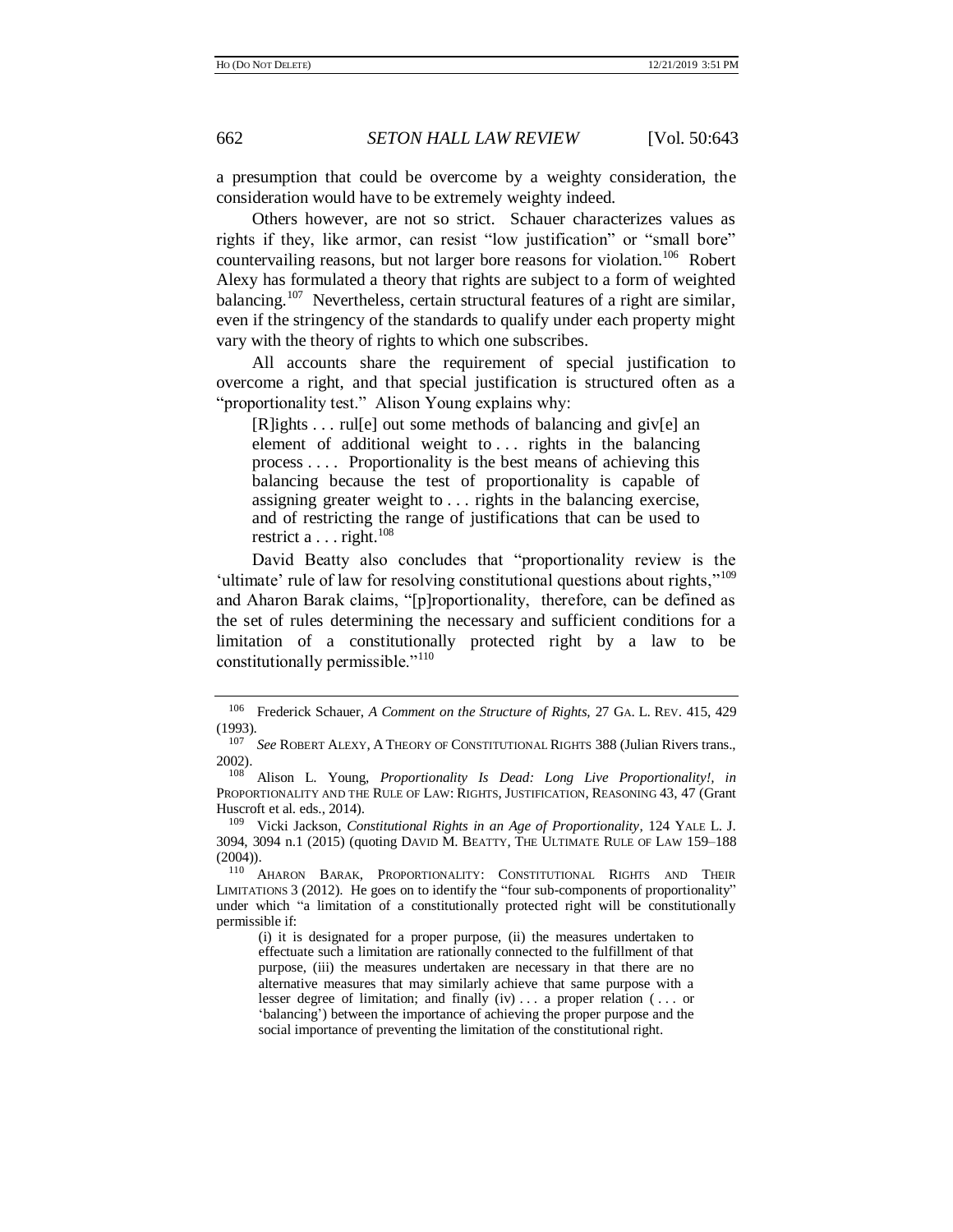<span id="page-20-0"></span>It is therefore no surprise that the presumption-privileged tradeoff of a right in U.S. law figures commonly as a species of triggered proportionality test with pre-set weights.<sup>111</sup> Our constitutional rights doctrine often requires (1) a showing of sufficiency of purpose, (2) means-ends rationality, and (3) least-restrictive means. I will refer to these last two inquiries under the umbrella term, "fit." The tradeoff must meet a fit threshold presumably because the right is so important that the infringement, indeed the entire extent of infringement, must be justified by the sufficiently weighty countervailing purpose, without excess.<sup>112</sup> Many of these accounts of proportionality also add an explicit "balancing" prong, which I exclude here because it is implicit in the notion that the privileged value can be overcome by the decision-makers in this context. $^{113}$ 

### 3. Three Common Elements

From the accounts summarized above, I distill a minimal set of common elements. They are not the only ways to protect a right.<sup>114</sup> These elements, if present, however, signal that a value is being treated as a right, particularly against the background of flat CBA by default, which predominates in the policy realm.<sup>115</sup> We can be alerted to rights-reasoning at work whenever we see an interest whose trade-off requires a special showing of 1) sufficiency of purpose, 2) a special showing of fit, and 3) confers some claim upon an individual rights-holder, albeit not always a judicial claim.

*Id.*

See generally Jackson, *supra* note [109](#page-19-0) (documenting how many tests for U.S. constitutional rights qualify as proportionality tests, with some exceptions such as in First Amendment doctrine concerning speech inciting violence, and Fourth Amendment law). *See also* Richard Fallon, *Strict Judicial Scrutiny*, 54 UCLA L. REV. 1267, 1316–1317 (2008).

<sup>112</sup> *See* ALEXY, *supra* note [107,](#page-19-1) at 229, 395–97, 399 (subdividing the "fit" prong into "suitability" and "necessity" inquiries, while excluding the "purpose" or "ends-test" as a necessary step, but separate from proportionality analysis, which he maintains is neutral as to ends).

<sup>113</sup> *See* Jackson, *supra* note [109,](#page-19-0) at 3118–19, 3140–41, 3141 n.222 (describing how in the U.S. we assimilate the balancing step to the "less restrictive means" prong. The elision lies in how courts will demand a less restrictive means, but fail to say whether the alternate means would be "equally effective in carrying out the government's legitimately relevant interests, or instead that even if the [means] were less effective, [it] would be a sufficient alternative given the relatively greater importance of [the right intruded upon."). Jackson, *supra* not[e 109,](#page-19-0) at 3118–19.

See Jackson, *supra* note [109,](#page-19-0) at 3094 (discussing other methods in the U.S. constitutional tradition, like categorical rules). *See also* BARAK, *supra* note [110,](#page-19-2) at 493–527 (discussing methods like categorization or absolute rights, particularly as applied to a right's "core").

<sup>115</sup> *See supra* text accompanying note[s 5](#page-3-3)[–7.](#page-3-0)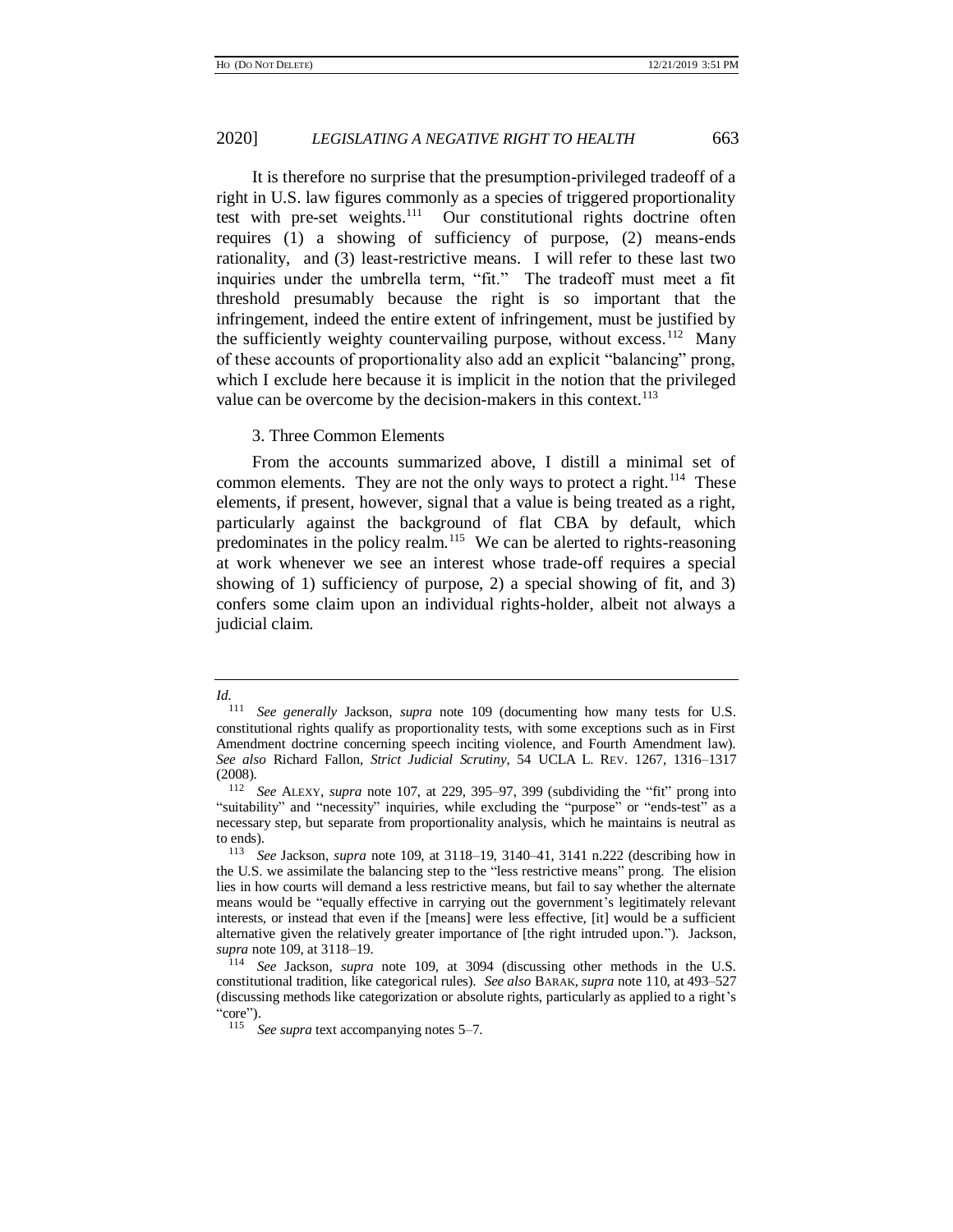# II. RIGHTS IN REGULATORY AND LEGISLATIVE IMPACT ASSESSMENT **STATUTES**

Fundamental rights under U.S. substantive due process doctrine receive strict scrutiny, as do certain First Amendment rights.<sup>116</sup> Vicki Jackson has pointed out other areas of U.S. constitutional law, like Takings doctrine, where proportionality is used.<sup>117</sup> Fallon describes how strict scrutiny in the form of "compelling interest" and "narrow tailoring" requirements arose to privilege certain constitutional rights over other constitutional values in the decades after the *Lochner*-era, when courts were trying to both a) correct for a lopsided solicitude for economic libertarian concerns (as I claim exists now in RIA domain) and b) render meaningful the protection of some rights even amid an overall acceptance of policy-tradeoffs (which the current vogue for CBA represents as well).<sup>118</sup>

*Few proceed to note, however, that RIA requirements are also rife with this three-part logic of heightened justification.*

The scholarly attention in this erstwhile backwater of administrative law has focused mostly on CBA and its critiques, chief among which is the methodology's insensitivity to non-fungible, non-utilitarian values.<sup>119</sup> But it turns out that CBA is not the only kind of regulatory analysis that must be routinely conducted. We have accrued a list of special burdens that trigger their own procedural requirements and even substantive judicial review. These RIA measures include the Paperwork Reduction Act (PRA), the Regulatory Flexibility Act (RFA) as amended by the Small Business Enforcement Regulatory Flexibility Act (SBERFA), the Unfunded Mandates Reform Act (UMRA), and the National Environmental Policy Act (NEPA).

<span id="page-21-0"></span>Apart from these widely recognized  $RIAs$ ,  $^{120}$  my inventory includes a number of less-canonical provisions that are similar in structure. The Endangered Species Act permits burdens to biodiversity only under strict conditions including those of fit and purpose. The Family Impact Assessment, which applied for a few years in the late 1990's, arguably qualifies even though it was passed as a rider to an appropriations bill. Some Executive Orders (EO's) even resemble these rights-like RIAs, despite the lack of judicial enforcement available for  $EO's$ .<sup>121</sup> For instance,

<sup>116</sup> *See* Fallon, *supra* not[e 111,](#page-20-0) at 1316–17.

<sup>&</sup>lt;sup>117</sup> *See* Jackson, *supra* not[e 109,](#page-19-0) at 3104–05.<br><sup>118</sup> See Fallon, *supra* note 111 at 1270

<sup>&</sup>lt;sup>118</sup> *See* Fallon, *supra* not[e 111,](#page-20-0) at 1270.

<sup>119</sup> *See supra* not[e 9.](#page-3-2)

MAEVE P. CAREY, CONG. RES. SERV., COST-BENEFIT AND OTHER REQUIREMENTS IN THE RULEMAKING PROCESS 2–15 (2014), https://fas.org/sgp/crs/misc/R44813.pdf (including these four in the discussion).<br> $\frac{121}{2}$  See PETER STRAUSS E

See PETER STRAUSS ET AL., GELLHORN AND BYSE'S ADMINISTRATIVE LAW: CASE AND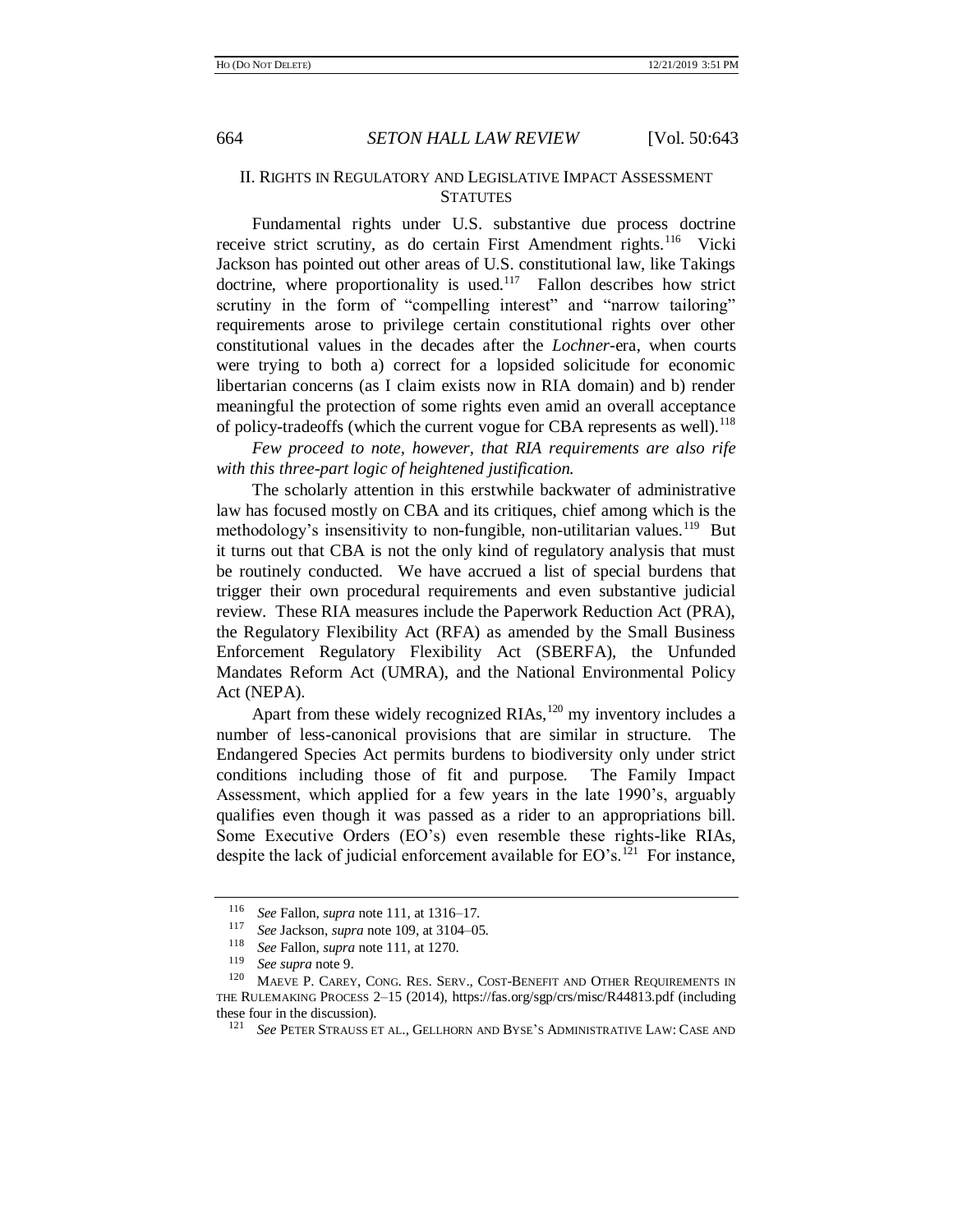the Reagan-era EO 12630 (1988) required special assessment of regulatory burdens on private property even when the scrutinized regulations did not rise to the level of regulatory takings.

The Religious Freedom Restoration Act (RFRA), passed in 1993, is analogous because independently of the Constitution, it singles out certain burdens as triggering heightened justification involving showings of fit and purpose for valid regulatory or legislative action. The chief difference between RFRA and the classic RIA is that such showings can be enforced by the mechanism of judicial review. We shall, however, see that in the Regulatory Flexibility Act, NEPA, Title II of UMRA, and the Endangered Species Act, judicial review is available as well.<sup>122</sup>

I argue that in each of these examples, we have elected to impose a heightened justification requirement that has the structure of a right, exhibiting three key elements 1) requiring sufficiency of purpose, 2) demanding careful fit, and 3) conferring some degree of claim to enforcement. Claimability may not rise to full judicial recourse but may simply mean that individual beneficiaries have some procedural avenue for demanding the promised justification such that they are plausibly considered rights-holders as distinct from incidental beneficiaries.

Not all RIAs are rights-like, and some fall outside my model, as I explain later.<sup>123</sup> First, certain RIAs exhibit no vision of specific claimants. They therefore resemble duties to the public-at-large far more than rights.<sup>124</sup> Single-sector impact assessments also fall outside the model.<sup>125</sup> I discuss later why these impact assessments, which do not privilege the value against *all* competing values, are also excluded from my catalog of rights-like RIAs.<sup>126</sup>

For those examples that I contend do fall within the domain of rightslike impact assessments, I will demonstrate that each of the three rightsdistinguishing elements is present, although to varying degrees.

# A. *The Paperwork Reduction Act (PRA)*

I start by examining the Paperwork Reduction Act (PRA), 44 U.S.C. §3501 et seq. This legislation prohibits regulatory action that imposes information collection without a procedural review of the paperwork burden. The procedural review required under the PRA must be cleared through the Office of Management and Budget (OMB) in the Executive

COMMENTS 173–76, 213–29 (11th ed. 2011). *See also*, *infra* text accompanying note [327.](#page-51-0)

<sup>&</sup>lt;sup>122</sup> *See infra* Part III.F and III.G.<br><sup>123</sup> *Section* Part III.F and III.G.

<sup>&</sup>lt;sup>123</sup> *See infra* Part III.F and III.G.<br><sup>124</sup> *See infra* Part III E and accon

<sup>&</sup>lt;sup>124</sup> *See infra* Part III.F and accompanying notes  $349-352$  $349-352$ .<br><sup>125</sup> See infra Part III.C and accompanying notes  $352, 357$ .

<sup>&</sup>lt;sup>125</sup> *See infra* Part III.G and accompanying notes  $353-357$ .<br><sup>126</sup> *See infra* Part III.G and accompanying notes  $353-357$ .

See infra Part III.G and accompanying note[s 353](#page-55-1)[–357.](#page-55-2)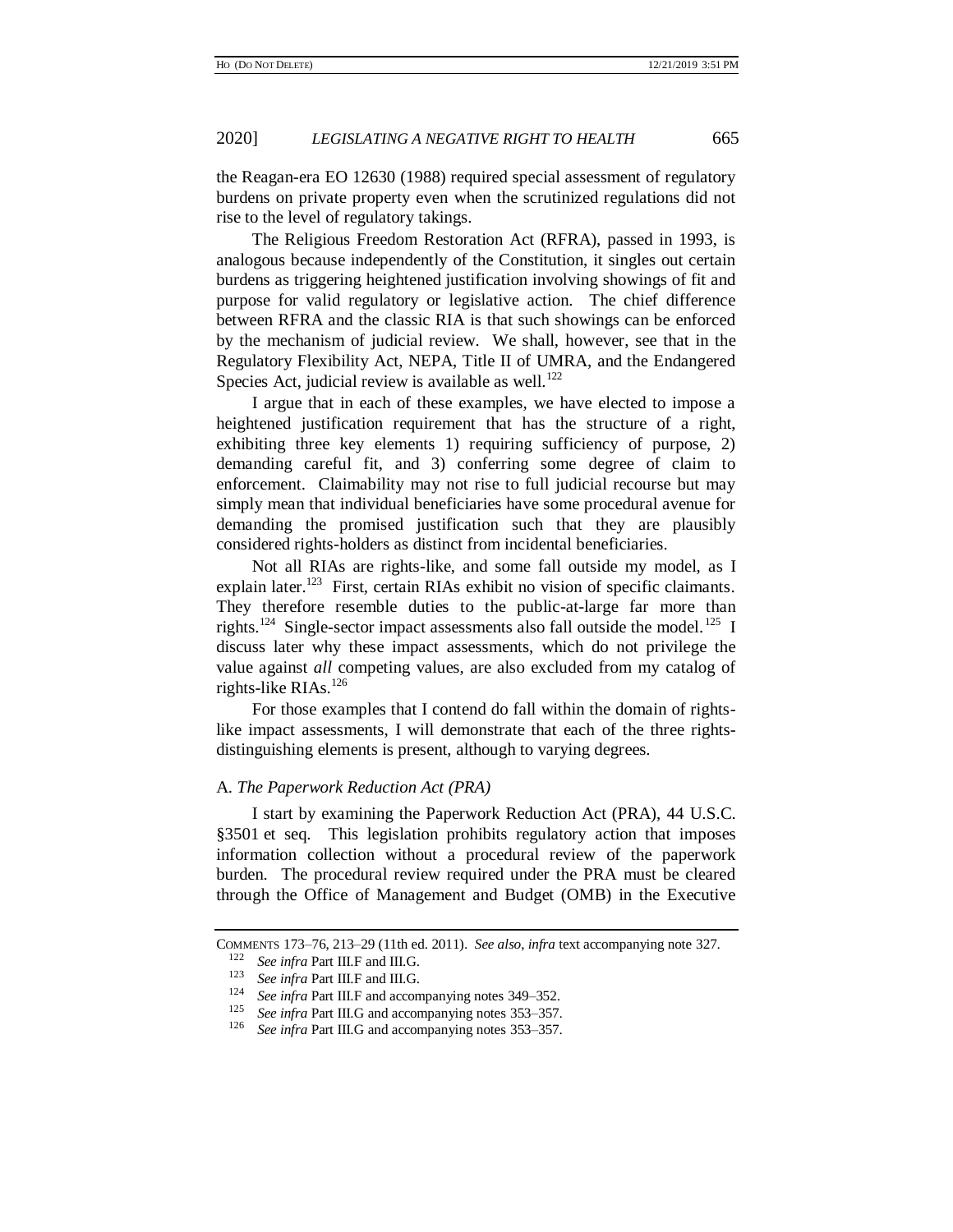<span id="page-23-0"></span>

#### Office of the President.

Moreover, PRA, like many RIA measures, advances important hidden purposes that are not reflected in the outward-facing title of the measure. For instance, the PRA accomplishes the important task of authorizing the Office of Information and Regulatory Analysis (OIRA) within the OMB. This entity, which serves as a clearinghouse for regulations and certain other administrative actions, has roots in a deregulatory agenda.<sup>127</sup> Whether it retains this cast today is in some dispute, $128$  but the creation of the OIRA, if nothing else, centralizes the Administration's control over regulations, a policy goal that does not necessarily coincide with paperwork reduction. As we will see, hidden policy goals are a common feature among the measures instituting RIAs.

# 1. Scope

Each of the RIAs I examine demands additional procedure and heightened justification beyond background cost-benefit judgments. To differentiate the especially encumbered actions from background governmental action, we need some standard to determine when the heightened scrutiny applies. The RIA procedures are only triggered based on whether there is some threshold burden to the chosen value. The fact that RIAs emphasize their "impact assessment" function derives in part from the necessary assessment of threshold "impact" before the "right" of heightened justification is triggered. Thus, I examine the threshold trigger, or scope of application, of each RIA.

The PRA's requirements are not triggered by paperwork, per se, but by regulatory action imposing "information collection." Information collection is defined in the regulations as "[t]he obtaining, causing to be obtained, soliciting, or requiring the disclosure to an agency, third parties or the public of information . . . imposed on, ten or more persons." and

<sup>127</sup> *See, e.g.*, Nestor M. Davidson & Ethan J. Lieb, *Regleprudence at OIRA and Beyond*, 103 GEO. L. J. 259, 280, n.95, n.76 (2015) (describing Nixon's deregulatory agenda as crucial in the history of regulatory review). *See also,* Jim Tozzi, *OIRA's Formative Years: The Historical Record of Centralized Regulatory Review Preceding OIRA's Founding*, 63 ADMIN. L. REV. 37 (2011). *See also* Thomas O. McGarity, *Regulatory Analysis and Regulatory Reform*, 65 TEX. L. REV. 1243, 1248 (1987) (recounting the origins of regulatory analysis in the Nixon, then Ford, Carter and Reagan administrations.).

<sup>128</sup> *See* Elena Kagan, *Presidential Administration*, 114 HARV. L. REV. 2245, 2281–2319 (2001) (describing how the Clinton Administration used OMB and OIRA in a proregulatory way, including through the use of "prompt letters" and other Presidential directives). *See also* Cass R. Sunstein, *The Office of Information and Regulatory Affairs: Myths and Realities*, 126 HARV. L. REV. 1838 (2013). *But see* Lisa Heinzerling, *Inside EPA: A Former Insider's Reflections on the Relationship Between the Obama EPA and the Obama White House*, 31 PACE ENVTL. L. REV. 325, 332 (2014) (discussing how the Obama White House used OIRA to block regulatory action).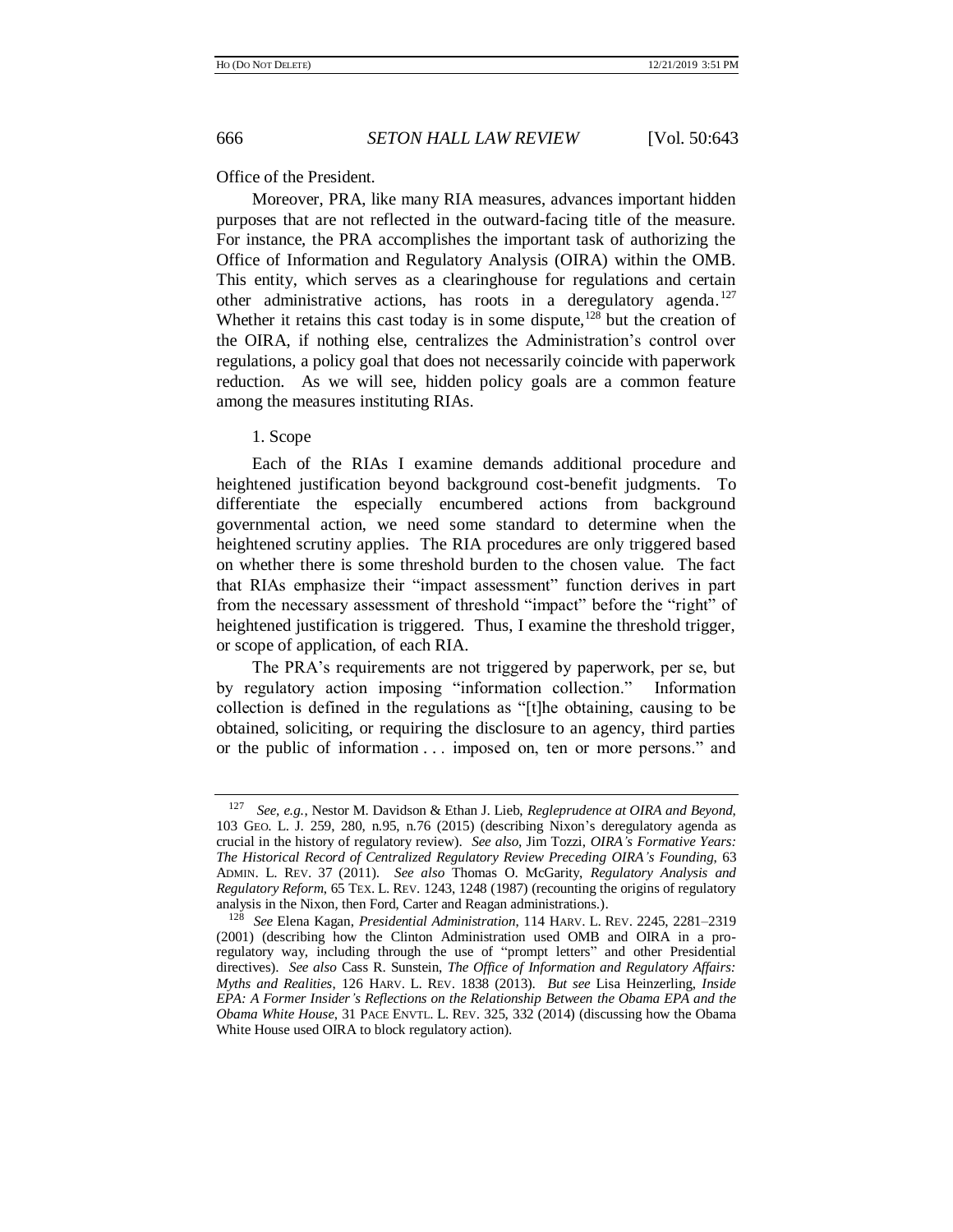"[i]ncludes any requirement or request for persons to obtain, maintain, retain, report, or publicly disclose information."<sup>129</sup> As we shall see, this information collection could well occur electronically, without imposing any "paperwork" at all, but such burden would still garner special scrutiny.<sup>130</sup>

This condition upon agency information collection applies not only to Cabinet-level agencies but independent regulatory agencies as well.<sup>131</sup>

The provisions of the PRA impose a presumption against this type of burden which must be surmounted by means of special justification corresponding to the three features of rights.<sup>132</sup>

2. Sufficiency of Purpose

Under 44 U.S.C. § 3506(c), "[E]ach agency shall ... establish a process . . . to review each collection of information . . . for 'an evaluation of the *need* for the collection of information."<sup>133</sup> The need must be articulated in terms such as whether "the information has practical utility," according to the certification requirement under  $\S$  3506(c)(3)(A), and the claim of "practical utility" must be subjected to public comment.<sup>134</sup> Thus, a declaration of utility and need, or in other words, "sufficient purpose," must be produced.

3. Fit

Meanwhile under 44 U.S.C. § 3506(c)(2)(A) and (3)(A), the agency must "[E]valuate whether the proposed collection of information is *necessary* for the proper performance of the functions of the agency."<sup>135</sup> This requirement of necessity demands a level of means-ends fit between the action imposing the burden and the purpose which it is meant to serve.

Section  $3506(2)(A)(iv)$  tasks the agency with certifying whether it has "minimize<sup>[d]</sup> the burden of the collection of information on those who are to respond" ostensibly demanding the least-restrictive means.

The fit requirement is even more rigorous should the paperwork burden fall on members of the special protectorate of small businesses.

 $^{129}$  5 C.F.R. § 1320.3(c) (2019).<br><sup>130</sup> See infra text accompanying

See infra text accompanying notes [152](#page-27-0)[–159](#page-28-0) (describing the E-Government Act of 2002 which amended and supplemented the PRA).

<sup>131</sup> CAREY, *supra* note [120,](#page-21-0) at 14–15 (saying that "independent agencies, as well as independent regulatory agencies" fall within the PRA's coverage. By contrast, Executive Orders, including those that impose default cost-benefit analysis requirements, do not always reach independent or independent regulatory agencies.).

<sup>132</sup> *See supra* Part I.

<sup>133</sup> 44 U.S.C. § 3506(c)(1)(A)(i) (2018); 5 C.F.R. § 1320.5(d)(1)(iii) (2019).

<sup>134</sup> 44 U.S.C. § 3506(c)(2)(A)(i).

<sup>135</sup> *Id.* § 3506(c)(2)(A), (3)(A) (emphasis added); § 3506(c)(3)(A).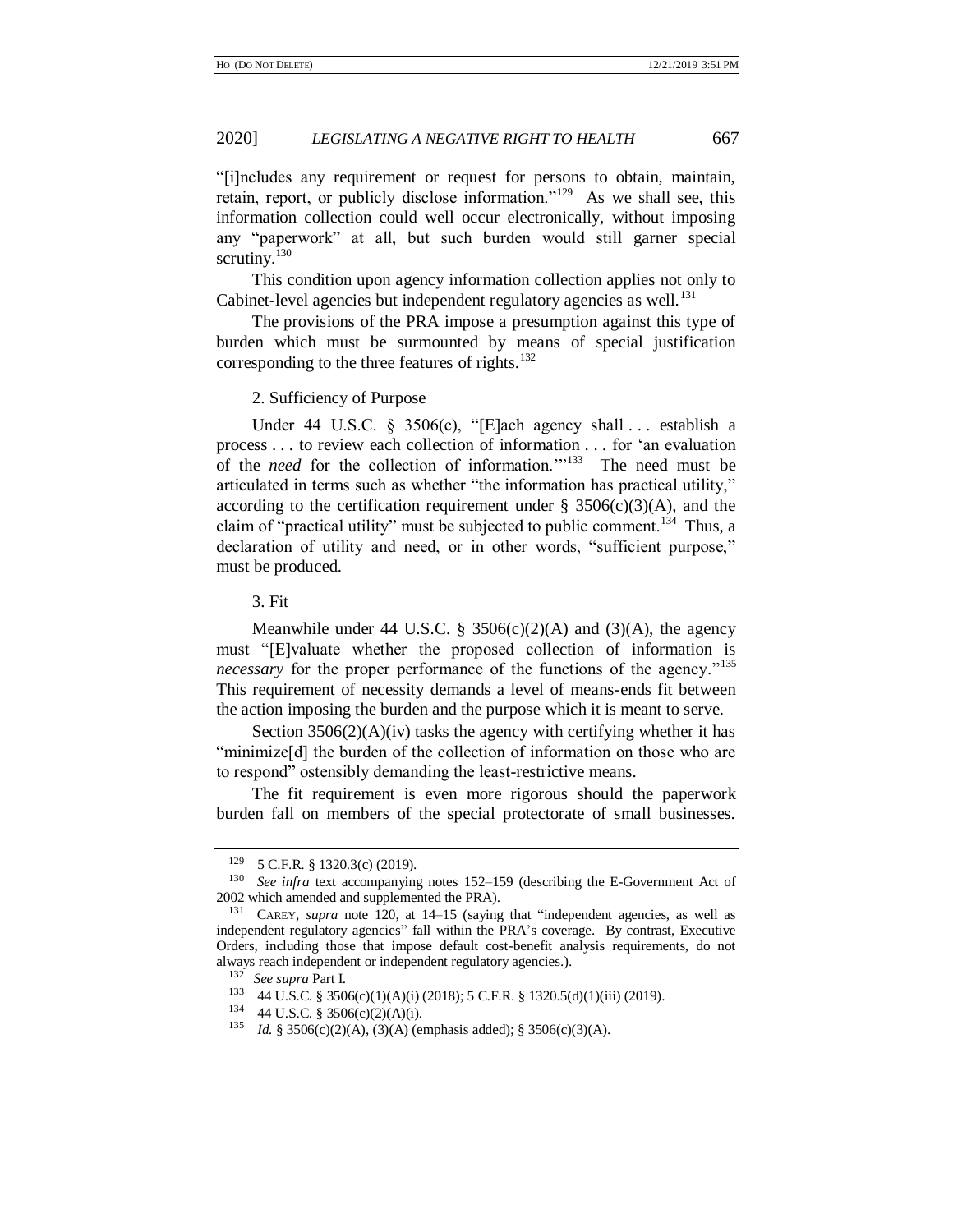Section  $3506(c)(3)$  obliges the agency not merely to "certify ... that each collection of information  $\dots$  (C) reduces  $\dots$  the burden [of information collection] on persons . . . including with respect to small entities." It also proceeds to list specific mitigation measures for small businesses that could be used to achieve this "reduc[tion] to the extent practicable and appropriate," such as different compliance standards, timetables, or exemptions.<sup>136</sup> This additional specification increases the pressure for some kind of exemption or special treatment of small entities in the collection of information. This apparatus further illustrates the hidden purposes and privileging of groups that may not be apparent from the outward framing of the RIA measure.<sup>137</sup>

<span id="page-25-0"></span>PRA contains a rather strict mechanism forcing lookback tailoring of even prior approved information collections. Under  $\S 3507(g)$ , the OMB Director "may not approve a collection of information for a period in excess of 3 years." Any extension would then require another process of review. Meanwhile under § 3513, the OMB Director "shall periodically review selected agency information resource management activities," thus serving as another channel of accountability for continual adjustment of fit and monitoring for continued sufficiency of purpose.<sup>138</sup>

#### 4. Claiming

Under § 3508, the Director of OMB may provide "the agency and other interested persons an opportunity to be heard, or to submit statements in writing." This hearing provision serves as one way for beneficiaries to enlist someone, namely the OMB Director, to hold the agency to account for the PRA requirements. Section 3508 admonishes that "[t]o the extent, if any, that the Director determines that the collection of information by an agency is unnecessary for any reason, the agency may not engage in the collection of information." The necessity determination, by the terms of  $\S$ 3508, "includ[es] whether the information shall have practical utility." Thus, insufficient purpose or lack of means-ends rationality can be claimed by a rights-holder in a hearing to invalidate the measure imposing a paperwork burden.

This OMB hearing provision admittedly employs the permissive term "may," but another provision,  $\S 3517(b)$  provides that "[a]ny person may request the Director to review any collection of information conducted by

<sup>136</sup> *Id.* § 3506(c)(3)(C)(i)–(iii).

<sup>&</sup>lt;sup>137</sup> I will later suggest that one "hidden" or "complementary" purpose of HIAs is equity and will show how that can be built into the HIA. *See infra* text accompanying notes [377.](#page-59-0)

<sup>&</sup>lt;sup>138</sup> I will also later suggest that lookback monitoring for continued justification should be built into HIAs so that existing arrangements can be subjected to HIA as well. *See infra* text accompanying note[s 391](#page-62-0)[–395.](#page-62-1)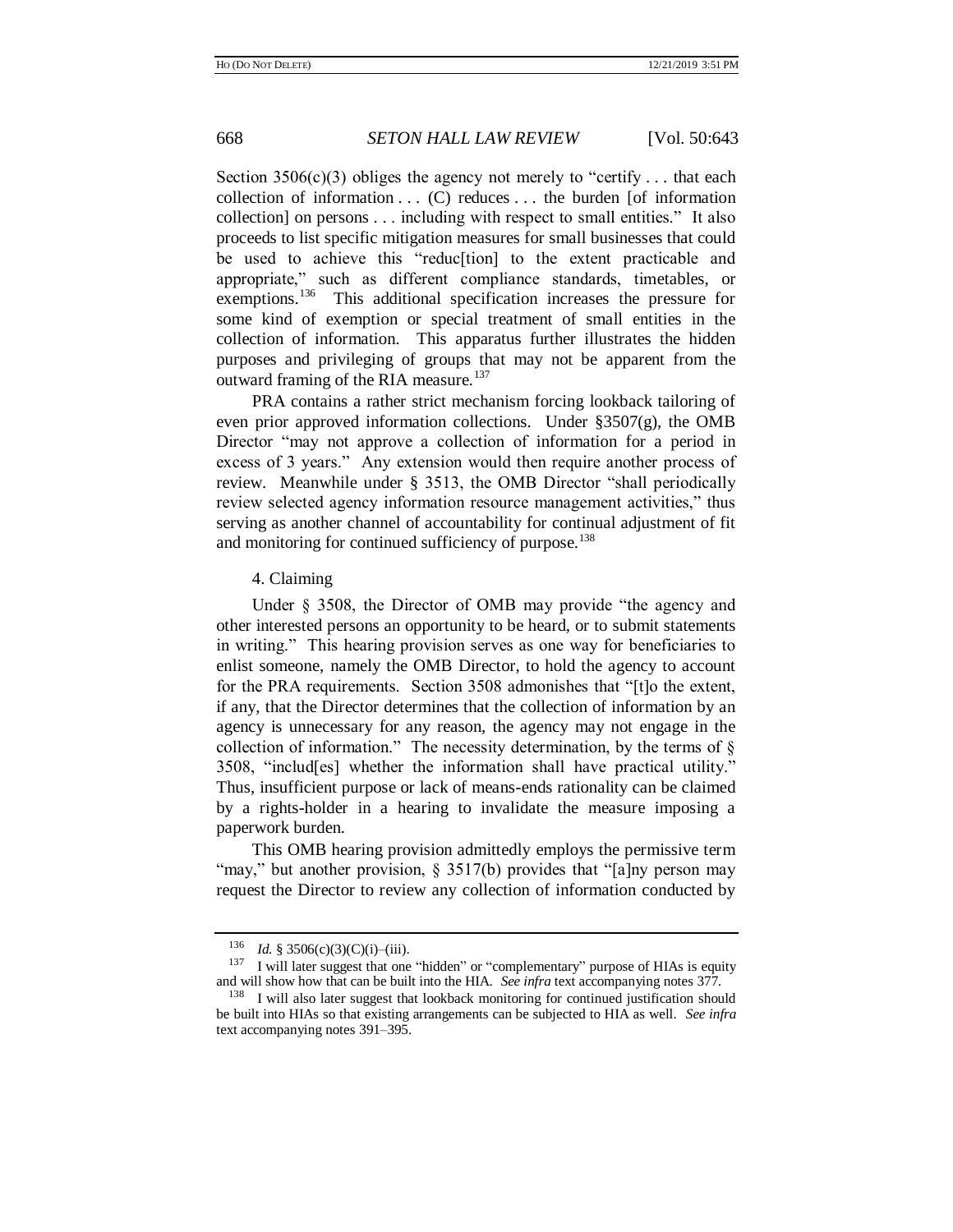or for an agency to determine, if, under this subchapter, a person shall maintain, provide, or disclose the information to or for the agency. Unless the request is frivolous, the Director *shall . . .* , respond to the request within 60 days  $\dots$  and take appropriate remedial action, if necessary."<sup>139</sup>

Moreover, persons can claim individualized immunities under § 3512, the "Public Protection" provision of the PRA. The section stipulates that "[n]o person shall be subject to any penalty for failing to comply with a collection of information that is subject to this subchapter" if the agency has not received OMB approval of its compliance with the PRA in the form of a valid OMB control number. Under § 3512(b), "[t]he protection provided by this section may be raised in the form of a complete defense, bar, or otherwise at any time during the agency administrative process or judicial action applicable thereto." The PRA implementing regulations apply this section to benefits conditional upon the information collection as well: "the agency shall not treat a person's failure to comply, in and of itself, as grounds for withholding the benefit or imposing the penalty. The agency shall instead permit respondents to prove or satisfy the legal conditions in any other reasonable manner."<sup>140</sup>

Apart from the normal administrative law requirement to take comments into account, <sup>141</sup> the PRA statute insists under § 3507(d)(2) that in the final rule, an agency "shall explain how any collection of information contained in the final rule responds to the comments, if any, filed by the Director or the public, or the reasons such comments were rejected."<sup>142</sup>

Thus, the heightened justification requirement triggered by paperwork burdens is arguably held and enforceable by individual members of the public, rather than constituting a mere duty to uphold the collective good.

#### 5. History

Freedom from paperwork was not a value suddenly elevated to this privileged status without prior groundwork. It was originally recognized as a concern in the Federal Reports Act of  $1942$ ,<sup>143</sup> but this legislation was criticized in the 1970's as ineffectual, and was finally superseded by the PRA in 1980.<sup>144</sup> Stuart Shapiro and Deanna Moran observe that the interest groups supporting the PRA were principally businesses and state

<sup>139</sup> 44 U.S.C. § 3517 (b)(1)–(2) (emphasis added). *See also* 5 C.F.R. § 1320.14(c)  $(2019).$ 

<sup>&</sup>lt;sup>140</sup> 5 C.F.R. § 1320.6(c).

<sup>&</sup>lt;sup>141</sup> *See* United States v. Nova Scotia Food Products, 568 F.2d 240, 252 (2d Cir. 1977).<br><sup>142</sup> - 44 JJ S.C. 8, 2507(4)(2)

<sup>&</sup>lt;sup>142</sup> 44 U.S.C. § 3507(d)(2).

<sup>&</sup>lt;sup>143</sup> Federal Reports Act of 1942, Pub. L. No. 77-831, 56 Stat. 1078.<br><sup>144</sup> Paperwork Reduction Act of 1980, Pub. J. No. 96, 511, 94 Stat.

<sup>144</sup> Paperwork Reduction Act of 1980, Pub. L. No. 96-511[, 94 Stat. 2812](https://advance.lexis.com/api/document?collection=statutes-legislation&id=urn:contentItem:5CD7-HSM0-01XN-S27W-00000-00&context=)*.*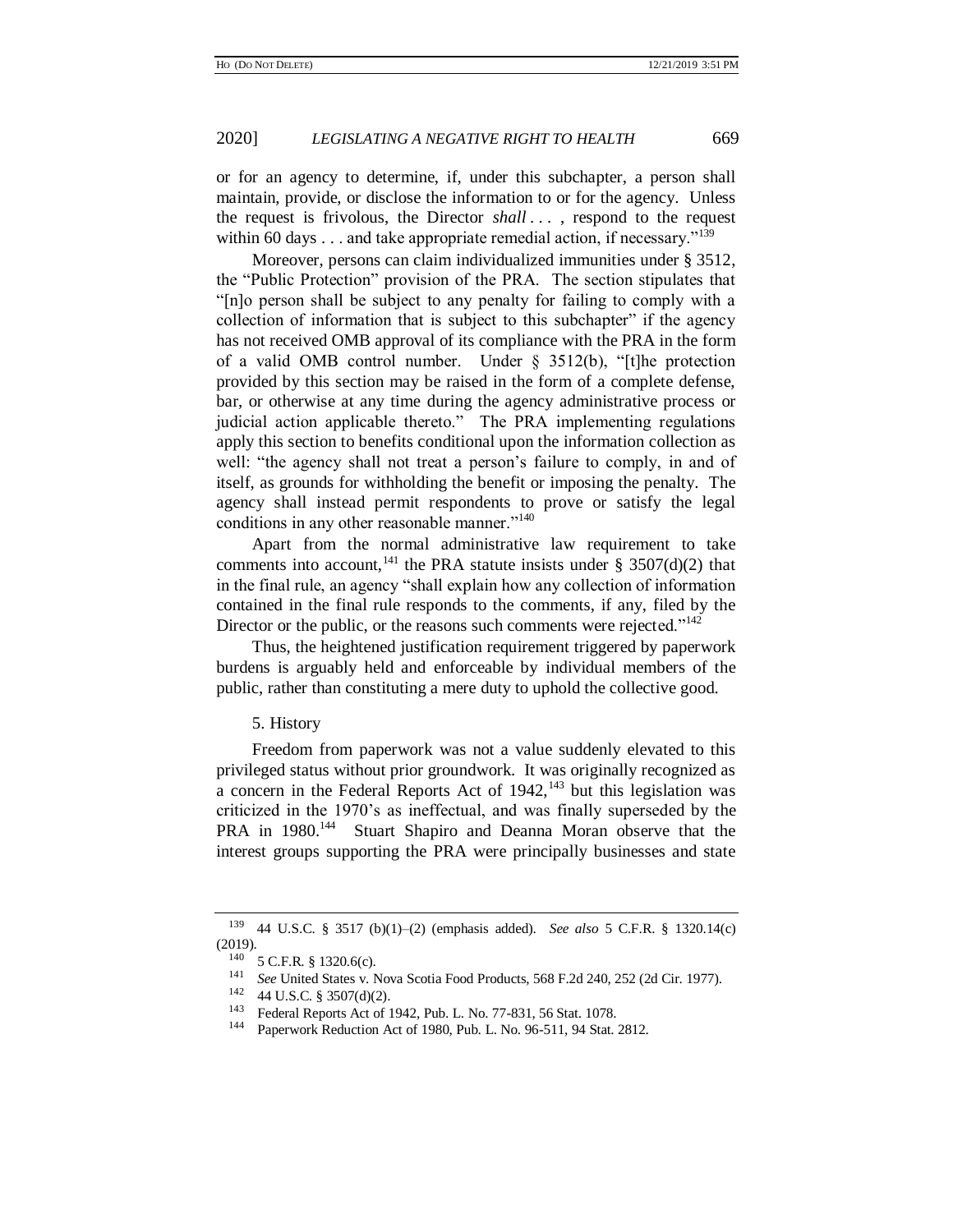<span id="page-27-2"></span>and local governments.<sup>145</sup> Meanwhile, the diffuse nature of the benefits from paperwork meant that no interest group came forward and supported its collection.<sup>146</sup>

As Samaha notes, the PRA itself was followed by the Paperwork Reduction Reauthorization Act of  $1986$ ,<sup>147</sup> then further amended in the Paperwork Reduction Act of 1995,<sup>148</sup> the Economic Growth and Regulatory Paperwork Reduction Act of 1996,<sup>149</sup> the Government Paperwork Elimination Act of 1998,<sup>150</sup> and the Small Business Paperwork Relief Act of  $2002$ <sup>151</sup>

This history suggests that any of the RIAs that are not now easily classifiable as a form of subconstitutional "right" may still be a "right-inthe-making."

<span id="page-27-0"></span>Congress' ongoing shaping of the PRA also injected additional or supplementary values into the right. For instance, in 2002, Congress passed the E-government Act of 2002, which exists now as a statutory note to the provisions codifying the Paperwork Reduction Act.<sup>152</sup> This note imposed a so-called "Privacy Impact Assessment" as an auxiliary to the PRA requirements, and indeed they are often completed together as one process.<sup>153</sup> Section 208(b)(1)(A)(B) of the E-Government Act<sup>154</sup> requires

<sup>148</sup> Paperwork Reduction Act of 1995, Pub. L. No. 104-13, 109 Stat. 163.

<sup>149</sup> Economic Growth and Regulatory Paperwork Reduction Act of 1996, Pub. L. No. 104-208, 110 Stat. 3009 (codified in scattered titles of the U.S. Code).

<sup>151</sup> Small Business Paperwork Relief Act of 2002, Pub. L. No. 107-198, 116 Stat. 729 (codified in scattered sections of 44 U.S.C.).

<span id="page-27-1"></span><sup>145</sup> *See* Stuart Shapiro & Deanna Moran, *The Checkered History of Regulatory Reform Since the APA*, 19 N.Y.U. J. LEGIS. & PUB. POL'Y 141, 161–62, 161 n.116, 162 n.124 (2016).

<sup>146</sup> *Id.* at 161 n.113; *see* Tozzi, *supra* note [127,](#page-23-0) at 55 (President Carter himself signed the PRA over the objections of his Cabinet).

<sup>147</sup> Paperwork Reduction Reauthorization Act of 1986, Pub. L. No. 99-500, [100 Stat.](https://advance.lexis.com/api/document?collection=statutes-legislation&id=urn:contentItem:5CDM-HXS0-01XN-S0TK-00000-00&context=)  [1783-335](https://advance.lexis.com/api/document?collection=statutes-legislation&id=urn:contentItem:5CDM-HXS0-01XN-S0TK-00000-00&context=) (Title VIII, §§ 801–820 of the Continuing Appropriations Resolution).

<sup>150</sup> Government Paperwork Elimination Act of 1998, Pub. L. No. 105-277, §§ 1701–10, 112 Stat. 2681, 2749–51 (codified at [44 U.S.C. § 3504](https://advance.lexis.com/api/document?collection=statutes-legislation&id=urn:contentItem:4YF7-GJX1-NRF4-452T-00000-00&context=) (2018)) (involving electronic submissions).

<sup>152</sup> E-Government Act of 2002, Pub. L. No. 107-347, 116 Stat. 2899, Pub. L. No. 107- 347, 116 Stat. 2921; 44 U.S.C. § 3501 note (2018) (Waiver of Paperwork Reduction).

<sup>&</sup>lt;sup>153</sup> OFF. MGMT. & BUDGET, EXEC. OFF. PRESIDENT, M-03-22, OMB GUIDANCE FOR IMPLEMENTING THE PRIVACY PROVISIONS OF THE E-GOVERNMENT ACT OF 2002 Attachment A, § II(D) (2003) [hereinafter OMB Guidance Attachment A, § II(C)(2)], https://obamawhitehouse.archives.gov/omb/memoranda\_m03-22/ (providing that agencies undertaking new electronic information collections may conduct and submit the privacy impact assessment [PIA] to OMB . . . jointly, and listing the items that must be then added for PIA purposes, such as "a statement detailing the impact the proposed collection will have on privacy" and "1. whether individuals are informed that providing the information is mandatory or voluntary[;] 2. opportunities to consent, if any, to sharing and submission of information[;] 3. how the information will be secured.").

Certain procedures are also triggered under the E-government Act when there are no "information collections" but simply upon procurement of an information system. Because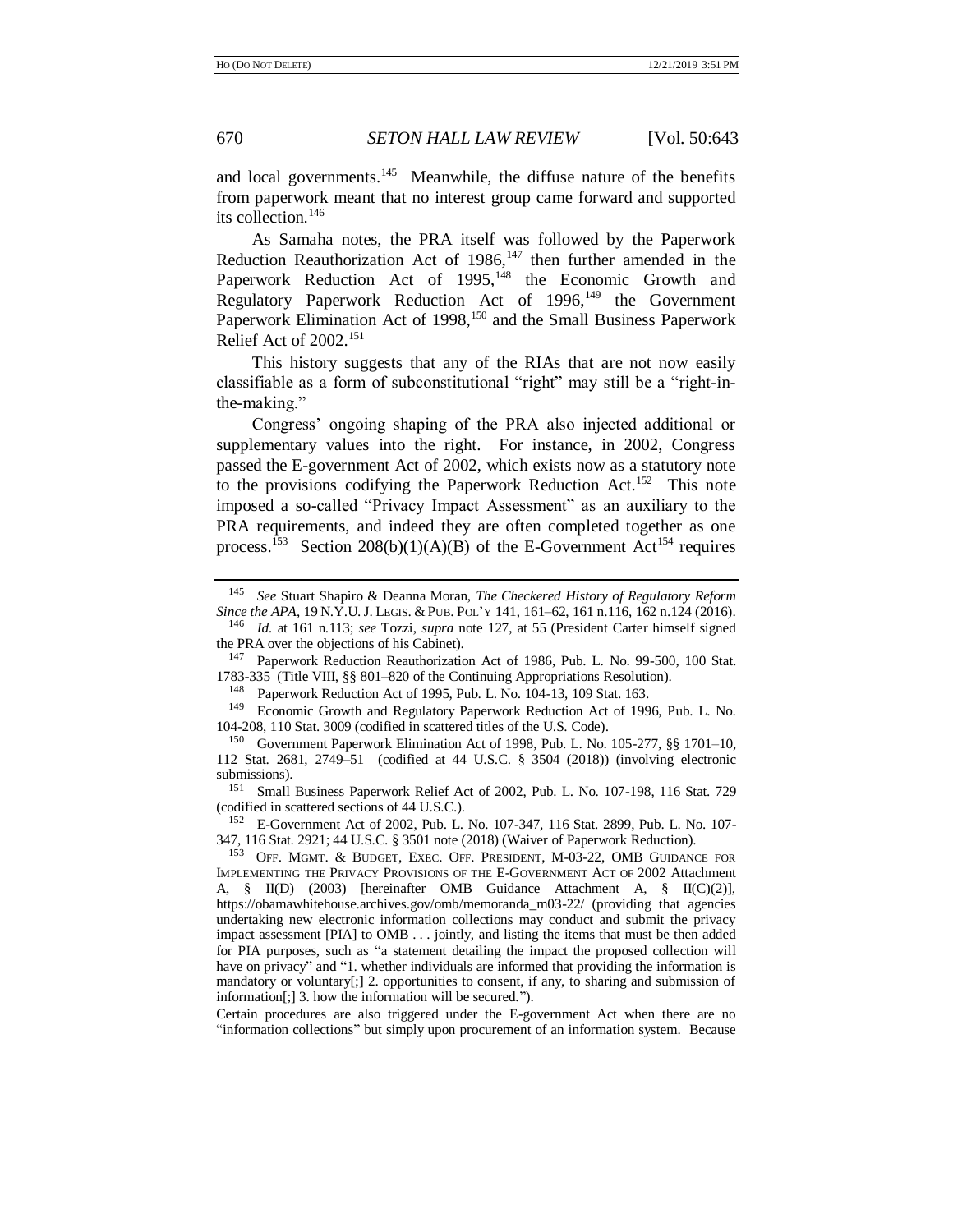that before "initiating a new collection of information that will be collected, maintained, or disseminated using information technology; and (II) includes any information in an identifiable form permitting . . . contacting of a specific individual . . . each agency shall . . . conduct a privacy impact assessment."<sup>155</sup>

The privacy impact assessment also consists of requirements to address sufficiency of purpose, i.e., "why the information is being collected" and its "intended use."<sup>156</sup> Fit is demanded in the form of a requirement to consider less-restrictive means, namely by addressing "opportunities to consent . . . to sharing and submission of information" and addressing "how the information will be secured."<sup>157</sup>

Also, to the extent that the electronic information collection results in the maintenance of a "system of records" with individually identifiable information,<sup>158</sup> that system of records is then governed by another regime, the Privacy Act of 1974 which states, "[e]ach agency that maintains a system of records shall maintain in its records only such information about an individual as is relevant and necessary to accomplish a purpose of the agency required to be accomplished by statute or by executive order."<sup>159</sup>

<span id="page-28-0"></span>The value of liberty from government-imposed paperwork is thus elided with the value of privacy.

# <span id="page-28-1"></span>B. *Regulatory Flexibility Act (RFA) as amended by the Small Business Regulatory Enforcement Fairness Act ("SBREFA")<sup>160</sup>*

The RFA, like the PRA, was modified by Congress, most notably by the SBREFA in 1996. The RFA enshrines a different favored value, namely small business freedom from economic burden. An agency imposing such a burden must make a special showing of heightened justification, and this justification is expressly subject to judicial review.

here I am interested in impact assessments that apply across a range of agency policymaking activity, not just, for instance, building IT systems, I de-emphasize the procurementrelated impact assessment in this discussion and focus on the privacy impact assessment triggered by information collection.

 $154$  E-Government Act § 208 (b)(1)(A)(ii)–(B)(i).

<sup>155</sup> *Id.*

<sup>&</sup>lt;sup>156</sup> E-Government Act § 208 (b)(2)(B)(ii)(II)–(III); 44 U.S.C. § 3501 note (Waiver of Paperwork Reduction).

<sup>157</sup> E-Government Act § 208(b)(2); 44 U.S.C. § 3501 note. *See also* OMB Guidance Attachment A, § II(C)(2), *supra* not[e 153.](#page-27-1)

<sup>&</sup>lt;sup>158</sup> 5 U.S.C. § 552a(a) (4)–(5) (2018) (defining "system of records" and "record").

<sup>159</sup> *Id.* § 552a(e)(1).

<sup>160</sup> *Id.* §§ 601–612.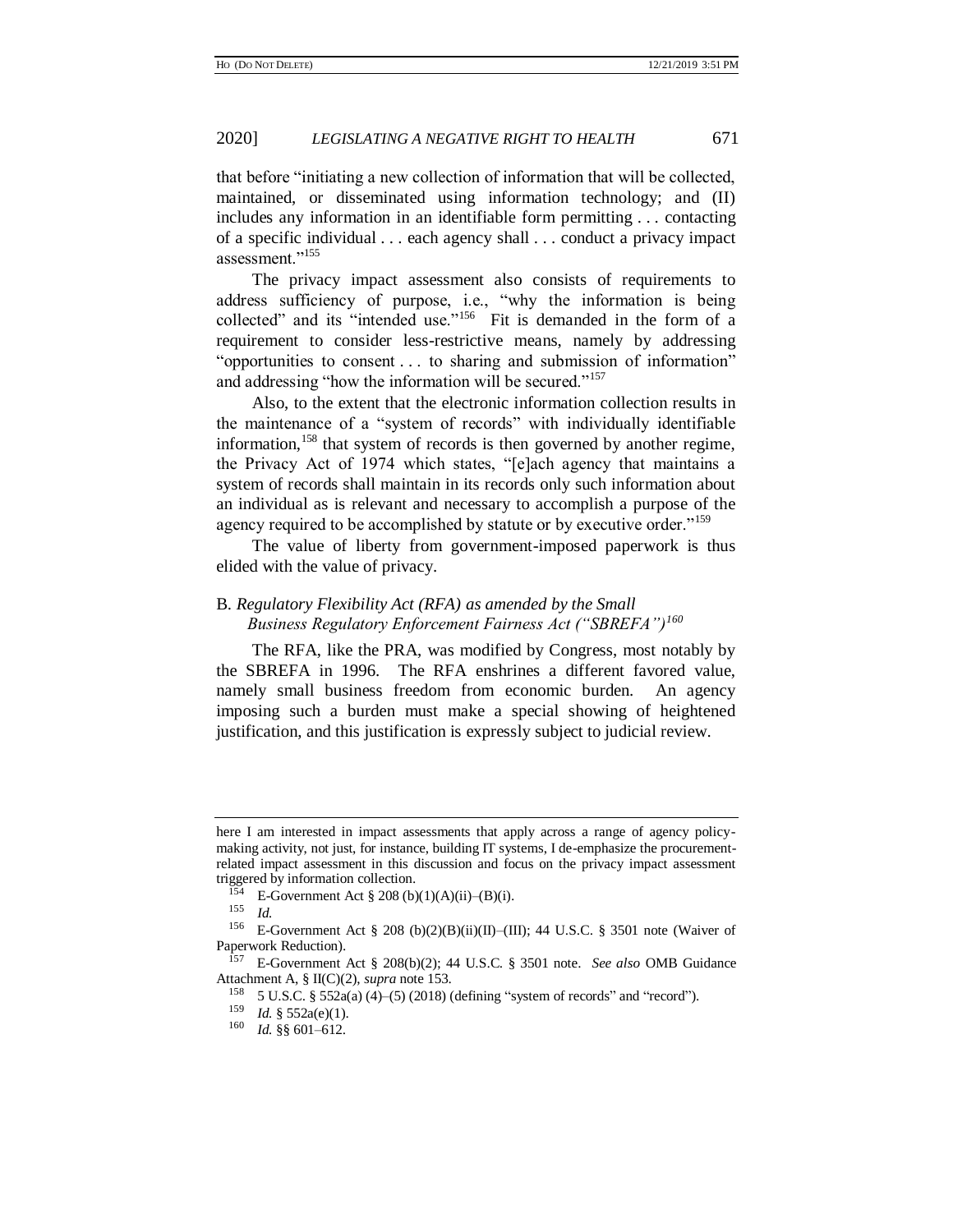<span id="page-29-2"></span><span id="page-29-1"></span>

# 1. Scope

The RFA, like the PRA, applies to independent regulatory agencies as well.<sup>161</sup> For the justification requirements to attach though, a rule must reach the threshold of having a "significant economic impact on a substantial number of small entities."<sup>162</sup> Because these terms are malleable, an agency head must certify if she finds that a rule does *not* meet those standards and is therefore not subject to the analysis requirements.<sup>163</sup> As discussed *infra*, this certification, which must be accompanied by a statement of factual basis, is subject to judicial review.<sup>164</sup>

Small entities are defined to include small businesses, small nonprofits, and "small government jurisdictions."<sup>165</sup>

The RFA also applies to "interpretative rules" of the IRS, so long as they are published in the Federal Register, and "only to the extent that such interpretative rules impose on small entities a collection of information requirement."<sup>166</sup> The concerns of the PRA and the RFA intertwine once more, suggesting that many of these RIAs are part of an interconnected agenda.

# <span id="page-29-0"></span>2. Sufficiency of Purpose

The initial regulatory analysis that must accompany the proposed rule is called the initial "reg-flex."<sup>167</sup> In it, an agency must describe "reasons" why action by the agency is being considered."<sup>168</sup> The agency must also supply "a statement of the need for, and objectives of, the rule."<sup>169</sup> These showings must be made above and beyond the mere statement of the "impact of the rule on small entities," to which the required analysis presumably could have been restricted and still have constituted a "regulatory impact analysis."

#### 3. Fit

The initial reg-flex must also describe "any significant alternatives to the proposed rule which accomplish the stated objectives . . . and which minimize any significant economic impact of the proposed rule on small

<sup>&</sup>lt;sup>161</sup> CAREY, *supra* not[e 120,](#page-21-0) at 13.<br><sup>162</sup> 5 U S C 8 605(b)

 $^{162}$  5 U.S.C. § 605(b).<br>163 Id

 $\frac{163}{164}$  *Id.* 

 $\frac{164}{165}$  *Id.* § 611(a)(2).

<sup>&</sup>lt;sup>165</sup> *Id.* § 601(3)–(6).<br><sup>166</sup> *Id.* § 603(a)

<sup>166</sup> *Id.* § 603(a). *See also* Thomas O. Sargentich, *The Small Business Regulatory Enforcement Fairness Act*, 49 ADMIN. L. REV. 123, 128 (1997).

<sup>167</sup> Richard J Pierce, Jr., *Small Is Not Beautiful: The Case Against Special Regulatory Treatment of Small Firms*, 50 ADMIN. L. REV. 537, 546 (1998).

 $168$  5 U.S.C. § 603(b)(1).

<sup>169</sup> *Id.* § 604(a)(1). *See also id*. § 603(b)(2).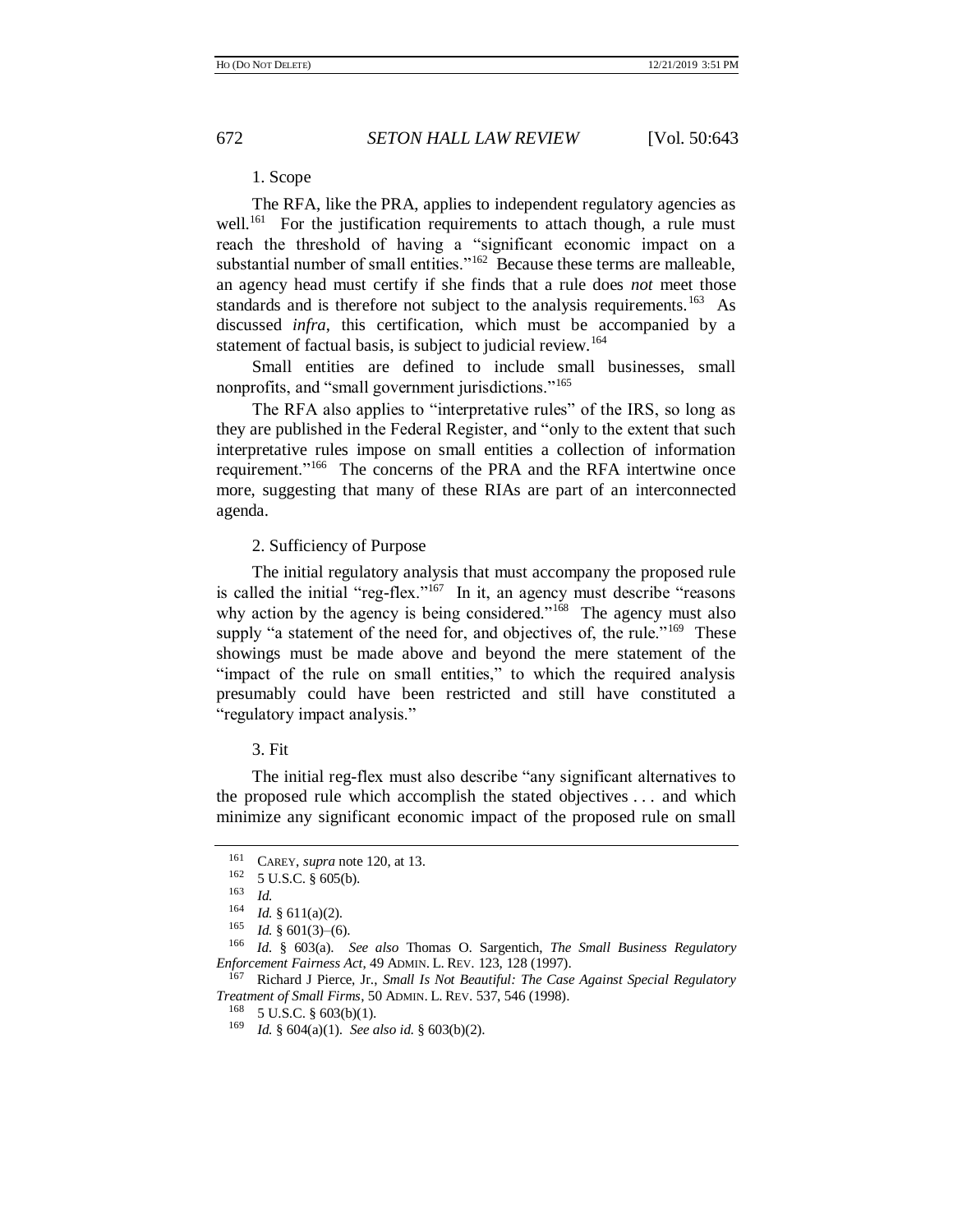entities.<sup>170</sup> The statute then lists particular alternatives that should be discussed including, "differing compliance or reporting requirements or timetables," "clarification, consolidation, or simplification of compliance," "use of performance rather than design standards" and "exemption."<sup>171</sup> Agencies are therefore subject to a fairly stringent least-restrictive means analysis. When the final rule is promulgated, each final "reg-flex" must also include:

[A] description of the steps the agency has taken to minimize the significant economic impact on small entities . . . including a statement of the ... reasons for selecting the alternative adopted . . . and why each one of the other significant alternatives to the rule  $\dots$  was rejected.<sup>172</sup>

The measure also imposes a lookback requirement. Each agency must review its rules every ten years to see if they fall within the scope of the RFA and whether they must be changed or rescinded "to minimize any significant economic impact of the rules upon a substantial number of such small entities."<sup>173</sup>

<span id="page-30-0"></span>4. Claiming

Small businesses must be notified so they have an opportunity to comment, and  $\S$  604(a)(2) requires that the final reg-flex contain a summary of comments and responses to those comments.

Initially, RFA did not separately authorize judicial review of agencies' actions. Courts, however, would consider the contents of the reg-flex analysis in determining whether the rule was "arbitrary and capricious" under the Administrative Procedure Act  $(APA)^{174}$  SBREFA, passed by the Gingrich Congress in 1996,<sup>175</sup> added a judicial review provision. Small entities can now go to court to challenge an agency's actual analysis of final rules, an agency's threshold certification of no significant impact, and the agency's ten-year lookback review outcomes.<sup>176</sup> Relief can include a deferment of enforcement against small entities, which is considerably more favorable than the usual remand *nonvacatur* which leaves the contested rule in place while the agency reconsiders the rule on remand.<sup>177</sup>

<sup>176</sup> 5 U.S.C. § 611(a)(2) (giving jurisdiction "to review any claims of noncompliance with §§ 601, 604, 605(b), 608(b) and 610").

 $\frac{170}{171}$  *Id.* § 603(c).

<sup>&</sup>lt;sup>171</sup> *Id.* § 603(c)(1)–(4).<br><sup>172</sup> *Id.* § 604(a)(6)

 $\frac{172}{173}$  *Id.* § 604(a)(6).

 $\frac{173}{174}$  *Id.* § 610.

<sup>174</sup> *See, e.g.*, Michigan v. Thomas, 805 F.2d 176, 187–88 (6th Cir. 1986).<br><sup>175</sup> *See* Shaniro & Moran, sunra note 145, at 142, 172

<sup>175</sup> *See* Shapiro & Moran, *supra* not[e 145,](#page-27-2) at 142, 172.

<sup>177</sup> *See* Pierce, *supra* not[e 167,](#page-29-0) at 547–48.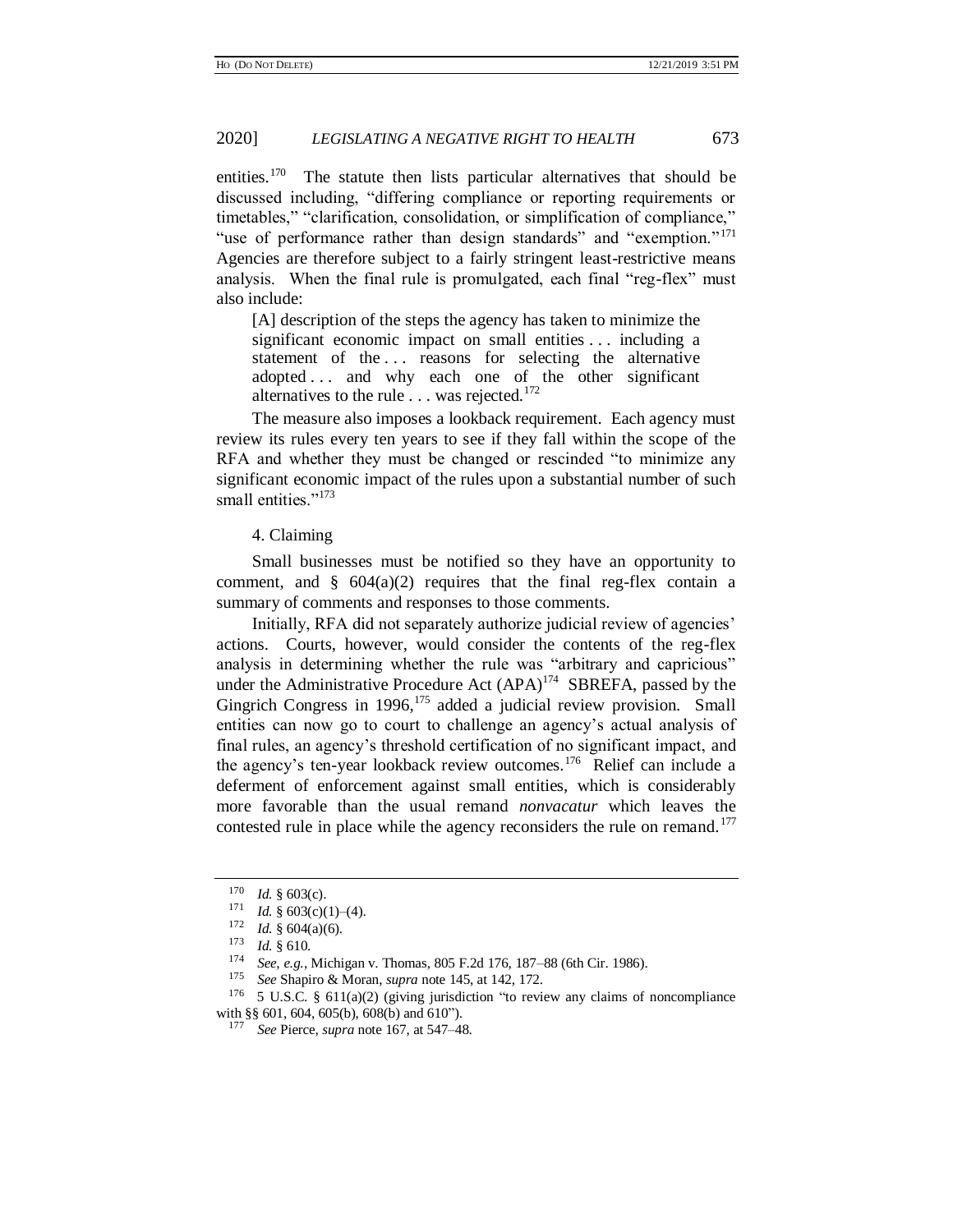SBREFA also authorizes small entities to recover attorneys' fees, <sup>178</sup> and stipulates a right of intervention for the Chief Counsel for Advocacy of the Small Business Administration in any such action.<sup>179</sup>

<span id="page-31-1"></span>The Chief Counsel for Advocacy of the Small Business Administration acts as a representative for small businesses, and is someone the agency promulgating the rule must also reach out to at key points.<sup>180</sup> With respect to three particularly villainized agencies, EPA, OSHA, and now CFPB,<sup>181</sup> the advocacy role of the Chief Counsel is enlarged. She must convene a review panel for each EPA, OSHA, or CFPB rule,<sup>182</sup> comprised of governmental officials and tasked with consulting with individual representatives of affected small entities<sup>183</sup> to review the initial reg-flex and proposed rule.<sup>184</sup> The language stipulates that "where appropriate, the agency shall modify the proposed rule, the initial regulatory flexibility analysis or the decision on whether an initial regulatory flexibility analysis is required."<sup>185</sup> This structure of representative accountability exists alongside the canonically rights-based framework of judicial review.

# <span id="page-31-2"></span>5. History

The RFA was enacted in 1980, itself a deregulatory moment.<sup>186</sup> Then in 1996, it was, as described, substantially amended to further favor small businesses.<sup>187</sup> The political significance of SBREFA's passage in 1996 extends beyond small business, gesturing toward the entire political agenda of the anti-regulatory Gingrich-led Republican Revolution. A crucial part of the agenda of the new Republican majority in that highly charged time was regulatory reform,<sup>188</sup> including measures that would have codified the

<span id="page-31-0"></span><sup>178</sup> Small Business Regulatory Enforcement Fairness Act of 1996, Pub. L. No. 104-121 § 231, 110 Stat. 857, 862–63 (amending 5 U.S.C. § 504(a)).

 $179$  5 U.S.C. § 612.

<sup>180</sup> *See, e.g.*, *id.* § 605(b) (notifying Chief Counsel of any certification of lack of "significant economic impact on a substantial number of small entities"); *id.* § 603(a) (requiring transmittal of initial reg-flex to the Chief Counsel).

<sup>&</sup>lt;sup>181</sup> *Id.* § 609(b) (applying additional requirements for initial reg-flex by "covered agencies"); *id.* § 609(d) (defining covered agency).

<sup>&</sup>lt;sup>182</sup> *Id.* § 609(b)(2)–(3).<br><sup>183</sup> *Id.* § 600(b)(2).

<sup>&</sup>lt;sup>183</sup> *Id.* § 609(b)(2).<br><sup>184</sup> *Id.* § 609(b)(4)

 $\frac{184}{185}$  *Id.* § 609(b)(4).

 $5$  U.S.C.  $§$  609(b)(6).

<sup>186</sup> *See* Paul R. Verkuil, *A Critical Guide to the Regulatory Flexibility Act*, 1982 DUKE L.J. 213 (1982).

<sup>187</sup> Regulatory Flexibility Act Amendments, Pub. L. No. 104-121, 110 Stat. 864 (1996).

<sup>188</sup> *See* BARBARA SINCLAIR, UNORTHODOX LAWMAKING: NEW LEGISLATIVE PROCESSES IN THE U.S. CONGRESS 110 (1997).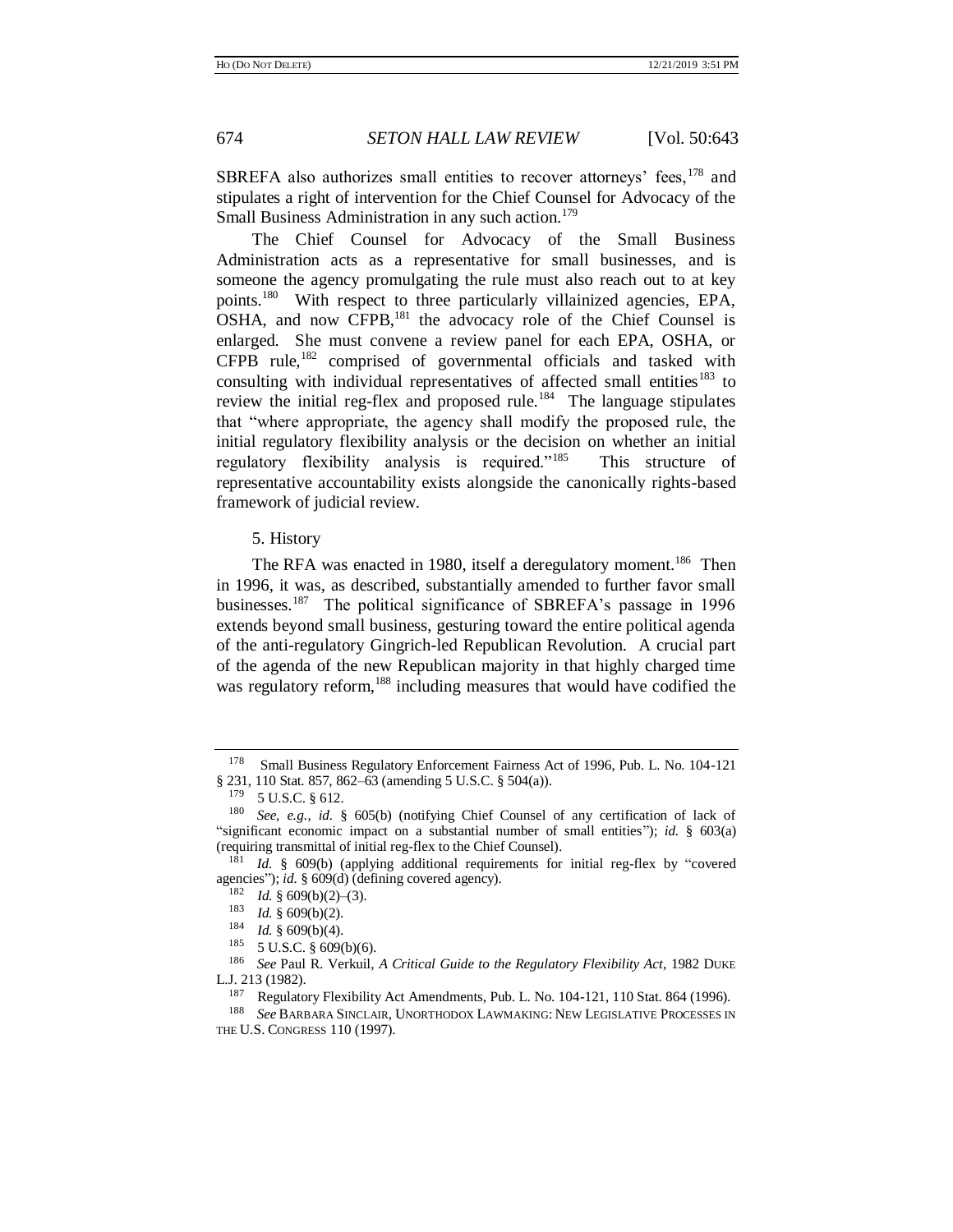default requirement of CBA.<sup>189</sup> Indeed, this particular idea, sometimes referred to as "the supermandate," lingers to the present-day.<sup>190</sup> Despite the significant political energy that the Gingrich Congress expended, their omnibus regulatory reform bills were unable to overcome the opposition of Democrats, including then-President Clinton.<sup>191</sup> SBREFA was among the only pieces of the Republican agenda that did ultimately wend its way to completion.

# C. *National Environmental Policy Act (NEPA)<sup>192</sup>*

NEPA is the godparent of all regulatory analysis requirements.<sup>193</sup> Passed in 1969 and signed by Richard Nixon on January 1, 1970, it requires agencies to "include in every recommendation or report on proposals for legislation and other major Federal actions significantly affecting the quality of the human environment, a detailed statement . . . on . . . the environmental impact of the proposed action."<sup>194</sup> In effect, it made "environmental protection a part of the mandate of every federal agency and department."<sup>195</sup>

# 1. Scope

The condition of a detailed statement applies to "every recommendation or report on proposals for legislation and other major Federal actions significantly affecting the quality of the human environment."<sup>196</sup>

"Significantly affecting" is not defined in the statute, but NEPA regulations contain a device for how to make this threshold determination. Agencies must conduct Environmental Assessments (EAs) which "briefly provide sufficient evidence and analysis for determining whether to prepare

<sup>189</sup> *See also*, Pierce *supra* not[e 167,](#page-29-0) at 546.

<sup>&</sup>lt;sup>190</sup> *See e.g.*, Portman-Heitkamp Regulatory Accountability Act, S. 951, 115<sup>th</sup> Cong. § 3(b)(5) (2017).

<sup>191</sup> *See* SINCLAIR, *supra* not[e 188,](#page-31-0) at 110–13.

<sup>192</sup> 42 U.S.C. § 4321 *et seq.* (2018).

<sup>193</sup> *See* McGarity, *supra* note [127,](#page-23-0) at 1247 (noting that "[t]he idea that agencies should prepare a separate regulatory analysis document describing the costs and benefits of proposed and final rules and credible rule-making alternatives probably originated with the National Environmental Policy Act of 1969").

<sup>194</sup> National Environmental Policy Act of 1969 (NEPA) § 102(1)(C)(i), 42 U.S.C. § 4332(1)(C)(i).

<sup>195</sup> CalvertCliff's Coordinating Comm. v. Atomic Energy Comm'n, 449 F.2d 1109, 1112 (D.C. Cir. 1971).

<sup>196</sup> 42 U.S.C. § 4332(1)(C). Lookback review might not be available in the sense that previously approved major federal actions do not continue to be subject to this procedural burden for continued effect, even if the environmental circumstances of those prior actions have changed. *See* Norton v. S. Utah Wilderness All., 542 U.S. 55, 73 (2004).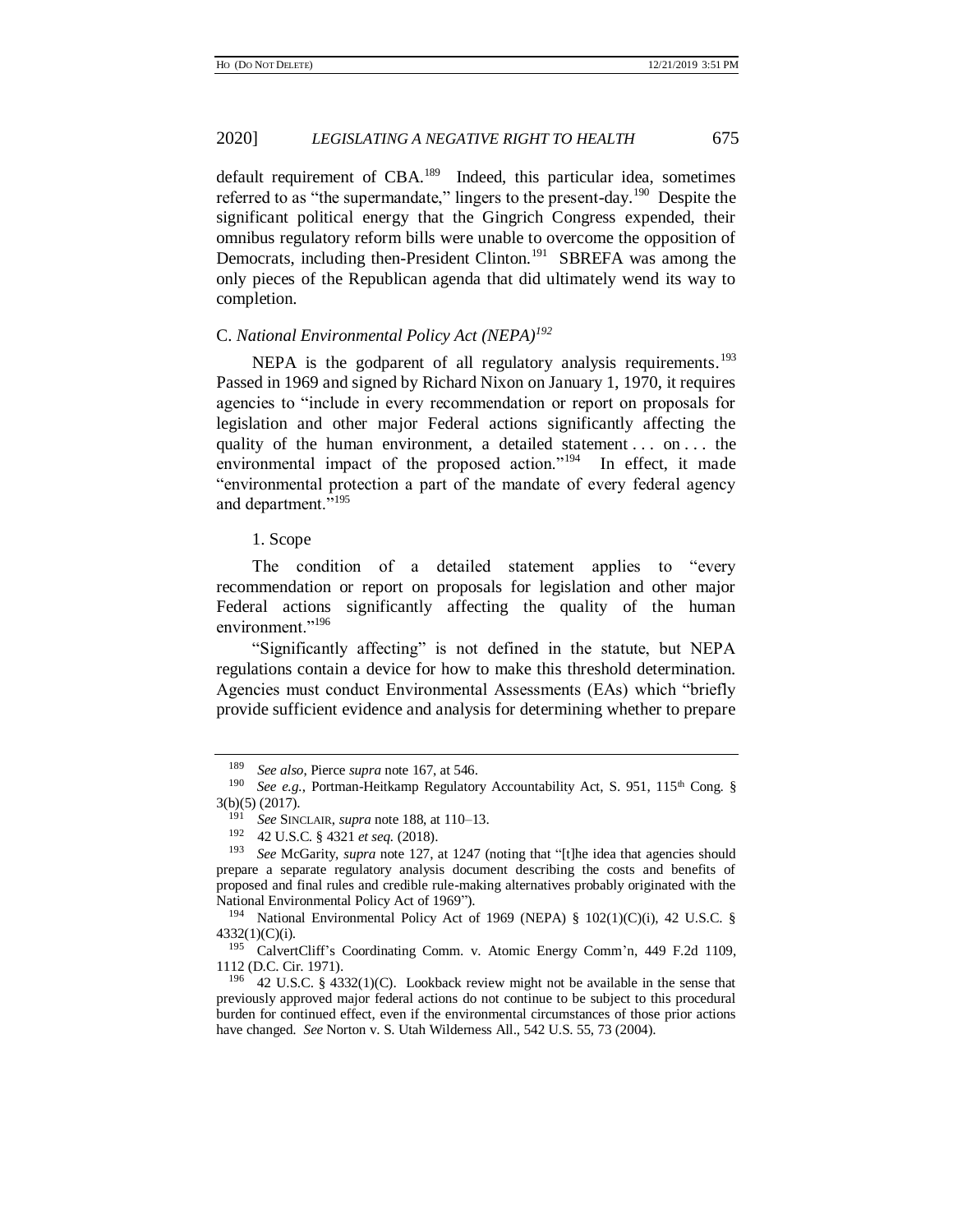an environmental impact statement or a finding of no significant impact."<sup>197</sup> Thus, some minimal environmental assessment is necessary in order to determine whether a full Environmental Impact Statement (EIS) must be conducted. The device of the "finding of no significant impact" (FONSI) is the flip-side of the EIS in the sense that if an EA concludes in a FONSI, then an EIS does not need to be conducted.<sup>198</sup> Sometimes substantive environmental mitigation commitments are made at this stage to obtain what is called a "mitigated FONSI" and thereby avoid the EIS process.<sup>199</sup> EA's and FONSI's are also subject to judicial review.<sup>200</sup>

# <span id="page-33-1"></span><span id="page-33-0"></span>2. Sufficiency of Purpose

Unlike its RIA progeny, the NEPA statute does not require an analysis of sufficiency of purpose in so many words. The regulations interpreting NEPA do, however. A decision contrary to the most environmentally preferable alternative must be described in terms of the other "economic and technical considerations and agency statutory missions . . . including any essential considerations of national policy" that weighed against the environmentally preferable alternative.<sup>201</sup> This language requires that the countervailing factors be weighty.

3. Fit

The NEPA statute does specifically demand a showing of fit. The agency must articulate in its detailed statement under  $\S$  4332(1)(C) "any adverse environmental effects which cannot be avoided should the proposal be implemented."202 Moreover, it must describe "alternatives to the proposed action."<sup>203</sup> This language has been interpreted as a procedural requirement to consider, though not necessarily adopt, less environmentally damaging alternatives.<sup>204</sup> The regulations interpreting NEPA, however, do require that the decisionmaker *record* the environmentally preferable alternative, and then describe how the agency decided against this alternative based on the weighty purposes described above.<sup>205</sup>

 $^{197}$  40 C.F.R. § 1508.9 (2019).<br> $^{198}$  L.J. § 1509.12

<sup>198</sup> *Id.* § 1508.13.

<sup>199</sup> Bradley Karkkainen, *Toward a Smarter NEPA: Monitoring and Managing Government's Environmental Performance*, 102 COLUM. L. REV. 903, 935 (2002).

<sup>&</sup>lt;sup>200</sup> *See* Save Our Ten Acres (SOTA) v. Kreger, 472 F.2d 463, 467 (5th Cir. 1973).<br><sup>201</sup> 40 C E R 8 1505 2

 $^{201}$  40 C.F.R. § 1505.2.<br><sup>202</sup> National Environment

National Environmental Protection Act § 202(1)(C)(ii), 42 U.S.C. § 4332(1)(C)(ii) (2018).

<sup>203</sup> *Id.* § 4332(1)(C)(iii).

<sup>204</sup> *See, e.g.*, Vt. Yankee Nuclear Power Corp. v. Nat'l Res. Def. Council, 435 U.S. 519, 558 (1978).

 $205$  40 C.F.R. § 1505.2 (requiring a "Record of Decision," or "ROD").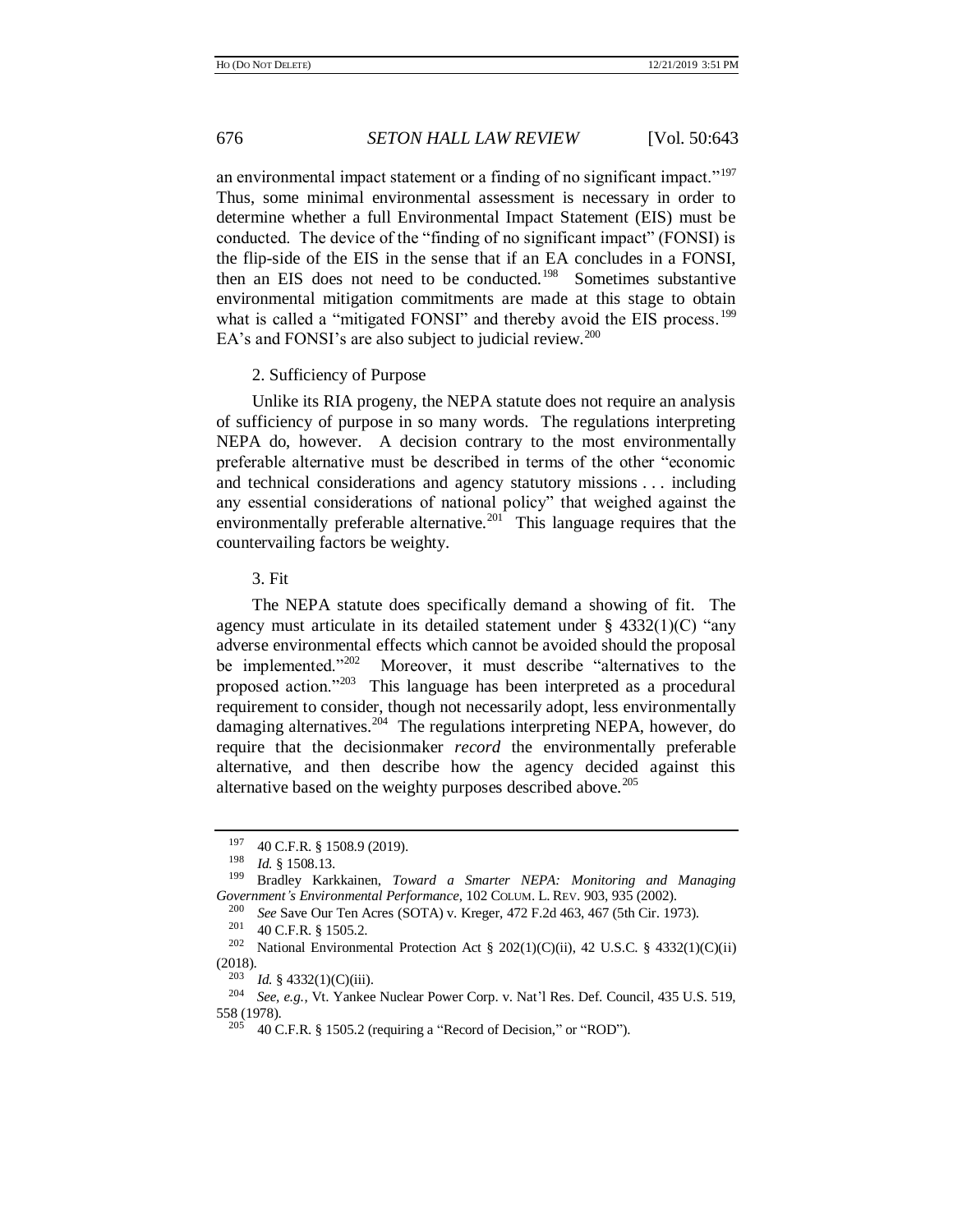# 4. Claiming

While NEPA did not include an express judicial review provision, courts have reviewed for NEPA compliance using APA  $\S 702$ .<sup>206</sup> Courts apply a "hard look" standard to judge an agency's execution of its obligations under NEPA, $207$  and a regulation can be enjoined if the agency's performance of these functions is so inadequate that the regulation is thereby and capricious.<sup>208</sup> Moreover, mitigation measures adopted as a condition of the FONSI are judicially enforceable.<sup>209</sup>

#### <span id="page-34-1"></span>5. History

NEPA does not simply establish an impact assessment requirement. There are important non-obvious purposes hitched to NEPA as well. The measure created the Council on Environmental Quality (CEQ), within the Executive Office of the President (EOP), with duties to assist and advise the President on the quality of the environment across the various "programs and activities of the Federal Government."<sup>210</sup> NEPA created a Science Advisory Board which must be consulted on proposed criteria, standards, limitations, or regulations under a range of environmental statutory authorities. These institution-building provisions in NEPA elevate environmental issues within the White House<sup>211</sup> and subject environmental regulation to across-the-board involvement by the Science Advisory Board.

<span id="page-34-0"></span>NEPA has proven surprisingly enduring. Congressional amendment has been fairly minor,  $2^{12}$  although many new laws that Congress passes contain NEPA exemptions.<sup>213</sup> CEQ promulgated binding NEPA regulations in the late 1970s, but on the authority of President Carter's

<sup>206</sup> *See, e.g.*, Salmon River Concerned Citizens v. Robertson, 32 F.3d 1346, 1353–54 (9th Cir. 1994) (where the justiciability of compliance with NEPA was conceded precisely on the question of whether the consideration of human health effects—albeit measured by methods other than HIA—were adequate to satisfy NEPA requirements).

<sup>207</sup> *See, e.g.*, Robertson v. Methow Valley Citizen's Council, 490 U.S. 332, 338 (1989); Kleppe v. Sierra Club, 427 U.S. 390, 410 (1976).

<sup>208</sup> *See, e.g.*, Balt. Gas & Elec. Co. v. Nat. Res. Def. Council, Inc., 462 U.S. 87, 106 (1983); Coeur D'Alene Lake v. Kiebert, 790 F. Supp. 998, 1010 (D. Idaho 1992); *see generally* Nicholas C. Yost, *The Background and History of NEPA*, NEPA LITIG. GUIDE (Ferlo et al. eds., 2d ed. 2012).

<sup>209</sup> Tyler v. Cisneros, 136 F.3d 603 (9th Cir. 1998).

<sup>&</sup>lt;sup>210</sup> 42 U.S.C. § 4342 (2018).

<sup>&</sup>lt;sup>211</sup> *See* Yost, *supra* not[e 108,](#page-19-3) at 1.<br><sup>212</sup> Purallac Karlakinan, White and

<sup>&</sup>lt;sup>212</sup> Bradley Karkkainen, *Whither NEPA?*, 12 N.Y.U. ENVTL. L.J. 333, 336 n.14 (2004).<br><sup>213</sup> See e.g. J. ynton K. Caldwell, Beyond NEPA: Future Significance of the National

<sup>213</sup> *See, e.g.*, Lynton K. Caldwell, *Beyond NEPA: Future Significance of the National Environmental Policy Act*, 22 HARV. ENVTL. L. REV. 203, 205 n.9 (1998) (counting the number of exceptions to NEPA authorized by Congress by the year 1997, and finding 28); *see also* William H. Rodgers, Jr., *NEPA at Twenty: Mimicry and Recruitment in Environmental Law*, 20 ENVTL. L. 485, 496 (1990).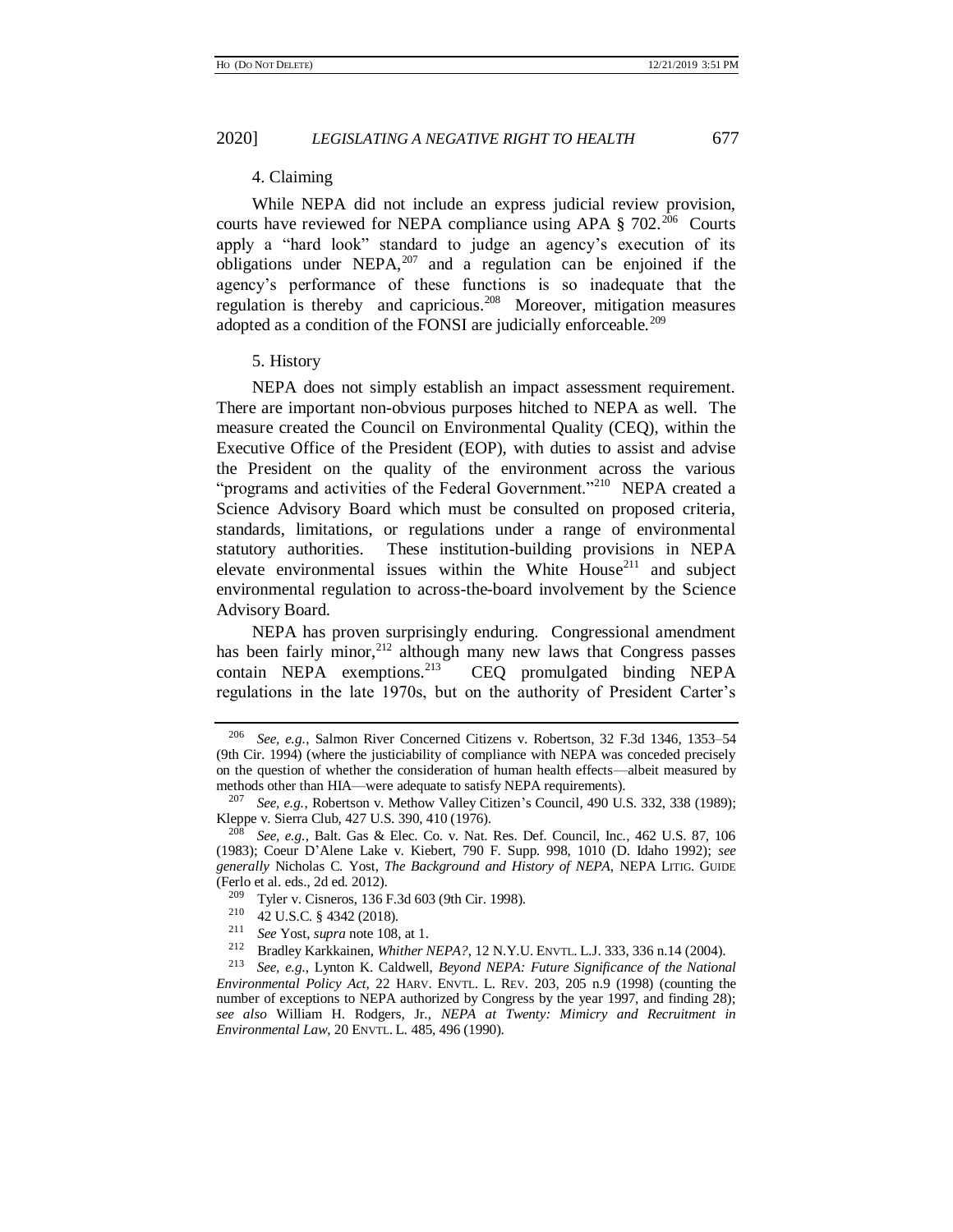Executive Order 11,991, rather than on the basis of statutorily delegated rulemaking authority.<sup>214</sup> These regulations have operated through the decades, despite being based on what one observer describes as "such a shaky legal foundation."<sup>215</sup> NEPA, which declares a Congressional policy of "recogniz[ing] that each person should enjoy a healthful environment,"<sup>216</sup> has achieved a degree of entrenchment. Indeed, one commentator notes, "If environmental law has a superstatute, it is the procedural NEPA,"<sup>217</sup> referencing the notion that certain laws attain a status of popular acceptance and entrenchment such that they become durable normative fixtures exerting influence beyond ordinary legislation.<sup>218</sup> Indeed, this capsule history of NEPA supports the argument that RIAs are instruments of popular struggle to inscribe conceptions of rights in extraconstitutional space.

# D. *Unfunded Mandates Reform Act (UMRA)<sup>219</sup>*

The Unfunded Mandates Reform Act (UMRA) was passed in 1995 and imposes heightened scrutiny on the uncompensated economic burdens that subnational governments shoulder because of federal mandates. A "federal intergovernmental mandate," the target of UMRA, is defined as "any provision in legislation, statute, or regulation that would impose an enforceable duty upon State, local or tribal governments . . . or would reduce or eliminate the amount of authorization of appropriations for . . . the purpose of complying with any such previously imposed duty." $220$ What is notable about UMRA is that it applies to legislation.<sup>221</sup> Title I of

<sup>218</sup> *See generally* ESKRIDGE & FEREJOHN, A REPUBLIC OF STATUTES: THE NEW AMERICAN CONSTITUTION (2013).

<sup>&</sup>lt;sup>214</sup> Exec. Order No. 11,991 ("EO"), 40 C.F.R. § 1500 (2018). The EO directs agencies to "comply with the regulations issued by [CEQ] except where such compliance would be inconsistent with statutory requirements." *Id.* § 2(g).

<sup>215</sup> *See* Karkkainen, *supra* not[e 212,](#page-34-0) at 336.

<sup>&</sup>lt;sup>216</sup> National Environmental Protection Act § 101(c), 42 U.S.C. § 4331(c) (2018).<br><sup>217</sup> See e.g. Jedidiah Purdy Coming into the Anthronocene, 129 HARV J. REV

<sup>217</sup> *See, e.g.*, Jedidiah Purdy, *Coming into the Anthropocene*, 129 HARV. L. REV. 1619, 1619 (2016); *see also* Arthur W. Murphy, *The National Environmental Policy Act and the Licensing Process: Environmentalist Magna Carta or Agency Coup de Grace?*, 72 COLUM. L. REV. 963, 963 (1972) (describing NEPA as an "environmentalist Magna Carta").

<sup>219</sup> Unfunded Mandate Reform Act of 1995 (UMRA) § 2, 2 U.S.C. § 1501 (2018) and scattered sections.

<sup>220</sup> *Id.* § 658(5). This definition is simplified for exposition purposes here. The definition features certain economic thresholds as well, and a number of exclusions, including a complex partial exclusion of conditions on spending, which are differentiated from conditional provisions attached to entitlement programs. Statutes imposing federal intergovernmental mandates trigger reporting requirements, but these are only enforceable above a certain economic threshold. *Id.* Also, in the process of bill passage, an amendment was added such that federal mandates upon the *private sector* (rather than just upon subnational governments) would also trigger scrutiny. *Id.* § 658(6)–(7); *see infra* not[e 269.](#page-42-0)

<sup>221</sup> *See* Unfunded Mandate Reform Act § 202, 2 U.S.C. § 1532.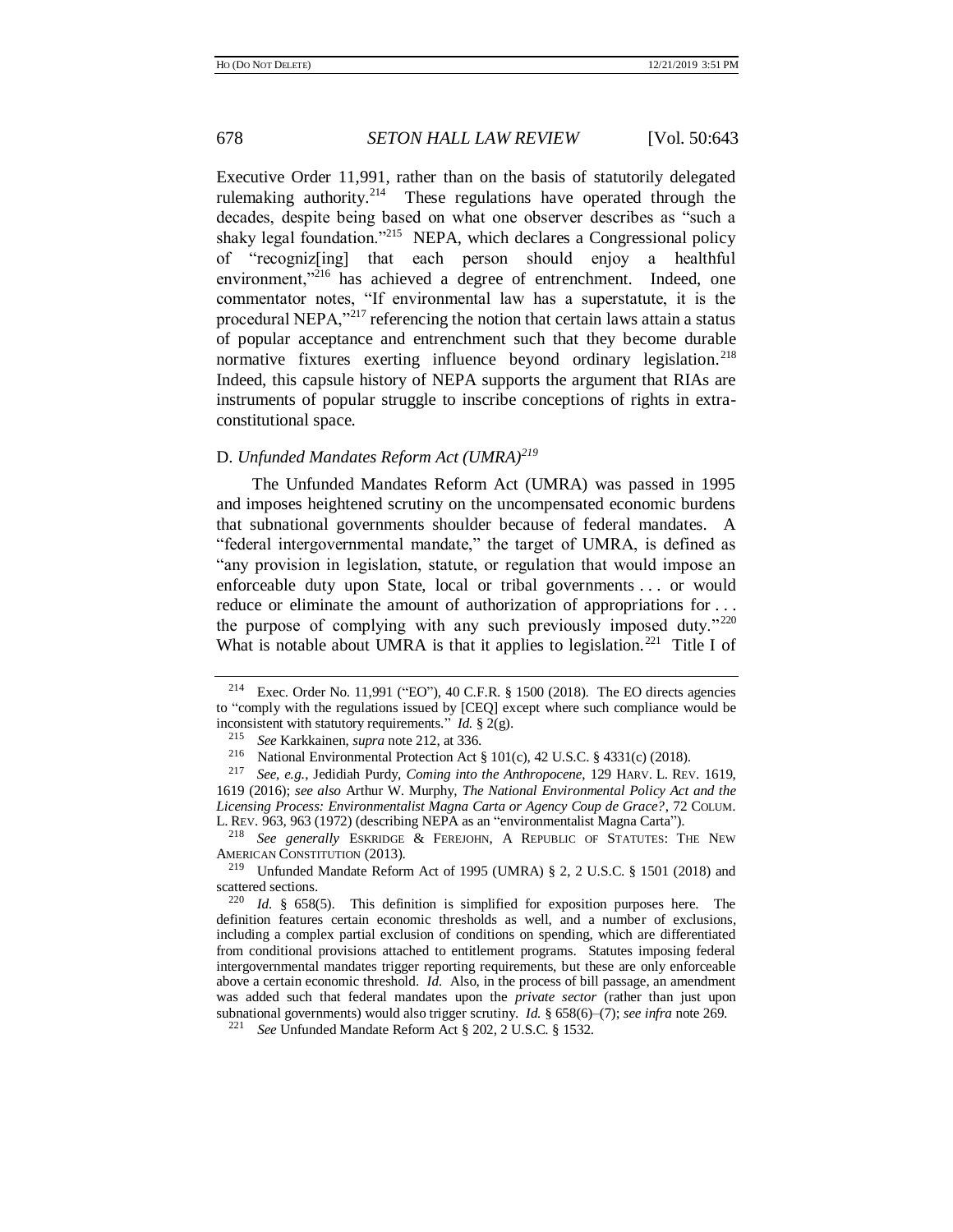the Act addresses legislative action, and Title II concerns regulatory action. I discuss Title II first, and then return to Title I.

#### 1. Regulatory Sufficiency of Purpose

Title II applies to proposed rulemaking "likely to result in promulgation of any rule that includes any Federal mandate that may result in the expenditure by State, local, and tribal governments, in the aggregate, or the private sector, of \$100 million or more (adjusted annually for inflation) in any one year."<sup>222</sup>

Such actions must be accompanied by a § 202 written statement of "anticipated . . . benefits . . . as well as the effect of the Federal mandate on health, safety, and the natural environment," or in other words, a statement of sufficient purpose. $223$  Health is anticipated to be a governmental purpose that can compete with and burden the favored value of state and local economic freedom.

#### 2. Regulatory Fit

UMRA § 205 clearly states that "the agency shall identify and consider a reasonable number of regulatory alternatives and from those alternatives select the . . . least burdensome alternative that achieves the objective of the rule." $224$  This fit requirement permits the presumption against intergovernmental burden to be overcome only in two circumstances: first, with an explanation by the head of the relevant agency, or second, if these "provisions are inconsistent with law."<sup>225</sup>

## 3. Regulatory Claiming

The agency must engage in "consultation with elected representatives of the affected State, local, and tribal governments<sup> $226$ </sup> and the § 202 written statement must describe this consultation when the rule is promulgated. $^{227}$ Such written statement must also include a summary of comments with the agency's responses.<sup>228</sup> Again, this type of provision provides affected entities with some protected expectation of participation.

In fact, this expectation turns out to be enforceable under UMRA §  $401(a)$ . According to that section, "compliance or noncompliance ... with the [written statement] provisions of ...  $[\S]$  202" are subject to judicial

<sup>222</sup> *Id.* § 1532(a).

<sup>223</sup> *Id.* § 1532(a)(2).

 $\frac{224}{225}$  *Id.* § 1535(a).

 $\frac{225}{226}$  *Id.* § 1535(b).

 $\frac{226}{227}$  *Id.* § 1532.

Unfunded Mandate Reform Act § 202, 2 U.S.C. § 1532(b).

<sup>228</sup> *Id.* §§ 1532(a)(5)(A)–(C).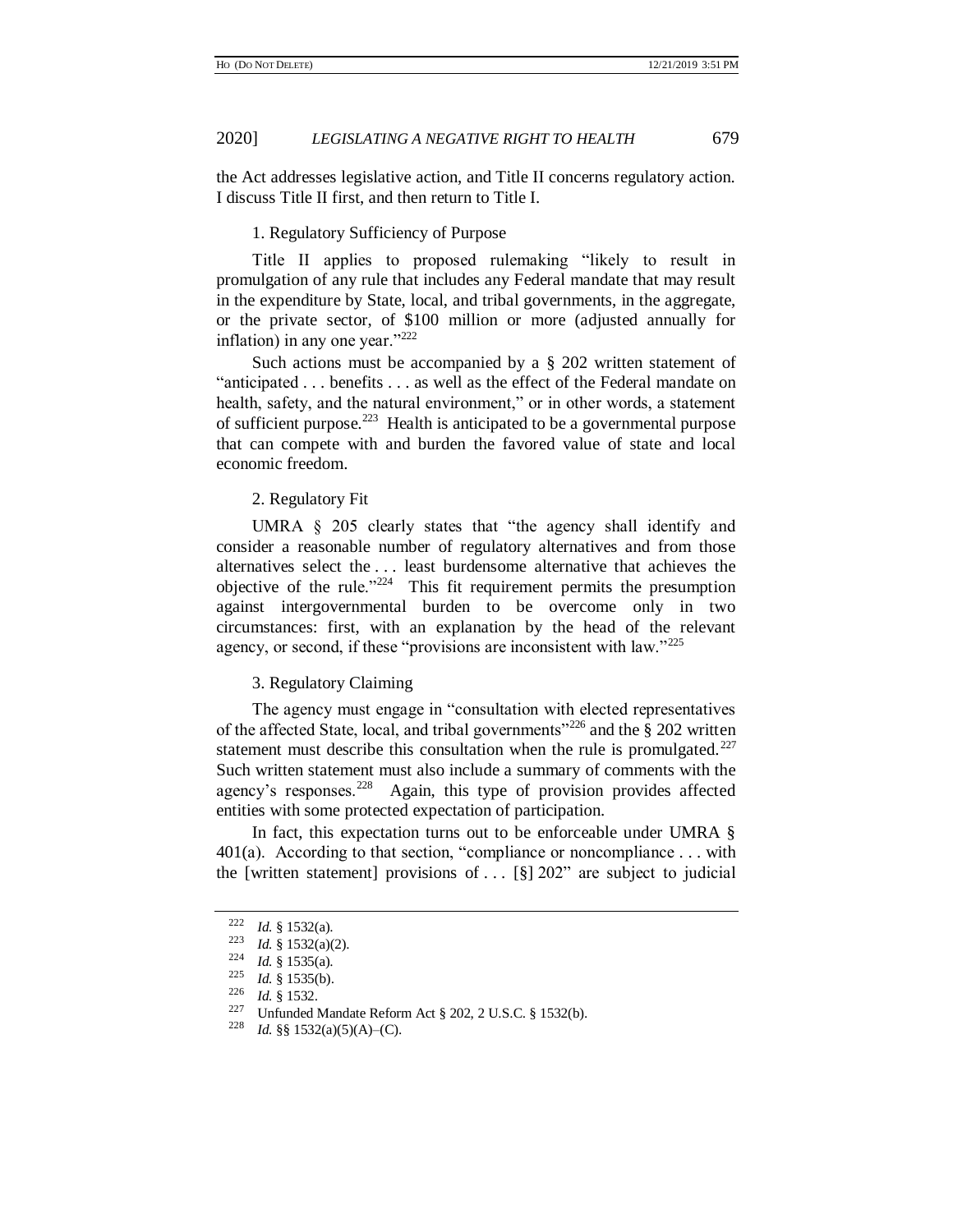review within 180 days of promulgation. Though the "sufficiency of purpose" requirement is subject to judicial review, the fit requirements of § 205 do not seem to be within the scope of this provision, since they are contained in § 205, rather than § 202.<sup>229</sup> The review that is provided under this section is described as APA § 706(1) review, namely, review to "compel agency action unlawfully withheld or unreasonably delayed."<sup>230</sup> Because any enforcement action would concern whether the agency complied with the statement requirement, the remedy could consist merely of judicial order that the agency prepare the statement. By the terms of the judicial review provision itself, "inadequacy or failure to prepare such [a] statement . . . shall not be used as a basis for staying, enjoining, invalidating, or otherwise affecting such agency rule."<sup>231</sup> Moreover, a rule of construction tacked on at the end of the section disingenuously disclaims the creation of "any right or benefit, substantive or procedural,"<sup>232</sup> presumably weakening the strength of judicial enforcement available under the regulatory accountability provisions of UMRA.

<span id="page-37-0"></span>4. Legislative Sufficiency of Purpose

I now return to the portion of UMRA that applies to legislative action. Under Title I, when a Congressional committee reports out legislation that includes "any Federal mandates," the legislation must be accompanied by a reporting of not only costs anticipated in the first five fiscal years, but also the "benefits anticipated from the Federal mandates (including the effects on health and safety and the protection of the natural environment)."<sup>233</sup> Such a declaration of benefit could be understood as a requirement to state a sufficient purpose for the imposition of the federal mandate.

What leaps out about this § 423(c) committee reporting duty is that no point of order is available to enforce this requirement.<sup>234</sup> UMRA amended

<sup>&</sup>lt;sup>229</sup> *Id.* §§ 1571(a)(1)–(2), (5).<br><sup>230</sup> *Id* 

 $\frac{230}{231}$  *Id.* 

<sup>&</sup>lt;sup>231</sup> *Id.* § 1571(a)(3).<br><sup>232</sup> *Id* 8 1571(b)(2)

<sup>&</sup>lt;sup>232</sup> *Id.* § 1571(b)(2).<br><sup>233</sup> Congressional B

<sup>233</sup> Congressional Budget and Impoundment Control Act of 1974 (Congressional Budget Act) §§ 423(c)(1)–(2), (as amended by Unfunded Mandates Reform Act of 1995, 2 U.S.C. §  $658d(c)(1)–(2)$  (2018)). Congressional Budget Act § 423(c), 2 U.S.C. § 658c, assigns a duty to the Congressional Budget Office (CBO) to estimate the cost of federal mandates in proposed legislation.

<sup>&</sup>lt;sup>234</sup> Congressional Budget Act  $\S$  423(f) requirement for a CBO estimate to accompany the committee reported bill is protected by point of order. Budget Act  $\S$  425(a)(1) says that "[i]t shall not be in order in the Senate or the House of Representatives to consider (1) any bill or joint resolution that is reported by a committee unless the committee has published a statement of the Director on the direct costs of Federal mandates in accordance with [section 423(f)] before such consideration." 2 U.S.C. § 658d(A)(1). But this section does not mention the need to accord with  $\S$  423(c), which contains the other committee reporting requirements.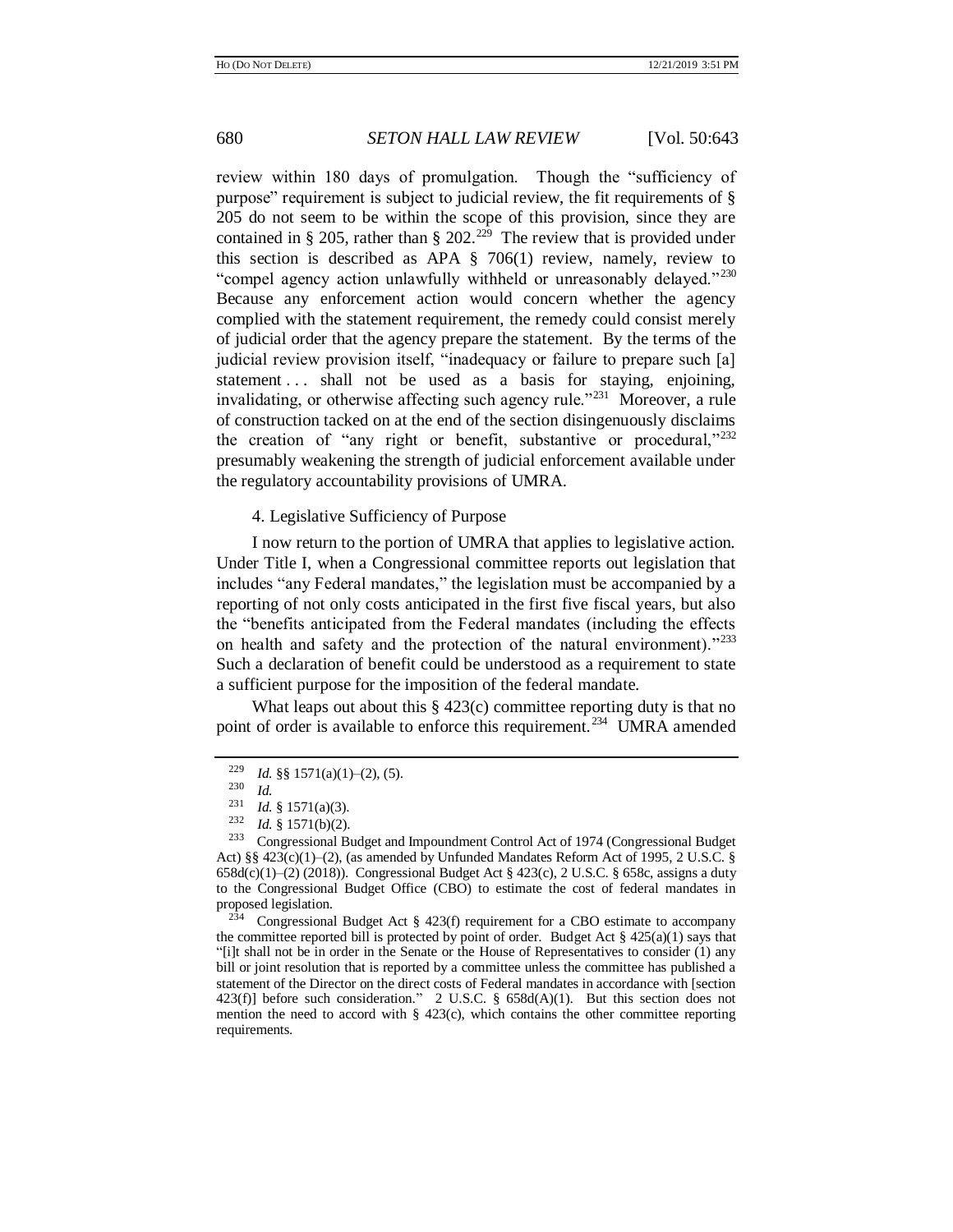a two-decade old law, the Congressional Budget and Impoundment Control Act of 1974, often referred to as the "Congressional Budget Act of 1974." UMRA inserted many of its requirements directly into the framework of the Congressional Budget Act.<sup>235</sup> Indeed the section number used to signify this obligation, § 423, refers to the section of the Congressional Budget Act added by UMRA containing this committee reporting duty in subsection (c).

As a general matter, Congress' overall budgeting framework is enforced by an elaborate system of points of order.<sup>236</sup> After all, for Congress' budget to have meaning, it must impose consequences for the passage of laws that exceed the budget.<sup>237</sup> The Congressional Budget Act thus subjects such budget non-conforming legislation to a point of order that any member of Congress can raise.<sup>238</sup> To proceed with the legislation once such an objection has been raised, the relevant house must waive the implicated rule, $^{239}$  a step which according to the Congressional Budget Act framework, requires a supermajority vote.<sup>240</sup>

<span id="page-38-0"></span>The UMRA committee reporting requirement under § 423, however, is not subject to a point of order.<sup>241</sup> Even if it were, the regular committee process is increasingly a relic of the past as many bills in our hyperpolarized political context are steered by leadership directly to the floor.<sup>242</sup>

These circumstances do not mean that UMRA is unenforceable as applied to legislation. UMRA contains a second tier of requirements apart from § 423. Section 425 of the UMRA-amended Congressional Budget Act imposes an even stronger condition upon significant mandates exceeding an economic threshold (roughly \$50 million in direct costs) and

<sup>235</sup> Congressional Budget and Impoundment and Control Act of 1974 is often referred to as the "Congressional Budget Act of 1974," 2 U.S.C. §§ 601–88.

<sup>236</sup> Christina S. Ho, *Budgeting on Autopilot: Do Sequestration and the Independent Payment Advisory Board Lock-In Status Quo Majority Advantage?*, 50 TULSA L. REV. 695,  $716(2015).$ <br> $237L4e$ 

 $\frac{237}{238}$  *Id.* at 716–17.

<sup>&</sup>lt;sup>238</sup> Congressional Budget Act §§ 302(f)(1)–(2); 2 U.S.C. §§ 633(f)(1)–(2).<br><sup>239</sup> Pill Hariff, Jr. Quantinu of the Authorization Appropriations Process

<sup>239</sup> Bill Heniff, Jr., *Overview of the Authorization-Appropriations Process*, CONG. RES. SERV. 1, 2 (2012), https://www.senate.gov/CRSpubs/d2b1dc6f-4ed2-46ae-83ae-1e13b3e24150.pdf.

<sup>&</sup>lt;sup>240</sup> While usually only a majority vote is required to override the ruling of a chair when such ruling is appealed to the whole Senate, some points of order under the budget process require 60 votes to waive. 2 U.S.C. § 621 note; *see* Elizabeth Garrett, *Enhancing the Political Safeguards of Federalism? The Unfunded Mandates Reform Act of 1995*, 45 KAN. L. REV. 1113, 1174 (1997).

<sup>&</sup>lt;sup>241</sup> *See* UMRA § 425(a)(1), 2 U.S.C. § 658d(a)(1) (by contrast subjecting the CBO reporting requirement, as opposed to the committee reporting requirement, to a point of  $\text{order}$ ).<br> $242$ 

Garrett, *supra* not[e 240,](#page-38-0) at 1142.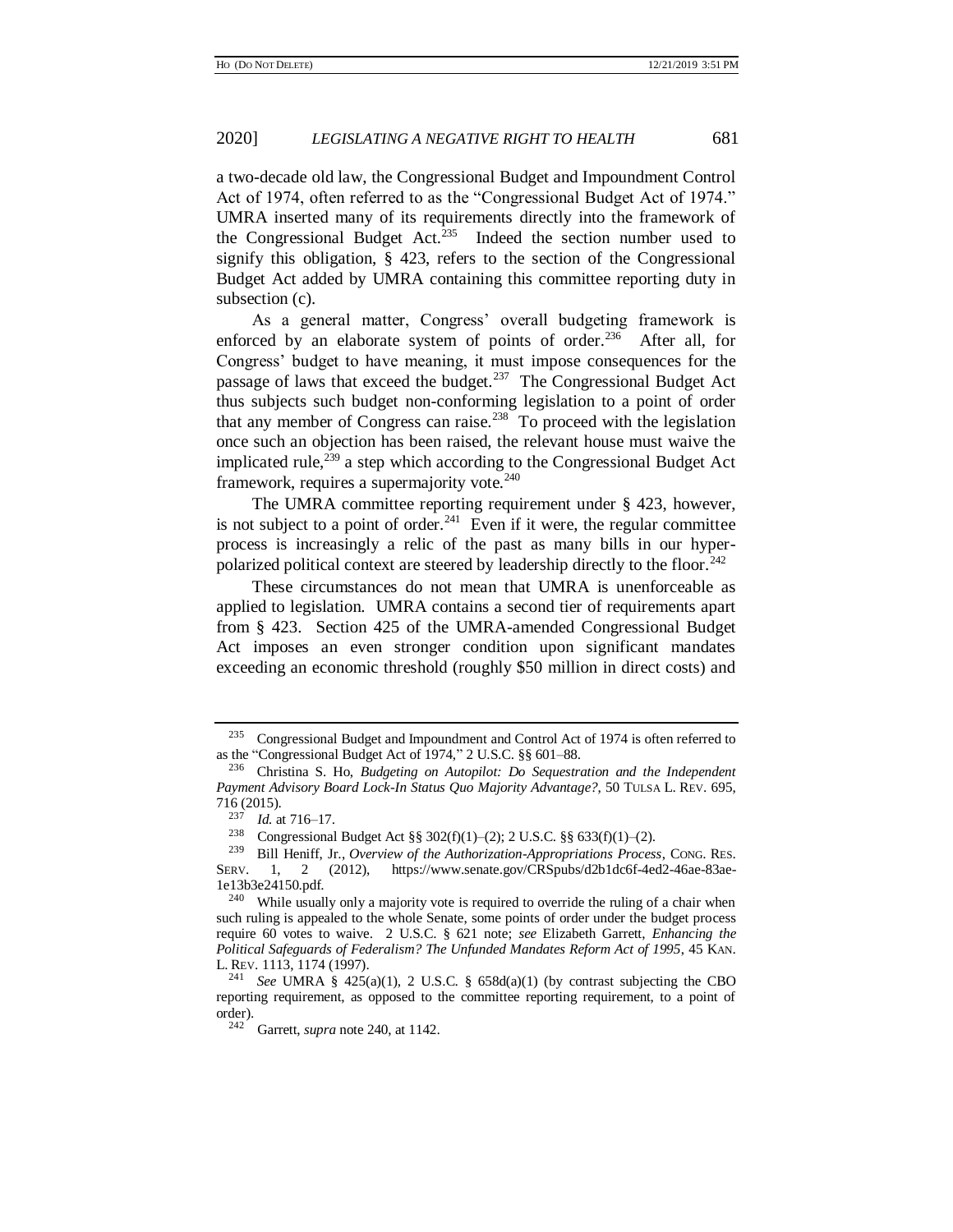this condition, if not met, is vulnerable to a point of order.<sup>243</sup> The point of order, unlike some others within the Congressional Budget Act, requires a mere majority to overcome.<sup>244</sup> Various aspects of the  $\S$  425 condition are discussed below, but it requires, roughly speaking, some indication that the mandate's burdens will be mitigated.<sup>245</sup> While this point of order does not apply expressly to the absence of sufficient purpose for the mandate, one could view a vote to overcome the point of order as a legislative determination that the purpose of legislation containing the unfunded mandate *is* sufficient to overcome the presumption.<sup>246</sup> Forcing a separate vote on this issue alone can be viewed as a requirement of extra clarity on the sufficiency of purpose to infringe on the favored value of states' economic freedom. $247$ 

### 5. Legislative Fit

As we mentioned in discussing Title II of UMRA earlier, before promulgating a rule for which a written statement is required, "the agency shall . . . consider . . . [and] select the . . . least burdensome alternative."<sup>248</sup>

At first glance, the articulation of a similar fit requirement is not a condition for a legislative intergovernmental mandate, especially one protected by the less enforceable § 423(c) committee reporting obligation. This initial impression, however, gives way on closer inspection, as we describe later.<sup>249</sup> Oddly, for a legislative *private* mandate, the committee report must include "a description of the actions, if any, taken by the committee to avoid any adverse impact on the private sector."<sup>250</sup> But this requirement does not apply to a legislative *intergovernmental* mandate. Like RFA, UMRA establishes a private protectorate whose economic interests are procedurally differentiated.

Yet, the real enforcement cudgel, the point-of-order under § 425 of the Congressional Budget Act, applies only to *intergovernmental*

<sup>248</sup> 2 U.S.C. § 1535(a) (2018).<br><sup>249</sup> See Congressional Budge

<sup>&</sup>lt;sup>243</sup> Congressional Budget Act § 425(a)(2) (as amended by UMRA), 2 U.S.C. §  $658d(a)(2)$ .<br><sup>244</sup> Gara

Garrett, *supra* not[e 240,](#page-38-0) at 1161 (explaining that a majority vote is needed to sustain a ruling of the chair to overrule the point of order, or to appeal a ruling of the chair sustaining the point of order, or voting on the point of order even if the Chair has declined to rule). Garrett, *supra* not[e 240,](#page-38-0) at 1162.

<sup>245</sup> *See* Congressional Budget Act § 425(a), (B)(iii)(bb), 2 U.S.C. §§ 658d(a)(2),  $(B)$ (iii)(bb).<br><sup>246</sup> See I

<sup>246</sup> *See* Garrett, *supra* not[e 240,](#page-38-0) at 1165–66.

<sup>247</sup> *See generally* William Eskridge & Philip Frickey, *Quasi-Constitutional Law: Clear Statement Rules as Constitutional Lawmaking*, 45 VAND. L. REV. 593 (1992).

<sup>249</sup> *See* Congressional Budget Act §§ 425(a)(2)(A), (B)(iii)(I)(bb), 2 U.S.C. §§  $658d(a)(2)(A)$ ,  $(B)(iii)(I)(bb)$ .

<sup>250</sup> *See* Congressional Budget Act §§ 423(c)(3); 2 U.S.C. §§ 658b(3).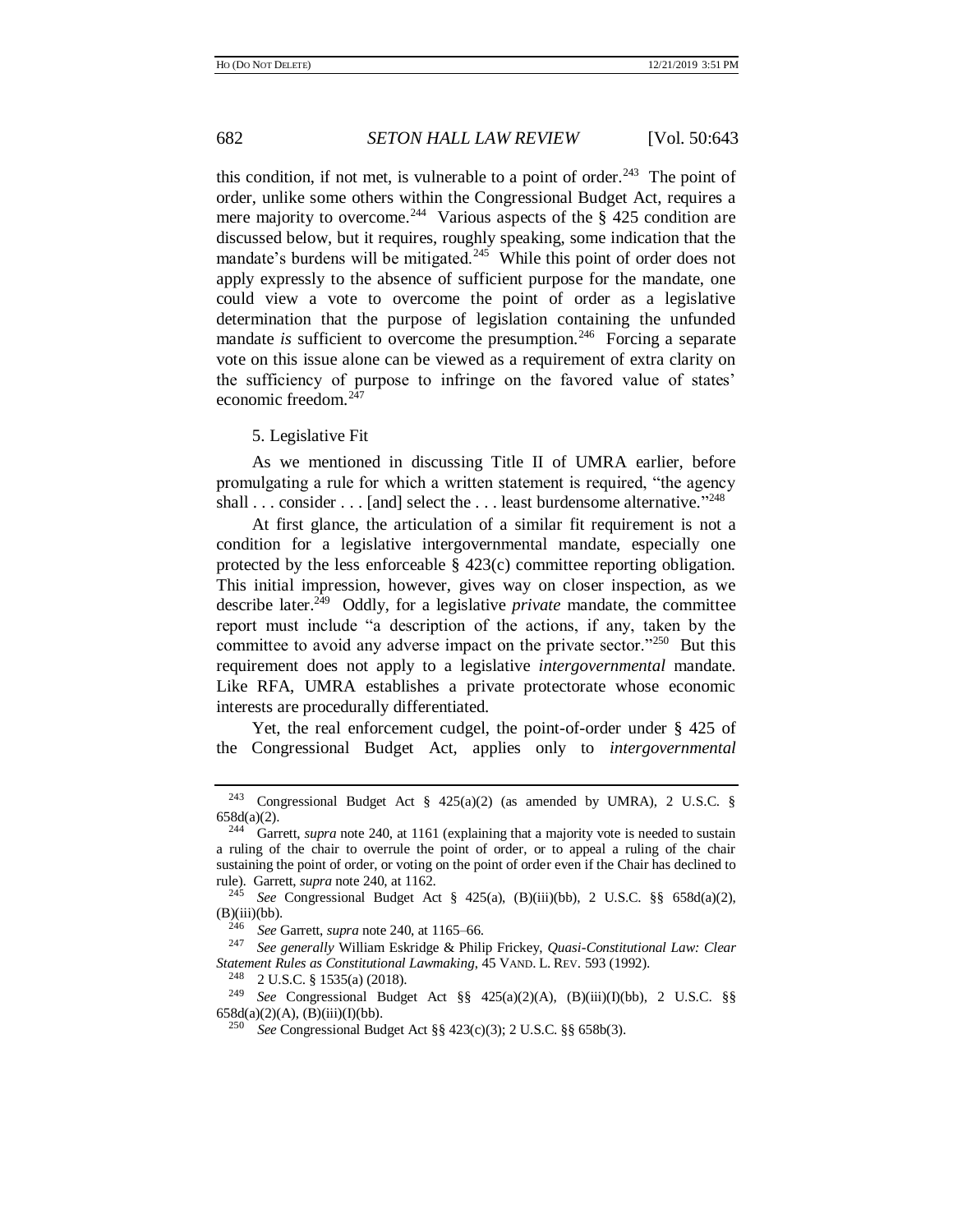mandates.<sup>251</sup> Despite a lack of specific language in Title I, close consideration reveals that fit requirements do apply to these \$50 millionplus intergovernmental mandates.

The requirement is apparent once one realizes that by default the "less burdensome alternative," or the means by which the mandate burden is to be minimized, is through federal funding. UMRA certainly requires declaration of either funding or mandate mitigation for legislation to constitute a "funded" rather than "unfunded" mandate and thereby escape the point of order. For instance,  $\S$  425(a)(2)(A) and (B) lists conditions exempting legislation from the point of order. Subparagraph (A) exempts legislation if it provides new budget authority, entitlement, or spending authority to cover the mandate.<sup>252</sup> Subparagraph (B) stipulates that the conditions necessary to avoid a point of order are satisfied if the bill authorizes sufficient appropriations, and provides some assurance that the amount will be appropriated.<sup>253</sup> To meet this requirement, legislation could include a circuit-breaker that kicks in whenever appropriations fall short to "implement a less costly mandate or mak[e] such mandate ineffective for the fiscal year."<sup>254</sup>

Even when federal intergovernmental mandates miss the \$50 million direct-costs threshold and are therefore not subject to § 425 and its accompanying point of order, the § 423 committee report must contain "a statement of whether the committee intends that the Federal intergovernmental mandates be partly or entirely unfunded, and if so, the reasons for that intention."<sup>255</sup>

Lookback review is built into UMRA. If within ten years, the implementing agency re-estimates the mandate's costs and they prove to be higher, the agency must notify Congress with recommendations for mitigation or lapse of the mandate's burden.<sup>256</sup> Garrett also notes, "Congress has the authority under the Act to request CBO to perform follow-up studies." $257$ 

<span id="page-40-0"></span>6. Legislative Claiming

The point of order provides accountability for the heightened legislative criteria of § 425, which can be understood as requirements for

<sup>&</sup>lt;sup>251</sup> *See* Congressional Budget Act § 425(a)(2), 2 U.S.C. § 658d(a)(2).<br><sup>252</sup> Congressional Budget Act  $88 \frac{425(a)(2)(4)}{64}$  (B)(iii)(D(bb)

<sup>252</sup> Congressional Budget Act §§ 425(a)(2)(A), (B)(iii)(I)(bb), 2 U.S.C. §§  $658d(a)(2)(A), (B)(iii)(I)(bb).$ 

<sup>&</sup>lt;sup>253</sup> Congressional Budget Act § 425(a)(2)(B), 2 U.S.C. § 658d(a)(2)(B).<br><sup>254</sup> Congressional Budget Act § 425(a)(2)(B)(iii)(I)(bb),

Budget Act  $\S$   $425(a)(2)(B)(iii)(I)(bb)$ , 2 U.S.C.  $\S$  $658d(a)(2)(B)(iii)(I)(bb)$ .

<sup>&</sup>lt;sup>255</sup> Congressional Budget Act § 423(d)(1)(B), 2 U.S.C. § 658b(d)(1)(B).<br><sup>256</sup> Congressional Budget Act § 425(a)(2)(B)(iii) 2 U.S.C. §§ 658d(a)(2)

<sup>&</sup>lt;sup>256</sup> Congressional Budget Act § 425(a)(2)(B)(iii), 2 U.S.C. §§ 658d(a)(2)(B)(i), (iii).<br><sup>257</sup> Corrett sunga pote 240, at 1160

<sup>257</sup> Garrett, *supra* not[e 240,](#page-38-0) at 1160.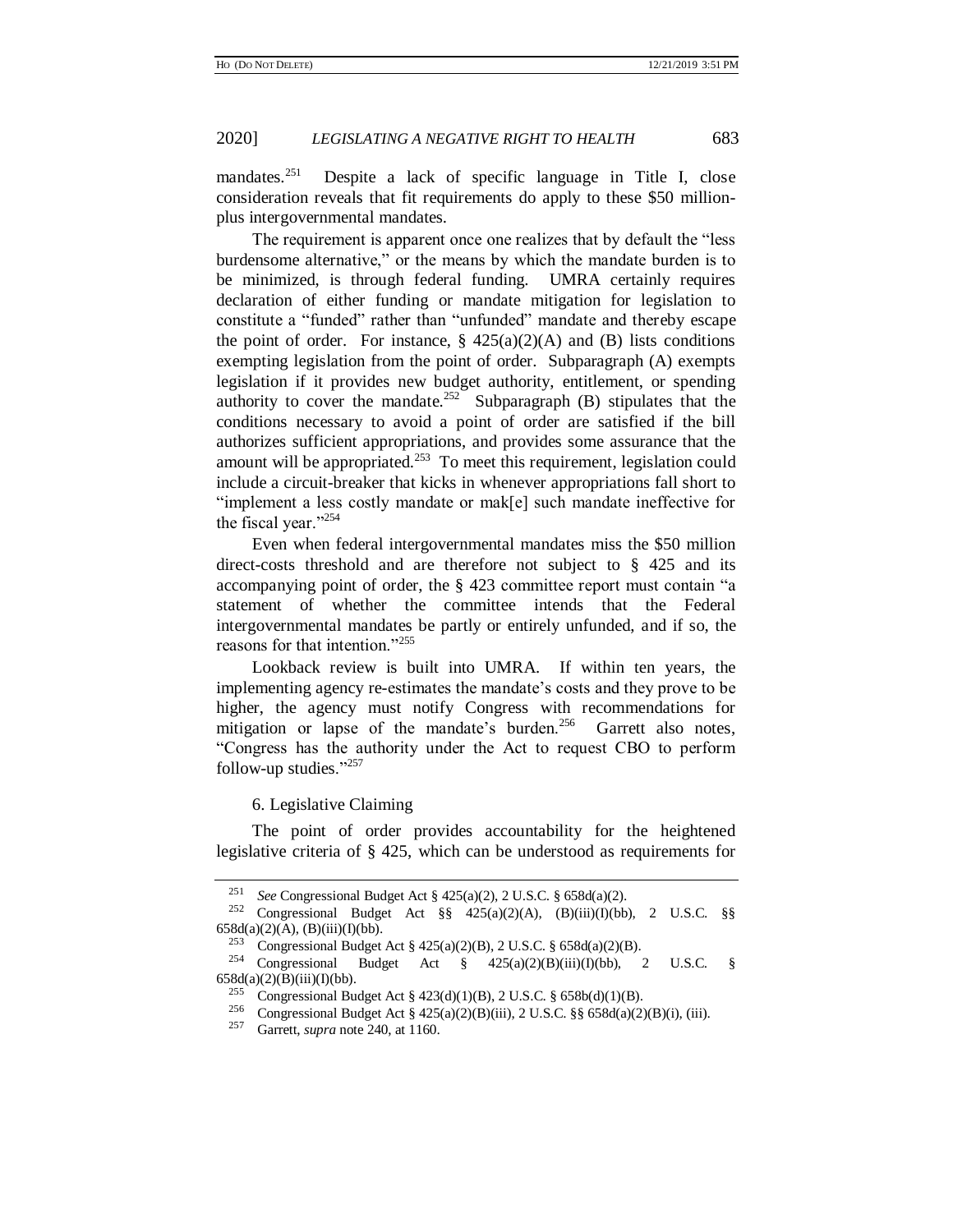extra clarity by Congress with respect to sufficiency of purpose and fit. If there is no funding or no funding mitigation *expressly* indicated for a federal mandate above the threshold,<sup>258</sup> a point of order can be raised, thus requiring the *clarity* of a vote on the sufficiency of the mandate's purpose to overcome the unfunded mandate objection.<sup>259</sup>

Any state can thus have its representative delegation make a "claim" on its behalf, if one subscribes to the "political safeguards of federalism" view of how elected Senators relate to their states.<sup>260</sup> The point of order can only be overcome by majority vote, which remains politically consequential insofar as it forces a separate roll call vote requiring Members of Congress to take a visible stance on that particular issue.<sup>261</sup> Furthermore, the Senate has on occasion voted to raise that threshold to sixty votes.<sup>262</sup> While that threshold reverted back to simple majority in subsequent fiscal years, the threat of elevation in any given year remains.<sup>263</sup>

<span id="page-41-0"></span>Another feature of UMRA that suggests that the enforcement mechanism treats subnational governments as rights-holders rather than mere beneficiaries of an otherwise structural public duty, is that those enforcement provisions can be "waived" or at least go voluntarily unclaimed by states and localities, consistent with H.L.A. Hart's account of choice-rights. $264$ Section  $425(b)$  contains the following rule of construction:

<sup>260</sup> Herbert Wechsler, *The Political Safeguards of Federalism: The Role of the States in the Composition and Selection of the National Government*, 54 COLUM. L. REV. 543 (1954); *see* JESSE H. CHOPER, JUDICIAL REVIEW AND THE NATIONAL POLITICAL PROCESS: A FUNCTIONAL RECONSIDERATION OF THE ROLE OF THE SUPREME COURT 184 (1980).

<sup>261</sup> Garrett, *supra* note [240,](#page-38-0) at 1161, 1163–64; *see also* Elizabeth Garrett, *Framework Legislation and Federalism*, 83 NOTRE DAME L. REV. 1495, 1496, 1503–04 (2008).

<sup>262</sup> H. Con. Res. 95, 109th Cong. (2005) (enacted) https://www.congress.gov/bill/109thcongress/house-concurrent-resolution/95 (the fiscal year 2006 budget resolution). The Senate also included a supermajority threshold in an early version of the fiscal year 2010 budget resolution, S. Amdt. 819 (Enzi) to S. Con. Res. 13, 111th Cong. (2009) https://www.congress.gov/amendment/111th-congress/senate-amendment/819?s=a&r=162. This change, however, dropped out before the budget resolution was finalized.

<sup>263</sup> *See id.; see also* Robert Jay Dilger, *Unfunded Mandates Reform Act: History, Impact, and Issues*, CONG. RES. SERV. 1, 17 (Aug. 28, 2019), https://www.everycrsreport.com/files/20190828\_R40957\_03df232a05ad57fb108a129a6c0c 8d50e45ad445.pdf.

<sup>264</sup> Congressional Budget Act § 425(b), 2 U.S.C. § 658d(b) (2018). For a view that a rights-holder is one who can waive the right, *see* H.L.A. Hart, *Legal Rights, in* ESSAYS ON BENTHAM: STUDIES IN JURISPRUDENCE AND POLITICAL THEORY 162, 186 (1982).

<sup>&</sup>lt;sup>258</sup> Congressional Budget Act § 424(a)(1), 2 U.S.C. § 658c(a)(1) (imposing a \$50 million per fiscal year threshold for intergovernmental mandates). Congressional Budget Act  $\S$  424(b), 2 U.S.C.  $\S$  658c(b)(1) (setting the threshold at \$100 million for private mandates).

<sup>259</sup> Garrett, *supra* note [240,](#page-38-0) at 1161–68 (detailed description of the mechanics and incentive structure behind points of order generally and UMRA points of order in particular).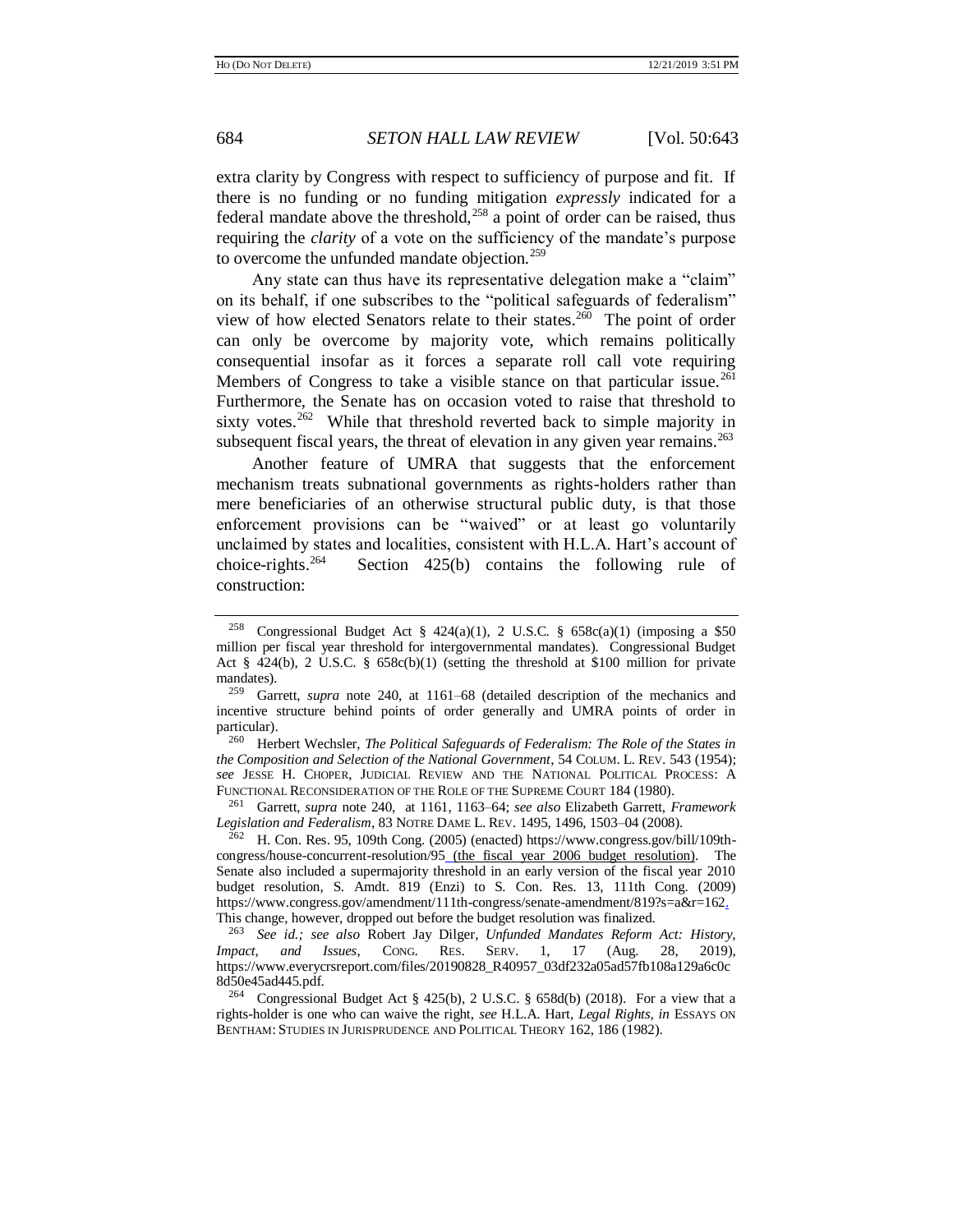The provisions [of this subsection] shall not be construed to prohibit or otherwise restrict a State, local, or tribal government from voluntarily electing to remain subject to the original Federal intergovernmental mandate, complying with the programmatic or financial responsibilities of the original Federal intergovernmental mandate and providing the funding necessary.<sup>265</sup>

#### 7. History

In the floor debates over UMRA, Democratic politicians voiced "concerns that the legislation would impede the federal government's ability to protect public health,"266 while the allies of the so-called intergovernmental lobby were vocal in support. $267$  But business groups were also strong UMRA proponents, condemning environmental laws such as the Clean Air Act as examples of unfunded federal mandates.<sup>268</sup> The constituency favoring UMRA (states and small business, supported by big business) was quite similar to the constituency backing the RFA.<sup>269</sup> It is perhaps not so surprising then that non-federalism-related purposes burrowed their way into UMRA by amendment, imposing "private-sector cost impact statements when the economic burdens [exceed] 100 million USD."<sup>270</sup> UMRA thus elevates *private* economic freedom as well.

## III. OTHER EXAMPLES OF SIMILAR LEGISLATIVE AND REGULATORY HEIGHTENED JUSTIFICATION REQUIREMENTS

Here I wish to argue for the similarity of a few additional measures imposing heightened justification requirements. By now I hope it is evident that these heightened justification requirements exist on some kind of quasi-rights continuum, and I make the case here for these other examples as points on the same spectrum.

#### A. *Endangered Species Act (ESA)*

Although the Endangered Species Act (ESA) is not primarily considered an impact assessment requirement, it shares features of the subconstitutional rights we have examined. It constitutes an RIA insofar as

<span id="page-42-0"></span>

 $^{265}$  2 U.S.C. § 425(b).<br><sup>266</sup> Shaniro & Moran

<sup>266</sup> Shapiro & Moran, *supra* note [145,](#page-27-2) at 167 (citing Dilger, *supra* note [263\)](#page-41-0). Senator Frank Lautenberg protested that OSHA and EPA would be hampered in their ability to set minimum standards to address the collective action problems of a patchwork regime. *Id.*<br><sup>267</sup> Canatteens agts 240 at 1126

<sup>&</sup>lt;sup>267</sup> Garrett, *supra* not[e 240,](#page-38-0) at 1136.

<sup>&</sup>lt;sup>268</sup> Shapiro & Moran, *supra* not[e 145,](#page-27-2) at 168.<br><sup>269</sup> *Id* at 169

 $\frac{269}{270}$  *Id.* at 169.

See S. Amdt. 19 (Kempthorne) to S. 1, 104<sup>th</sup> Cong. (1995) (enacted) https://www.con gress.gov/amendment/104th-congress/senate-amendment/19/all-info.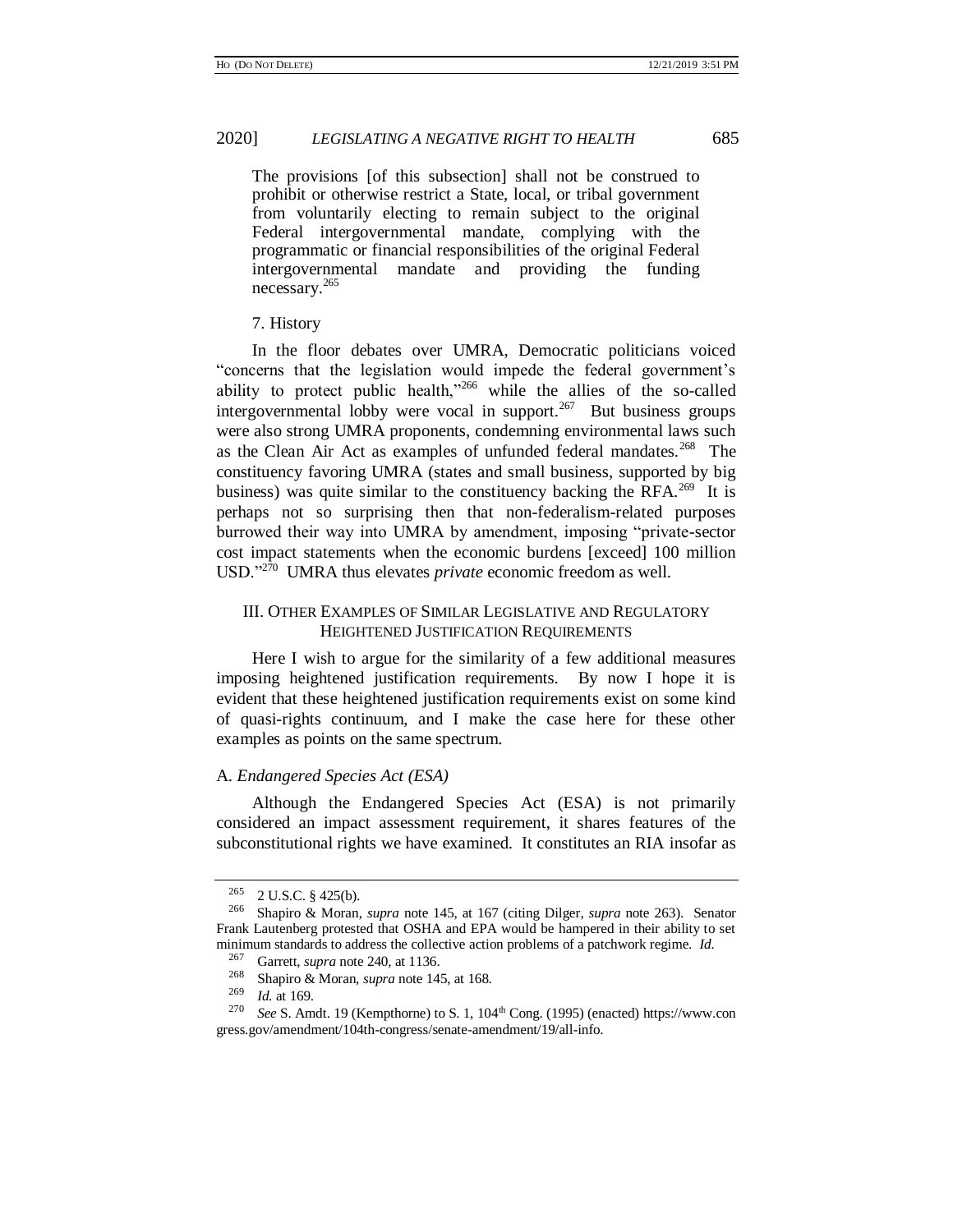an assessment of an agency's potential impact on endangered species is necessary in order to determine whether the ESA's strictly conditioned bans on federal action apply. Accordingly, ESA obligations include required biological assessments under § 7(c), as well as opinions specifying impact as part of the  $\S 7(a)(4)$  written statements issued by the Secretary of Interior or Secretary of Commerce incident to required consultation by the acting agency. $271$ 

ESA  $\S$  7(a)(2) commands:

"Each Federal agency shall, in consultation with . . . the Secretary, insure that any action . . . by such agency . . . is not likely to jeopardize the continued existence of any endangered species or threatened species or result in the destruction or adverse modification of habitat of such species which is determined . . . to be critical."<sup>272</sup>

Any agency action that burdens these values in this way can only proceed if it has been granted an exemption, which in turn depends on sufficiency of purpose and fit.

#### 1. Scope

The ESA actually features two thresholds of burden to species preservation. Section  $7(a)(3)$  requires consultation with the Secretary over "prospective agency action . . . if the applicant has *reason to believe* that an endangered species or a threatened species *may be present in the area affected* by his project and that implementation of such action *will likely affect such species.*" 273

By contrast, the previously mentioned  $\S$  7(a)(2) has a higher threshold; namely, agency action that is "*likely to jeopardize the continued existence of* any endangered species or threatened species *or result in the*  destruction or adverse modification of habitat of such species."<sup>274</sup> But this paragraph also places a correspondingly heavier requirement, beyond mere consultation, upon agency actions that reach the higher threshold of impingement upon the favored value. Such impingement forces an agency to obtain an "exemption" from the  $\S$  7(a)(2) prohibition through prescribed procedures. An exemption involves formal hearings and votes of the multimember committee, $2^{75}$  colloquially called the "God Squad,"<sup>276</sup> hinging

Endangered Species Act (ESA) § 7(a), 16 U.S.C. §§ 1536(a)–(d) (2018).

<sup>&</sup>lt;sup>272</sup> ESA § 7(a), 16 U.S.C. § 1536(a)(4)<br><sup>273</sup> ESA § 7(a)(3), 16 U.S.C. § 1536(a)(

<sup>&</sup>lt;sup>273</sup> ESA § 7(a)(3), 16 U.S.C. § 1536(a)(3) (emphasis added).<br><sup>274</sup> ESA § 7(a)(2), 16 U.S.C. § 1536(a)(3) (emphasis added).

ESA § 7(a)(2), 16 U.S.C. § 1536(a)(2) (emphasis added).

<sup>&</sup>lt;sup>275</sup> ESA § 7(e), [16 U.S.C. §](https://advance.lexis.com/api/document?collection=statutes-legislation&id=urn:contentItem:4YF7-GPV1-NRF4-4218-00000-00&context=) 1536(e) (listing in subparagraph (3) the seven members of the "God Squad"); ESA § 7(h), 16 U.S.C. § 1536(h); ESA § 7(h) (listing the requirement that "the Committee shall make a final determination whether or not to grant an exemption . . . by a vote of not less than five of its members," and then articulating the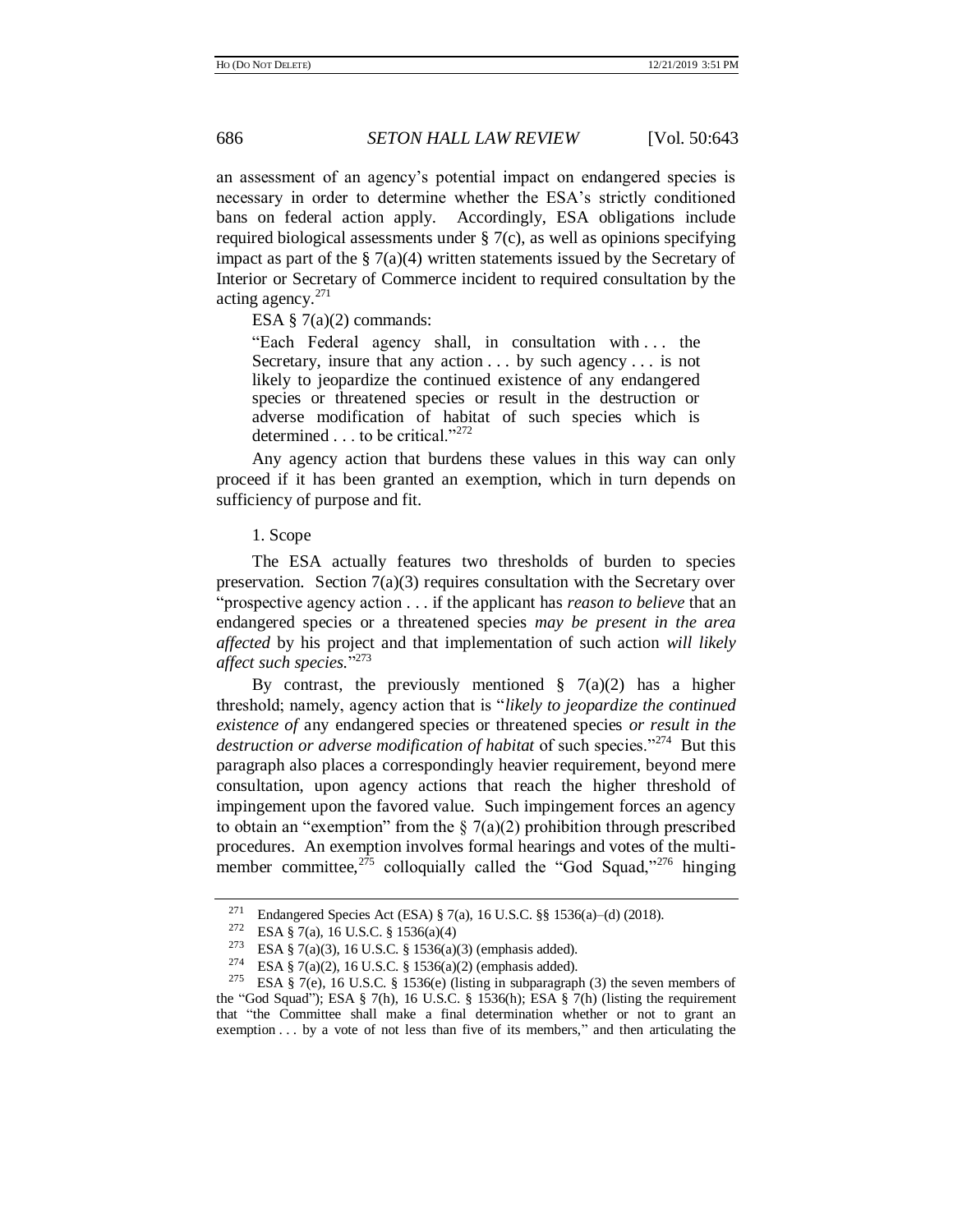upon certain substantive showings such as sufficiency of purpose and fit. $277$ 

2. Sufficiency of Purpose

Section  $7(h)(1)(A)$  provides that voting committee members may grant exemptions on the basis of determinations that "the action is of regional or national significance," $278$  that "such agency action is in the public interest," and that "the benefits of such action clearly outweigh the benefits of alternative courses of action."<sup>279</sup>

These formulations all amount to a finding that the purpose of the action is sufficient to justify an exemption.

3. Fit

Section  $7(h)(1)(A)(i)$  also lists a fit requirement as one of the determinations required for the committee member to vote in favor of an exemption. Specifically, the impingement upon endangered species by the agency must be justified by a Committee determination that "there are no reasonable and prudent alternatives to the agency action." 280 Section  $7(h)(1)(B)$  goes on to require that the Committee granting the exemption must:

[*E*]*stablis*[*h*] *such reasonable mitigation and enhancement measures*, including, but not limited to, live propagation, transplantation, and habitat acquisition and improvement, as are necessary and appropriate to minimize the adverse effects of the agency action upon the endangered species, threatened species, or critical habitat concerned.<sup>281</sup>

<span id="page-44-0"></span>4. Claiming

Section 7(n) grants judicial review under the APA, of any decision of the Endangered Species Committee under subsection  $(h)$ ,  $^{282}$  though with notorious standing limitations.<sup>283</sup> The statute also provides for attorney's fees.<sup>284</sup>

determinations that must be made to justify such a vote).

<sup>276</sup> *See* Jared des Rosiers, *Exemption Process Under the Endangered Species Act: How the God Squad Works and Why*, 66 NOTRE DAME L. REV. 825, 833 n.55 (1991).

<sup>&</sup>lt;sup>277</sup> ESA § 7(h)(1)(A)–(B), 16 U.S.C. § 1536(h)(1)(A)–(B).

<sup>&</sup>lt;sup>278</sup> ESA § 7(h)(1)(A)(iii), 16 U.S.C. § 1536(h)(1)(A)(iii).

<sup>&</sup>lt;sup>279</sup> ESA § 7(h)(1)(A)(ii), 16 U.S.C. § 1536(h)(1)(A)(ii).

<sup>&</sup>lt;sup>280</sup> ESA § 7(h)(1)(A)(i)[, 16 U.S.C. §](https://advance.lexis.com/api/document?collection=statutes-legislation&id=urn:contentItem:4YF7-GPV1-NRF4-4218-00000-00&context=) 1536(h)(1)(A)(i).<br><sup>281</sup> ESA § 7(h)(1)(B), 16 U.S.C. § 1536(h)(1)(B).

<sup>&</sup>lt;sup>281</sup> ESA § 7(h)(1)(B), 16 U.S.C. § 1536(h)(1)(B).<br><sup>282</sup> ESA § 7(n), 16 U.S.C. § 1536(n)

<sup>&</sup>lt;sup>282</sup> ESA § 7(n)[, 16 U.S.C. §](https://advance.lexis.com/api/document?collection=statutes-legislation&id=urn:contentItem:4YF7-GPV1-NRF4-4218-00000-00&context=) 1536(n).<br><sup>283</sup> See Lyian v. Defenders of the Wil

See Lujan v. Defenders of the Wildlife, 504 U.S. 555 (1992).

<sup>284</sup> *See* ESA § 11(g)(2)(C)(3)(B)(4)[, 16 U.S.C. § 1540\(](https://advance.lexis.com/api/document?collection=statutes-legislation&id=urn:contentItem:4YF7-GVM1-NRF4-43N8-00000-00&context=)g)(2)(C)(3)(B)(4).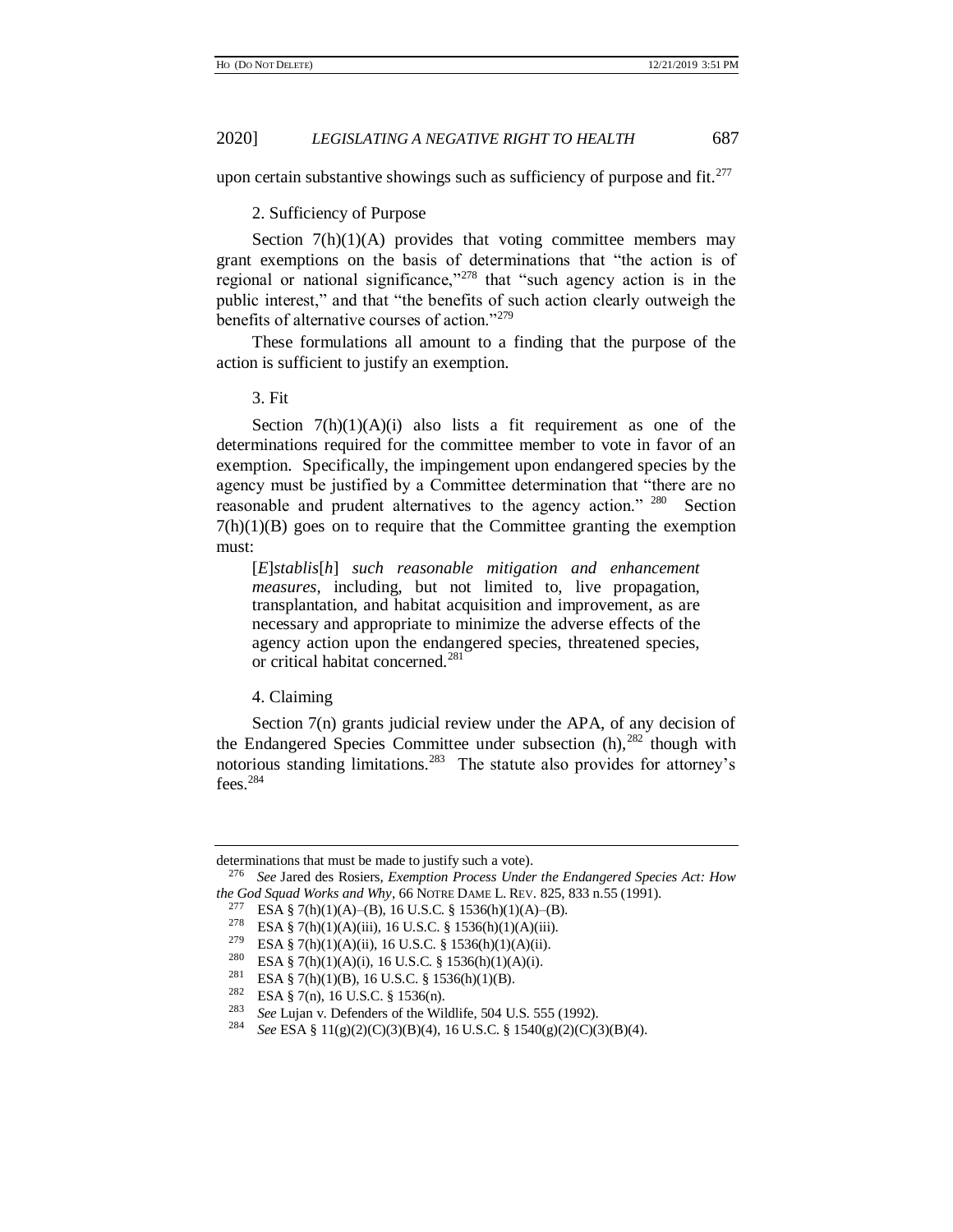## 5. History

Indeed, the court has intervened to enforce these species-preservation norms, with *TVA v. Hill* serving as a vivid reminder.<sup>285</sup> The Court held that the statute forbade cost-benefit balancing in a way that prompted Sunstein to muse that "perhaps the [ESA] is best taken to be rooted in a theory of rights, one that rebuts the presumption in favor of cost-benefit balancing."<sup>286</sup> The God Squad has rarely found occasion to overcome the ESA's protections,  $287$  though occasionally agencies engage in negotiations over discretionary decisions such as whether to designate or list a relevant species or habitat, or whether "jeopardy" to the relevant species is found.<sup>288</sup>

<span id="page-45-0"></span>But this anomalously stringent subconstitutional provision was, like other quasi-rights on this list, the result of a decades-long struggle to entrench biodiversity as a favored value. The Endangered Species Preservation Act enacted in 1966 merely provided a means of listing native species with limited protections.<sup>289</sup> It was amended in 1969, and only assumed its current form in 1973. The provisions were then weakened five years later with the allowance of exemptions from the ESA's protections through the "God Squad" process described above.<sup>290</sup> Major amendments have since passed and Congress has periodically intruded to grant relief for those who sought to overcome this presumptive protection of endangered species without prevailing in the God Squad process.<sup>291</sup>

## B. *Religious Freedom Restoration Act of 1993 (RFRA)<sup>292</sup>*

1. History

RFRA arose in response to the Supreme Court's decision in *Employment Division, Department of Human Resources of Oregon v.* 

<sup>285</sup> *See* 437 U.S. 153, 194–95 (1978) (applying the ESA strictly according to its own terms to enjoin a 100 million USD project for the sake of protecting a critical habitat for a snail darter).

<sup>286</sup> CASS SUNSTEIN, THE COST-BENEFIT STATE 68 (2002); *see also* Amy Sinden, *In Defense of Absolutism, Combating the Power of Politics in Environmental Law*, 90 IOWA L. REV. 1405, 1410–11 (2005) (also characterizing the absolutism of the ESA as a rightsapproach).<br> $\frac{287}{282}$ 

<sup>287</sup> *See* Sinden, *supra* not[e 286,](#page-45-0) at 1504 (observing that the committee has "convened on only a handful of occasions in the quarter century since its creation, and even in those rare instances, it has never granted a wholesale exemption from the ESA's protections").<br> $^{288}$  *M* at 1504.05

*Id.* at 1504–05.

<sup>289</sup> *Endangered Species Act: A History of the Endangered Species Act of 1973*, U.S. FISH & WILDLIFE SERV. (Dec. 11, 2018), https://www.fws.gov/endangered/laws-policies/esahistory.html.<br> $^{290}$  Sinds

<sup>&</sup>lt;sup>290</sup> Sinden, *supra* not[e 286,](#page-45-0) at 1504–05.<br><sup>291</sup> *Id.* at 1506–07

 $\frac{291}{292}$  *Id.* at 1506–07.<br>
292 42 J J S C 8 200

<sup>292</sup> 42 U.S.C. § 2000bb (2018)*.*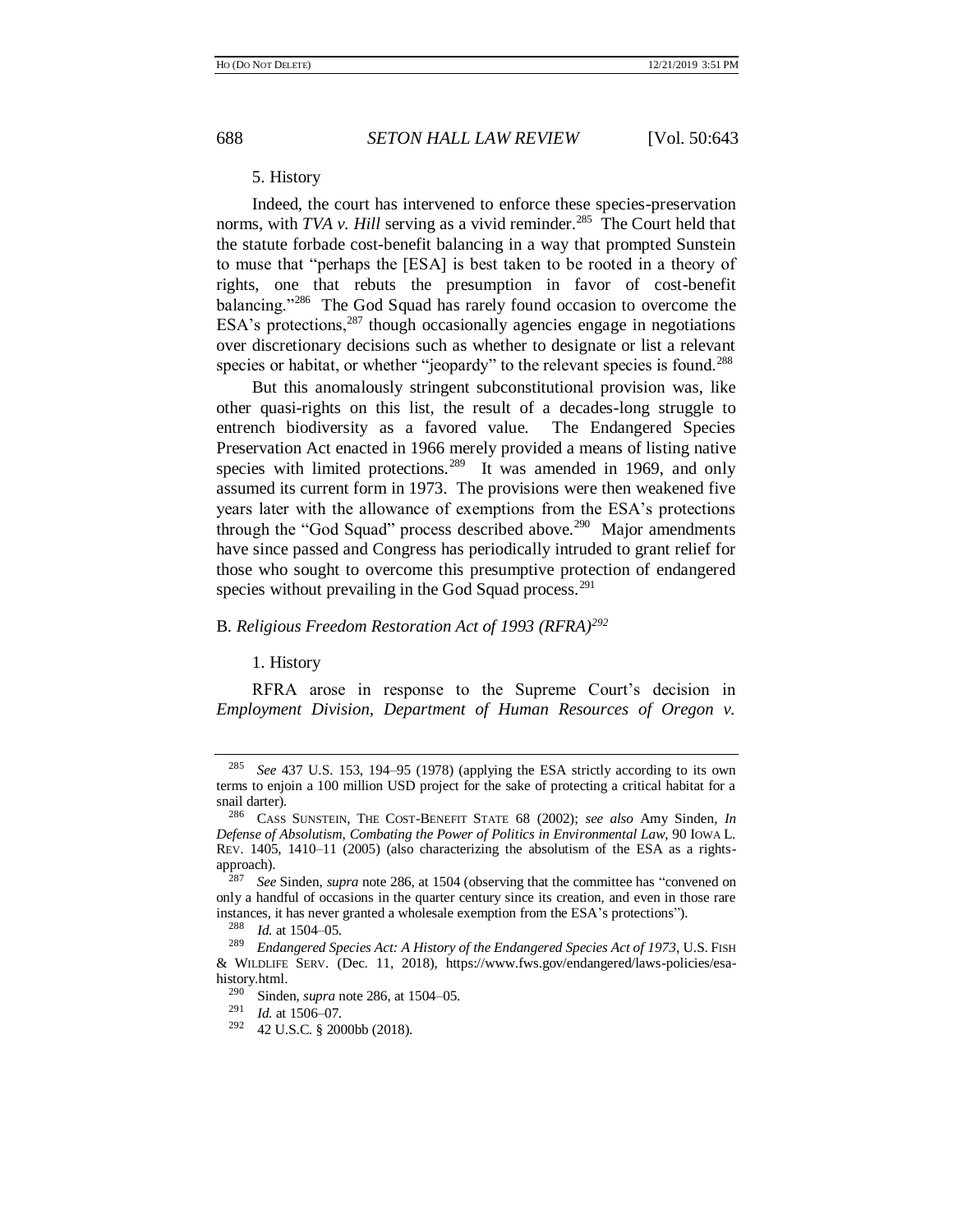Smith.<sup>293</sup> Prior to *Smith*, the Supreme Court under the Free Exercise Clause of the Constitution applied strict scrutiny<sup>294</sup> not only to laws that target religion but also to laws that are "neutral toward"<sup>295</sup> and only incidentally burden religion.<sup>296</sup> By analogy, I argue in this article that generally applicable laws not targeted at health per se, but which burden health nonetheless, should receive HIA scrutiny.

The *Smith* decision in 1990 was a pivot for the Supreme Court.<sup>297</sup> Two individuals were fired for ceremonially ingesting peyote thereby violating employer and state-imposed drug restrictions.<sup>298</sup> Because Smith and Black were fired for misconduct, just as Sherbert was fired for refusal to work on Saturdays, they did not qualify for unemployment benefits.<sup>299</sup> The general criminal prohibition on drug use and possession was plainly neutral to religion and applied to all individuals regardless of religion.<sup>300</sup> Therefore, according to Justice Scalia writing for a 6–3 majority, the compelling interest and least restrictive means test was not triggered.<sup>301</sup> Religious minority interests could seek protection in the general horsetrading of the political process and would not otherwise be singled out for special justification of any incidental burden. $302$ 

Congress, in RFRA, re-imposed strict scrutiny, requiring a showing of compelling governmental interest and least restrictive means for generally applicable laws that substantially burdened "a person's exercise of religion."<sup>303</sup> Here, we examine RFRA insofar as the heightened justification for federal actions parallels other regulatory analysis requirements.

<sup>&</sup>lt;sup>293</sup> 494 U.S. 872 (1990) (refusing to apply strict scrutiny to neutral, generally applicable laws that impose a substantial burden on the practice of religion); *see also* 42 U.S.C. §§  $2000bb(a)(2)–(4);$   $§2000bb–1(a)$ .

<sup>294</sup> *See e.g.,* Sherbert v. Verner, 374 U.S. 398 (1963).

<sup>295</sup> This phrase is used in the Congressional findings for RFRA, 42 U.S.C. § 2000bb(a)(2); § 2000bb(a)(4).

<sup>296</sup> *Sherbert*, 374 U.S. at 398; *see also* Wisconsin v. Yoder, 406 U.S. 205 (1972).

<sup>&</sup>lt;sup>297</sup> The decision was presaged by Lyng v. Northwest Indian Cemetery Protective Ass'n, 485 U.S. 439 (1988).<br><sup>298</sup> 494 U.S. 872.

 $\frac{298}{299}$  494 U.S. 872, 874 (1990).

 $\frac{^{299}}{300}$  *Id.* 

 $\frac{300}{301}$  *Id.* at 878.

<sup>&</sup>lt;sup>301</sup> *See Smith*, 494 U.S. at 879.<br><sup>302</sup> *Id* at 902

 $\frac{302}{303}$  *Id.* at 902.

<sup>303</sup> 42 U.S.C. §§ 2000bb–1(a), (b) (2018). Though *City of Boerne v. Flores*, 521 U.S. 507 (1997), partially invalidated RFRA insofar as Congress' Fourteenth Amendment power was deemed insufficient to authorize the imposition of RFRA upon the states, Congress restored some state applications of RFRA in the form of the Religious Land Use and Institutionalized Persons Act (RLUIPA), relying on Congress' Commerce and Spending Powers instead. *See* 42 U.S.C. § 2000cc*.*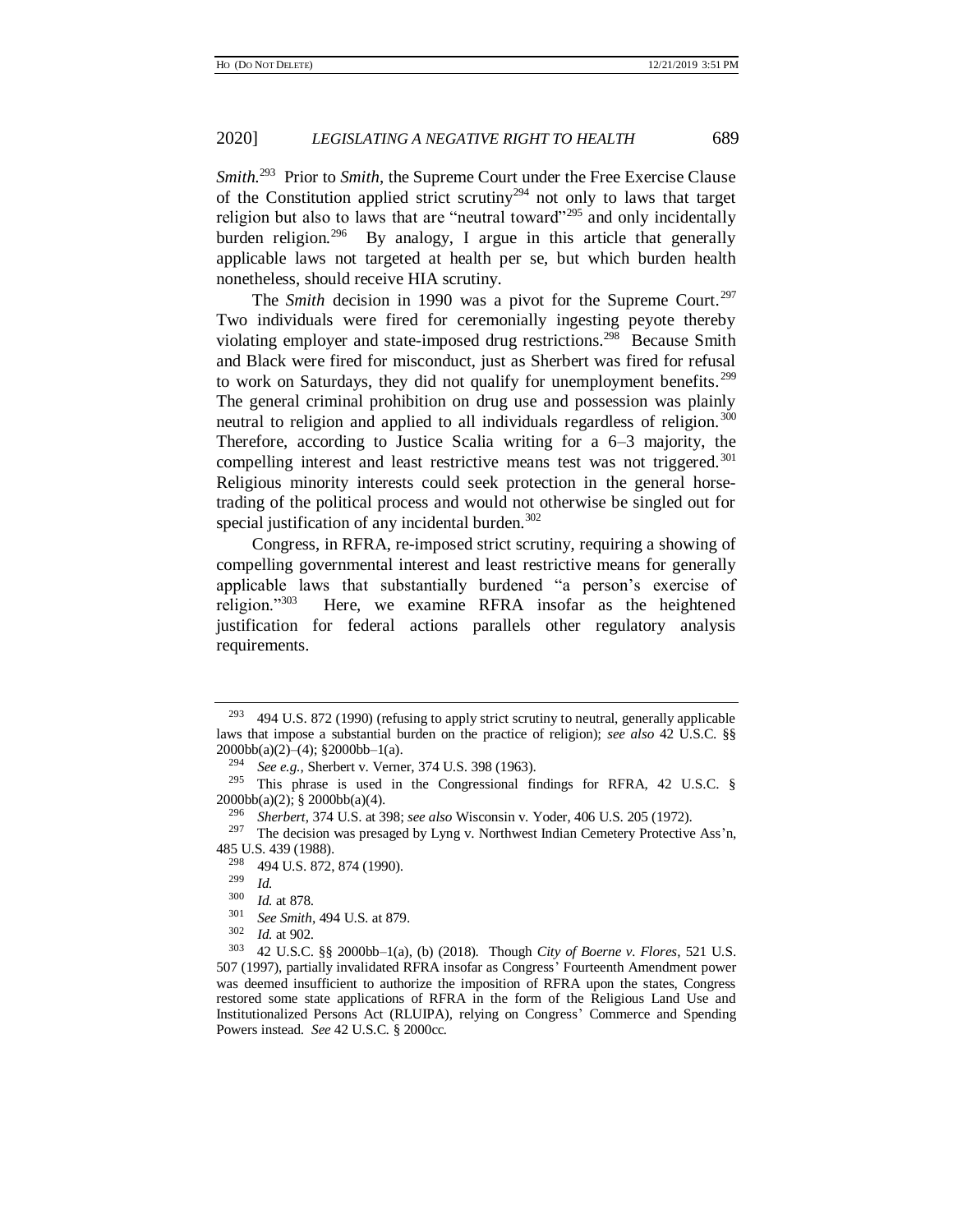<span id="page-47-1"></span><span id="page-47-0"></span>

# 2. Scope

RFRA, like UMRA, covers both legislative and regulatory activity, declaring that "[t]his chapter applies to all Federal law, and the implementation of that law, whether statutory or otherwise, and whether adopted before or after November 16, 1993."<sup>304</sup> RFRA evidently contemplates lookback application as well. $305$ 

But not every regulation or statute is captured insofar as the law must still qualify as one that "substantially burdens a person's exercise of religion." This parameter mirrors other RIA threshold requirements. NEPA kicks in only when a "major federal action significantly affects the quality of the human environment," and the RFA is triggered if a rule will have "a significant economic effect on a substantial number of small entities."<sup>306</sup>

The threshold term, "exercise of religion" is defined in the statute as "any exercise of religion, whether or not compelled by or central to, a system of religious belief."<sup>307</sup> The threshold term "substantial burden," however, is not further specified in the statute and has been contested in  $court.<sup>308</sup>$ 

# 3. Sufficiency of Purpose

The "sufficiency of purpose" that a law must display in order to justify substantial burden on religious exercise is manifestly required. The statute prevents such burden unless "that application of the burden to the person  $\ldots$  is in furtherance of a compelling government interest."<sup>309</sup>

#### 4. Fit

RFRA's demand for fit in the event of government action countervailing religious liberty is also readily apparent. The government must demonstrate that the burdening measure is "the least restrictive means

 $\frac{304}{305}$  *Id.* § 2000bb–3(a).

Some would argue that the "lookback" application is the only portion of RFRA on sound constitutional footing. *See, e.g.*, Branden Lewiston, *RFRA as Legislative Entrenchment*, 44 PEPP. L. REV. 26, 26 (2017).

<sup>&</sup>lt;sup>306</sup> *See supra* text accompanying note [160.](#page-28-1)<br><sup>307</sup>  $\angle$  42 U S C  $\angle$  8 2000bb, 2(4) (referencing  $\angle$ 

 $\frac{307}{308}$  42 U.S.C. § 2000bb–2(4) (referencing § 2000cc–5).<br> $\frac{308}{308}$  See e.g. Burwell v Hobby Lobby 573 U.S. 6

See, e.g., Burwell v. Hobby Lobby, 573 U.S. 682 (2014) (concluding that the condition that for-profit employers who offer health insurance include mere coverage of certain contraception options, whose use is within the election of the employees themselves, in order to enjoy a tax benefit for offering health benefits voluntarily was not so attenuated as to fail the "substantial burden" threshold). Observers have noted that the substantial burden test was thereby defined down to virtually nothing. *See, e.g.*, Elizabeth Sepper, *Free Exercise Lochnerism*, 115 COLUM. L. REV. 1453, 1497 (2015) (stating the substantial burden test merely required "'plaintiffs' assertions that a law imposes a substantial burden").

<sup>309</sup> 42 U.S.C § 2000bb–1(b)(1).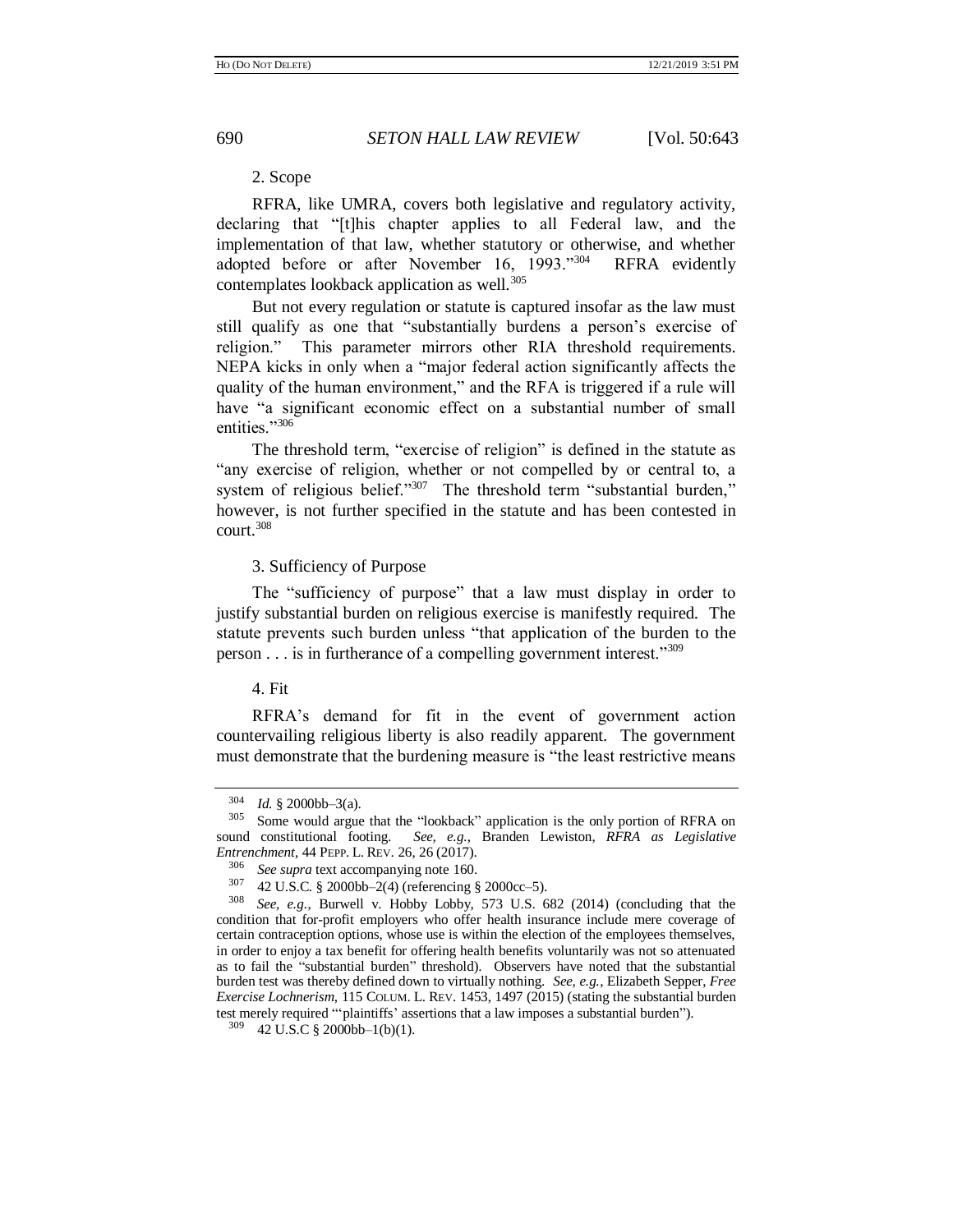of furthering that compelling governmental interest."<sup>310</sup>

#### 5. Claiming

The government can be called to account for nonconformance with RFRA by a putative individual rights-bearer. The statute allows an aggrieved person to assert a "violation of this section . . . as a claim or defense in a judicial proceeding and obtain appropriate relief against a government."<sup>311</sup>

In 2006, in *Gonzales v. O Centro Espirita Beneficente Uniao do Vegetal,*<sup>312</sup> a unanimous Supreme Court blocked the government from enforcing the Controlled Substances Act in such a way as to burden a religious group's use of hallucinogenic tea. Following the implementation of the Affordable Care Act in 2013, Hobby Lobby, a for-profit corporation closely held by family members with certain religious beliefs, successfully challenged the regulation stipulating that non-grandfathered employer health plans cover contraceptives.<sup>313</sup>

# 6. Isomorphism

Through this discussion it should be apparent that RFRA contains the same structural elements as the other regulatory analysis statutes: (1) a trans-substantive law passed by Congress; (2) imposing requirements upon federal action across jurisdictional bounds; (3) triggered by a threshold impact upon a favored value; (4) when that value is not otherwise protected by the Constitution; (5) imposing a condition of heightened justification for that burden; and (6) consisting of a showing of sufficiency of purpose and fit. "Impact assessment," in terms of a showing of "substantial burden," is required in order to make the threshold showing for the heightened scrutiny to apply. The only conceivable differences between RFRA and the other impact assessments we have examined lie in, first, the mechanism of enforcement and second, the timing of when the justification must be produced, a matter which is related to the mode of enforcement. According to UMRA, any member of Congress can raise a point of order to prevent the statute from going forward for failure to fulfill the heightened justification requirement. Under RFRA, the power of the courts can be harnessed to strike the rule or statute for failure to fulfill the heightened justification requirement. Of course, because of the nature of judicial review as opposed to points of order, the justification need not be tendered ex ante before the measure is issued as the court action will usually occur

 $^{310}$  *Id.* § 2000bb–1(b)(2).<br> $^{311}$  *Id.* § 2000bb, 1(c)

<sup>&</sup>lt;sup>311</sup> *Id.* § 2000bb–1(c).<br><sup>312</sup> 546 U.S. 418 (2000)

 $\frac{312}{313}$  546 U.S. 418 (2006).<br> $\frac{313}{40}$  Hobby Lobby 134 S

<sup>313</sup> *Hobby Lobby*, 134 S. Ct. at 2751.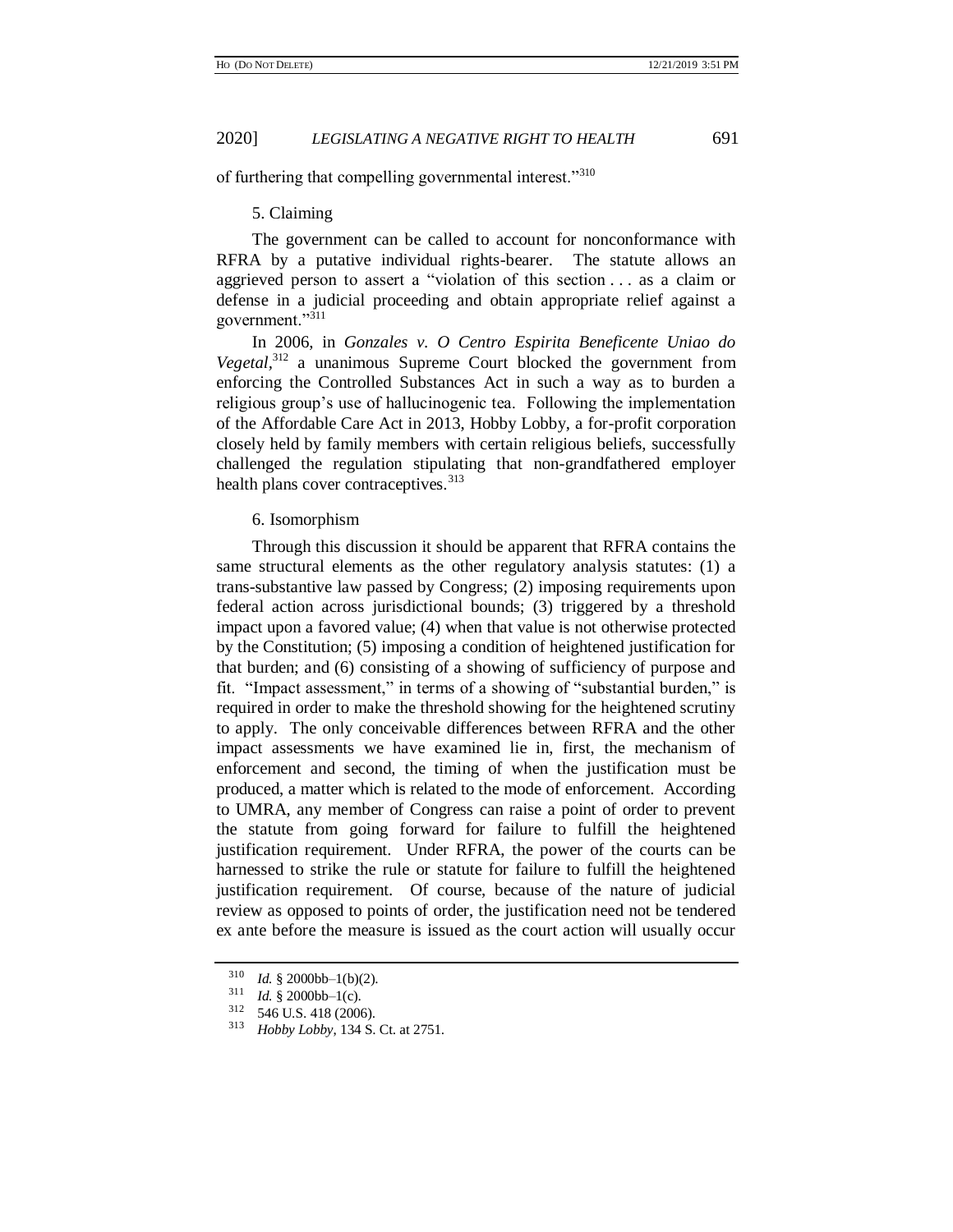post hoc.

# C. *Assessment of Federal Regulations and Policies on Families*

<span id="page-49-0"></span>The Fiscal Year 1999 Treasury Appropriations bill required that any agency rule include an assessment of the rule's impact on family wellbeing.<sup>314</sup> This interest, however, was specifically defined in a way that reveals an agenda of hidden purposes not apparent from the labeling of the interest at issue. The provision demanded the following:

Before implementing policies and regulations that may affect family well-being, each agency shall assess such actions with respect to whether . . .

(2) [agency actions] strengthen or erode the stability or safety of the family and, particularly, the marital commitment; [or] (3) [they affect] authority and rights of the parents in the education, nurture and supervision of their children; (3) [the agency action] helps the family perform its functions, or substitutes governmental activity for the function; [ . . . ] (8) the action establishes an implicit or explicit policy concerning the relationship between the behavior and personal responsibility of youth, and the norms of society.<sup>315</sup>

These specifications of family well-being are neither politically neutral nor inevitable. Setting aside this politically contestable framing of "family well-being" as personal responsibility, autonomy from government, and the sanctity of marriage, what is notable about this statutory text is the *qualitative* rather than *quantitative* identification of burden. The qualitative definition of burdens suggest that fungibility or tradeoff against other values is not assumed, and therefore sets this impact assessment apart from the default CBA that would apply to any other type of implicated interest lacking a special RIA privilege.

1. Sufficiency of Purpose and Fit

The family impact assessment lacks specificity in requiring purpose or fit. It does demand, however, that the regulation be assessed for whether the proposed benefits of the action justify the impact on the family.

Under § 654(d) of the appropriations language, a rule that is determined to have a negative effect on families must be supported with an "adequate rationale." "Adequacy of rationale" could be understood to require a sufficiently important purpose or reason for the "family burdens"

<sup>&</sup>lt;sup>314</sup> Omnibus Consolidated and Emergency Supplemental Appropriations Act of 1999, Pub. L. 105–277 § 654, 112 Stat. 2681; 5 U.S.C. § 301 note (1999) (containing language establishing a family impact assessment).

<sup>315</sup> Pub. L. 105–277 § 654(c).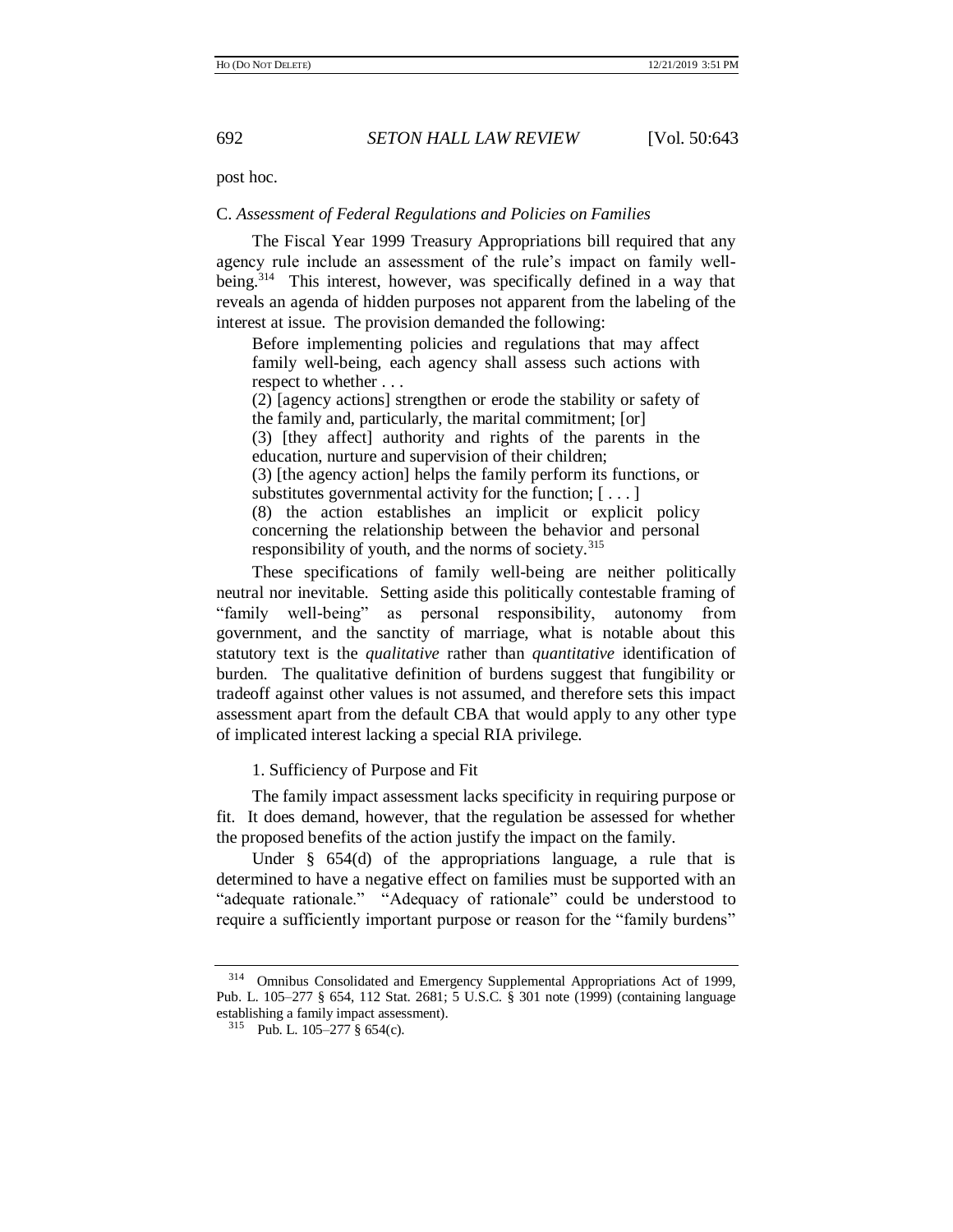inflicted. The adequacy of the rationale could also imply an associated fit requirement such that no portion of the burden is unnecessary and unjustifiable.

### 2. Claiming

The provision specifically states: "This section is not intended to create any right or benefit, substantive or procedural, enforceable at law by a party against the United States, its agencies, its officers, or any person."<sup>316</sup> Members of Congress may demand compliance, however. According to § 654(e), "Upon request by a Member of Congress relating to a proposed policy or regulation, an agency shall conduct an assessment . . . and shall provide a certification and rationale." Presumably failure to comply could result in practical consequences such as oversight hearings or appropriations riders.

Though the rights-like features characterizing other impact assessments are lacking somewhat in clarity, the Family Impact Assessment may yet prove a forerunner of a more robust future regulatory analysis requirement.<sup>317</sup> Indeed, the Family Impact Assessment itself was preceded by EO 12606.<sup>318</sup>

# <span id="page-50-0"></span>D. *Private Property/Takings Executive Order*

In the late 1980's, Reagan signed EO 12630, "Governmental Actions and Interference with Constitutionally Protected Property Rights."<sup>319</sup> It has not since been revoked. Under this EO, before any agency undertakes regulation of private property to protect public health or safety, it must show sufficiency of purpose and fit. $320$ 

#### 1. Scope

This heightened justification requirement clearly extends to regulatory burdens on private property that do not rise to the level of takings. Even without examining the case law on regulatory takings, this point is evident from the language of the EO. Part of the statement of heightened justification required before the agency takes action is an "[e]stimate, to the

 $\frac{316}{317}$  *Id.* § 654(f).

Some groups continue to advocate in this vein. *See, e.g., Family Impact Institute, History*, PURDUE UNIV., https://purdue.edu/hhs/hdfs/fii/about/history (last visited Feb. 2, 2019).

<sup>318</sup> Exec. Order No. 12,606, 52 Fed. Reg. 34,188 (Sept. 2, 1987).

<sup>319</sup> Exec. Order No. 12,630, 53 Fed. Reg. 8859 (Mar. 18, 1988). *See* 340B Drug Pricing Program Ceiling Price and Manufacturer Civil Monetary Penalties Regulation, 82 Fed. Reg. 14,332 (Mar. 20, 2017) (to be codified at 42 C.F.R. pt. 10), for an example of recent regulation complying with its requirements.

<sup>&</sup>lt;sup>320</sup> 53 Fed. Reg. 8859.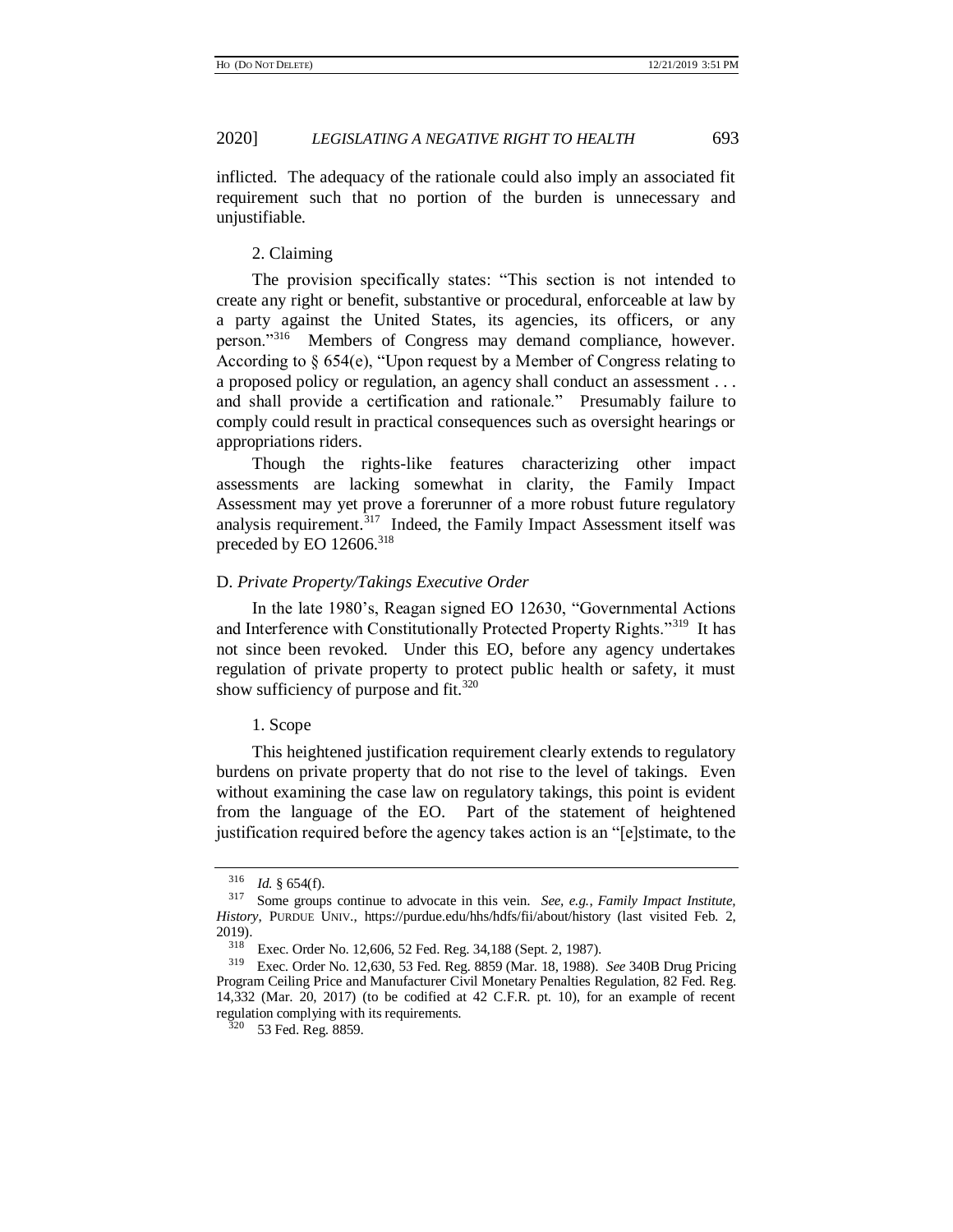extent possible, [of] the potential cost to the government in the event that a court later determines that the action constituted a taking."<sup>321</sup> Thus, the set of actions to which the EO is expected to apply exceeds the actions that will later be found a taking. Meanwhile, the Congressional Research Service reported at the time that "the majority of taking principles stated or implied in the Executive Order 12630 overestimated the likelihood of a taking." $322$ 

# 2. Sufficiency of Purpose

The agency must first, "[i]dentify clearly, with as much specificity as possible, the public health or safety risk created by the private property use that is the subject of the proposed action." $323$  Thus, the purpose of the regulatory action must be specifically articulated.

### 3. Fit

The EO next requires agencies to "[e]stablish that such proposed action substantially advances the purpose of protecting public health and safety against the specifically identified risk."<sup>324</sup> The agency must show what Alexy might call "suitability,"<sup>325</sup> namely, that the means do advance the important justifying end or purpose identified above.

Also, the agency must "[e]stablish to the extent possible that the restrictions imposed on the private property are not disproportionate to the extent to which the use contributes to the overall risk."<sup>326</sup> This provision requires another aspect of fit, namely, no excess burden that is somehow not sufficiently linked with, and therefore cannot draw sufficient justification from, the important purpose.

# <span id="page-51-0"></span>4. No Claiming under Executive Orders

Though these measures lack claiming mechanisms, $327$  they should be seen for their significance within a dynamic arc. They are present at one moment in the ongoing struggle over popular conceptions of rights in the

Exec. Order No. 12,630 § 4, 53 Fed. Reg. 8859 (Mar. 18, 1988).

<sup>322</sup> ROBERT MELTZ, CONG. RES. SERV., COMPARISON OF TAKING PRINCIPLES IN EXECUTIVE ORDER NO. 12630 WITH SUPREME COURT JURISPRUDENCE AND RELATED QUESTIONS (1988) (cited in *GAO's Recent Report on the Implementation of Exec. Order 12630 and the State of Federal Agency Protections of Private Property Rights: Hearing before the H. Subcomm. on the Judiciary*, 108th Cong. 3 (2003) (statement of John D. Echeverria, Exec. Dir., Georgetown Environmental Law & Policy Inst., Geo. U.L. Center)).

<sup>323</sup> Exec. Order No. 12,630 § 4(d)(1), 53 Fed. Reg. 8859, 8861 (Mar. 18, 1988).

 $\frac{324}{325}$  *Id.* § 4(d)(2).

<sup>325</sup> *See* ALEXY, *supra* not[e 107,](#page-19-1) at 396–98.

<sup>&</sup>lt;sup>326</sup> Exec. Order No. 12,630, *supra* not[e 318,](#page-50-0) at § (d)(3).<br><sup>327</sup> Frica Newland *Executive Orders in Court* 124 Yale

<sup>327</sup> Erica Newland, *Executive Orders in Court*, 124 Yale L.J. 2026, 2075-2082 (2015).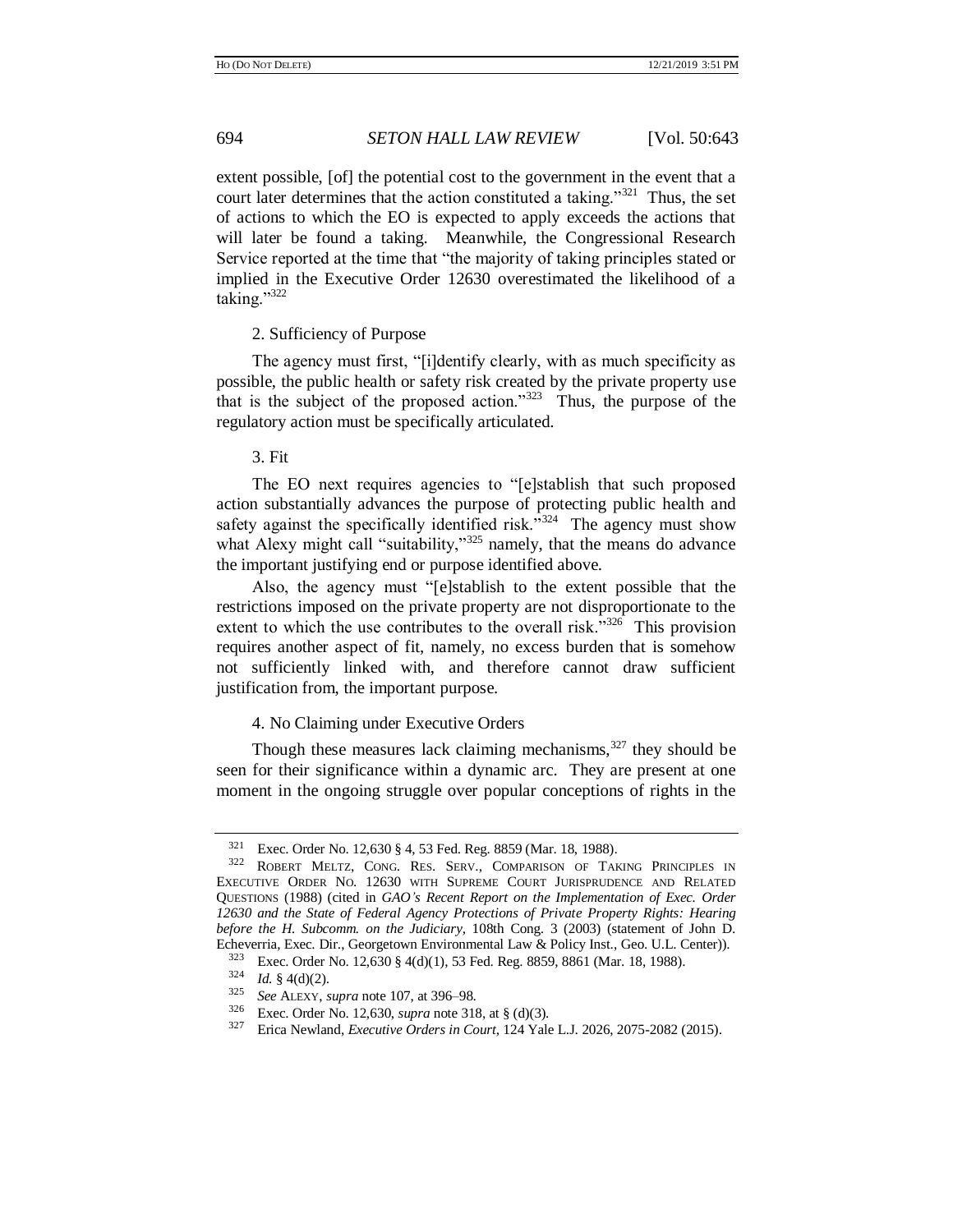U.S. and may well evolve into a more robust right in the future.

Many of the other measures that feature mature claiming provisions started out in precursor form. The Assessment of Impact on Families was an opportunistic statutory expansion built upon an idea first encountered in another executive order from the Reagan years. $328$  The Paperwork Reduction Act was preceded by the Federal Reports Act.<sup>329</sup> UMRA succeeded the State and Local Government Cost Estimates Act of 1981 which had been in place for thirteen years but lacked the accountability provided by points of order.<sup>330</sup> Similarly, the extra-constitutional protection of private property from regulatory burden may now take the form of a mere executive order, but bills have been introduced since to codify it.<sup>331</sup> In 1995, H.R. 925 passed the House, though it later died in the Senate.<sup>332</sup> This bill would have triggered agencies to compensate property owners for the regulatory burdens on their private property use if that federal agency action reduced the property's fair market value by a certain threshold percentage (eventually set at twenty percent).<sup>333</sup> Meanwhile, the EO itself has enjoyed significant longevity, $334$  continuing to elevate the protection of private property rights above the constitutional baseline, just as RFRA does for the protection of free exercise, and as UMRA does for the protection of federalism-related values.

### <span id="page-52-1"></span>E. *Other Impact Assessments Established by the Executive Branch*

Other EO's on the continuum may or may not yet merit the label "rights." Some constitute duties to the public at large, rather than duties with corresponding rights. For instance, President Clinton signed EO 13,175 for "Consultation and Coordination with Indian Tribal Governments,"<sup>335</sup> which bears some similarities to UMRA. No agency

<span id="page-52-0"></span>

<sup>&</sup>lt;sup>328</sup> *See supra* text accompanying note [318.](#page-50-0)<br><sup>329</sup> Shoping & Moren, summa pote 145 of 17

<sup>329</sup> Shapiro & Moran, *supra* not[e 145,](#page-27-2) at 17–18.

State and Local Government Cost Estimates Act of 1981, Pub. L. No. 97-108, 95 Stat. 1510 *repealed by* Unfunded Mandates Reform Act of 1995, Pub. L. No. 104-4, § 104, 109 Stat. 48, 62; *see also* Garrett, *supra* not[e 240,](#page-38-0) at 1153, 1160–63.

<sup>331</sup> Private Property Rights Act of 1991, S. 50, 102nd Cong. (1991) (introduced by Senator Steven Symms).

<sup>332</sup> Private Property Protection Act of 1995, H.R. 925, 104th Cong. (1995). This provision was also included in the Job Creation and Wage Enhancement Act of 1995, H.R. 9  $\S$ § 201–210, 104<sup>th</sup> Cong. (1995) as a component of the Republican's Contract with America. *See* SINCLAIR, *supra* note [188,](#page-31-0) at 113–33; *see also* THOMAS O. MCGARITY, FREEDOM TO HARM 78 (2013) (explaining that Senate Republicans failed to overcome filibusters on various omnibus regulatory reform efforts.).

<sup>333</sup> SINCLAIR, *supra* not[e 188,](#page-31-0) at 122–25.

<sup>334</sup> *See* U.S. GEN. ACCT. OFF., GAO-03-1015, REGULATORY TAKINGS: IMPLEMENTATION OF EXECUTIVE ORDER ON GOVERNMENT ACTIONS AFFECTING PRIVATE PROPERTY USE 4  $(2003)$ .

Exec. Order No. 13,175, 65 Fed. Reg. 67,249 (Nov. 9, 2000).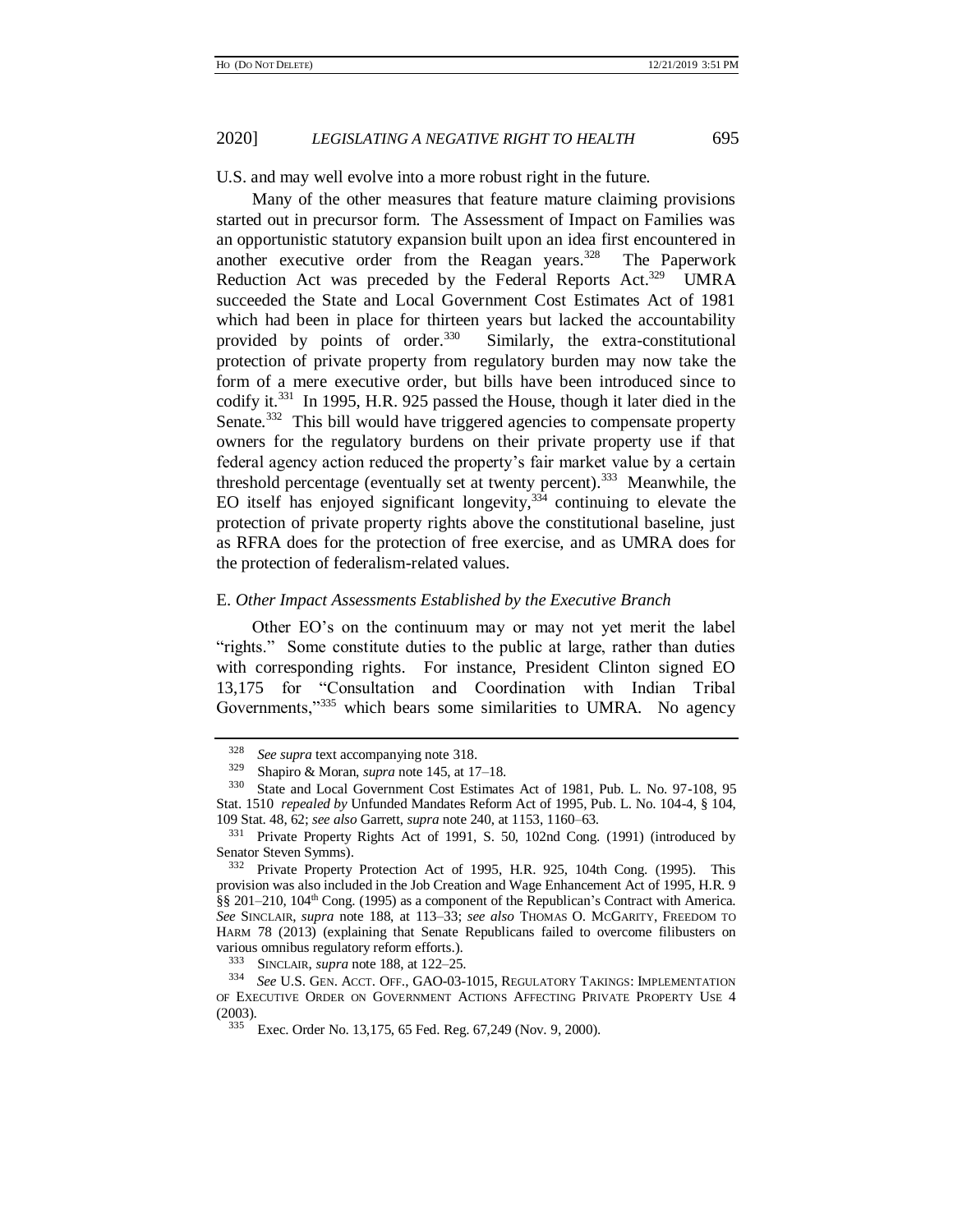should promulgate a regulation that has "tribal implications" or preempts tribal laws without consultation with tribal officials or without providing OMB with the summary impact statement.<sup>336</sup> This "tribal summary impact statement" need, however, only describe the agency's consultation and state the extent to which the tribal concerns have been met. No particular countervailing purpose or minimization of burden is required.

President Clinton's EO 12,988, "Civil Justice Reform,"<sup>337</sup> directed agencies to review all new and old regulations to ensure that they are "written to minimize litigation."<sup>338</sup> Again, this deviates from the canonical requirement of requiring a sufficient countervailing purpose and certainly lacks any vision of particular claimant whose rights correspond to this duty.

President George W. Bush issued EO 13211, "Actions Concerning Regulations that Significantly Affect Energy Supply, Distribution or Use," which required federal agencies to prepare a "Statement of Energy Effect" (SEE).<sup>339</sup> This SEE is triggered only when federal actions may have "significant adverse effect" on "supply, distribution, and use of energy."<sup>340</sup> OMB issued a memorandum in 2001 listing circumstances that would constitute "a significant adverse effect," including reductions in crude oil supply in an amount over 10,000 barrels per day, reductions in coal or natural gas production of a certain amount, and increases in the cost of energy production and distribution in excess of one percent.<sup>341</sup> Some environmental advocates warned this EO could "curtail critical habitat designation or other environmental protection"<sup>342</sup> and therefore urged Obama to repeal it in his first hundred days.<sup>343</sup> He declined to do so, and this EO remains in effect today.<sup>344</sup>

And oddly, the National Historic Preservation Act (NHPA) itself fell short of the specificity of the impact assessments we have looked at thus far, merely requiring agencies to "take into account the effects of the

 $\frac{336}{337}$  *Id.* 

 $337$  Exec. Order No. 12,988, 61 Fed. Reg. 4729 (Feb. 7, 1996).<br> $338$  L4 8 3(a)(2)

*Id.* §  $3(a)(2)$ .

 $339$  Exec. Order No. 13,211, 66 Fed. Reg. 28355 (May 22, 2001).

 $\frac{340}{341}$  *Id.* 

OFF. MGMT. & BUDGET, EXEC. OFF. PRESIDENT, OMB MEMORANDUM M-01-27, GUIDANCE FOR IMPLEMENTING EXEC. ORDER 13211 (2001).

<sup>342</sup> Elizabeth Glass Geltman et al., *Inquiry into the Implementation of Bush's Executive Order 13211 and the Impact on Environmental and Public Health Regulation*, 27 FORDHAM ENVTL. L. REV. 225, 228 (2016).

REBECCA BRATSPIES ET AL., CENTER FOR PROGRESSIVE REFORM, PROTECTING PUBLIC HEALTH AND THE ENVIRONMENT BY THE STROKE OF A PRESIDENTIAL PEN: SEVEN EXECUTIVE ORDERS FOR THE PRESIDENT'S FIRST 100 DAYS 33 (2008).

<sup>344</sup> Elizabeth Glass Geltman et al., *Impact of Executive Order 13211 on Environmental Regulation: An Empirical Study,* 89 ENERGY POL'Y 302, 302 (2016).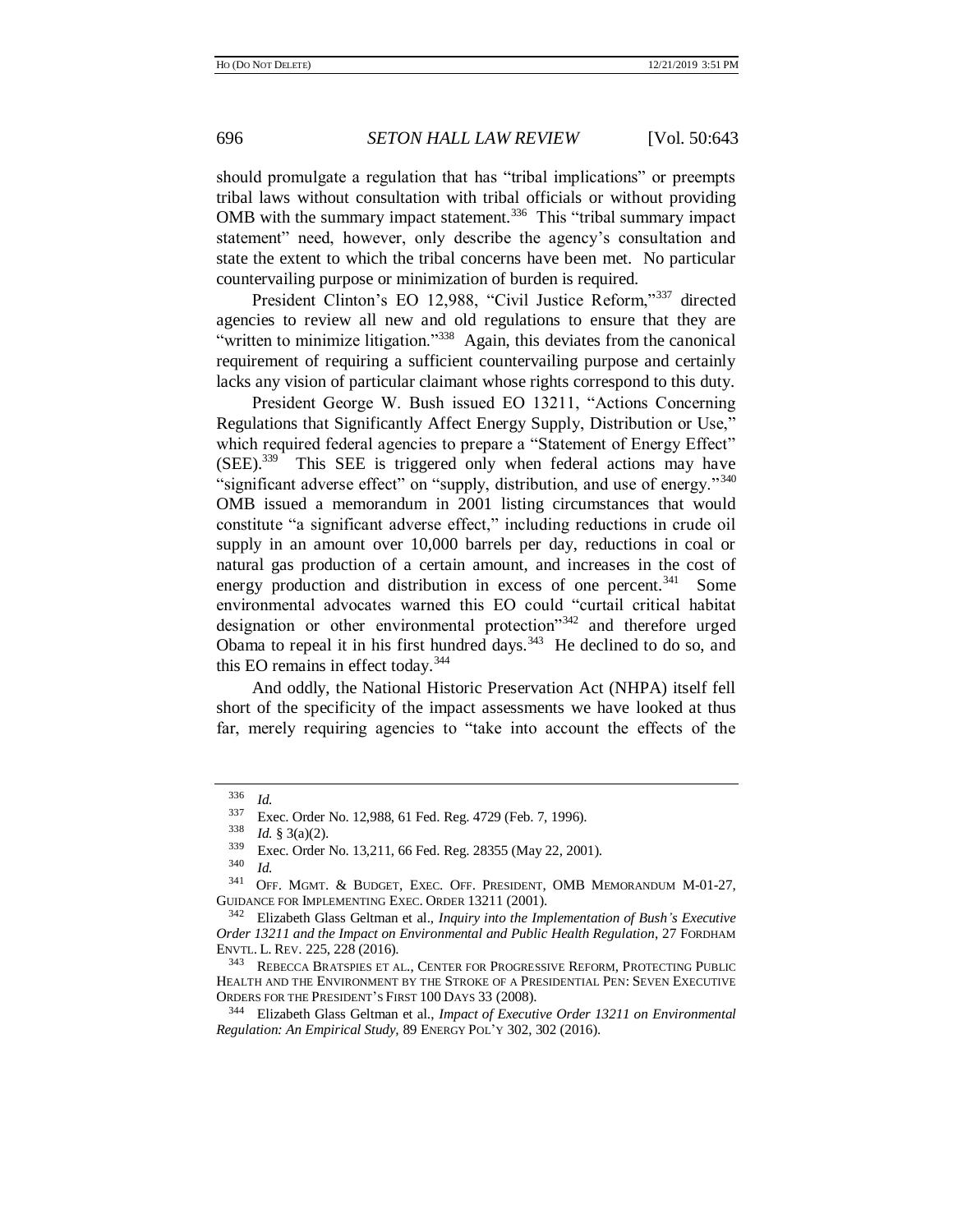undertaking" on historical properties.<sup>345</sup> The implementing regulation, however, contemplates a process that at least partly tracks NEPA.<sup>346</sup> NHPA-compliance is even accorded judicial review as an adjunct to judicial review for NEPA-compliance.<sup>347</sup>

Examples abound. $348$  But many of these impact assessment requirements depart from the structured, individuated analysis that characterizes rights. For instance, whom does the energy order protect? Certainly, energy sector interests are protected. In addition, the provision seems to contemplate the interests of the general public who pay energy bills and depend on energy supplies. Though these examples impose certain assessment duties upon agencies, they can be fairly characterized as duties to the public-at-large.

#### F. *Regulatory Right to Know*

<span id="page-54-0"></span>The misleadingly named "Regulatory Right-to-Know Act" falls short of a right. Passed in the 2001 Treasury and General Government Appropriations Act, $349$  it is understood as a legislative rider imposing a permanent reporting obligation upon OMB.<sup>350</sup> Its precursors include similar reporting requirements that took the form of one-year riders.<sup>351</sup> The Regulatory-Right-to-Know report is due only once a year rather than triggered with each agency action. It is submitted to Congress along with the President's budget and requires reporting in the aggregate, totaling the costs and benefits of all major rules, and stratifying by agency and major rule. The agency must produce not just an estimate of total costs and benefits, but impacts on other favored values: "state, local, and tribal

<sup>345</sup> 16 U.S.C. § 470 (2018) (current version of Act in scattered sections of 54 U.S.C.); 36 C.F.R. § 800 (2019).

<sup>346</sup> *See* Tyler v. Cisneros, 136 F. 3d 603, 608*–*09 (9th Cir. 1998). *See also* Boarhead Corp. v. Erickson, 923 F.2d 1011, 1024 (finding that despite an implied right of action under the APA for judicial review associated with NHPA, the district court lacked jurisdiction for other reasons.).

<sup>347</sup> *See Cisneros*, 136 F. 3d 603, 608*–*09.

<sup>348</sup> *See e.g.*, Exec. Order No. 11,821, 3 C.F.R. § 203 (1974), *amended by* Executive Order No. 11,949, 3 C.F.R. § 161 (1977) (requiring statements of inflationary impact.).

<sup>349</sup> 31 U.S.C. §1105 (2018). Similar provisions were previously passed as fiscal year riders in § 625 of the Treasury and General Government Appropriations Act for Fiscal Year 1999, Pub. L. No. 105–61 (1998); *see also* Omnibus Consolidated and Emergency Supplemental Appropriations Act, 1999, Pub. L. No. 105–277, § 638(a), 112 Stat 2681,  $2681-525$  (1998).<br> $250\text{ kg}$  CAREM

See CAREY, *supra* not[e 120,](#page-21-0) at 7 n.31 (stating that this note "put in place a permanent") requirement for an OMB report on regulatory costs and benefits").<br><sup>351</sup> Angele Antopolli, *Bequlatory Bight to Knowy Traching t* 

<sup>351</sup> Angela Antonelli, *Regulatory Right to Know: Tracking the Costs and Benefits of Federal Regulation*, HERITAGE FOUND. (April 20, 1999), https://www.heritage.org/governme nt-regulation/report/regulatory-right-know-tracking-the-costs-and-benefits-federal.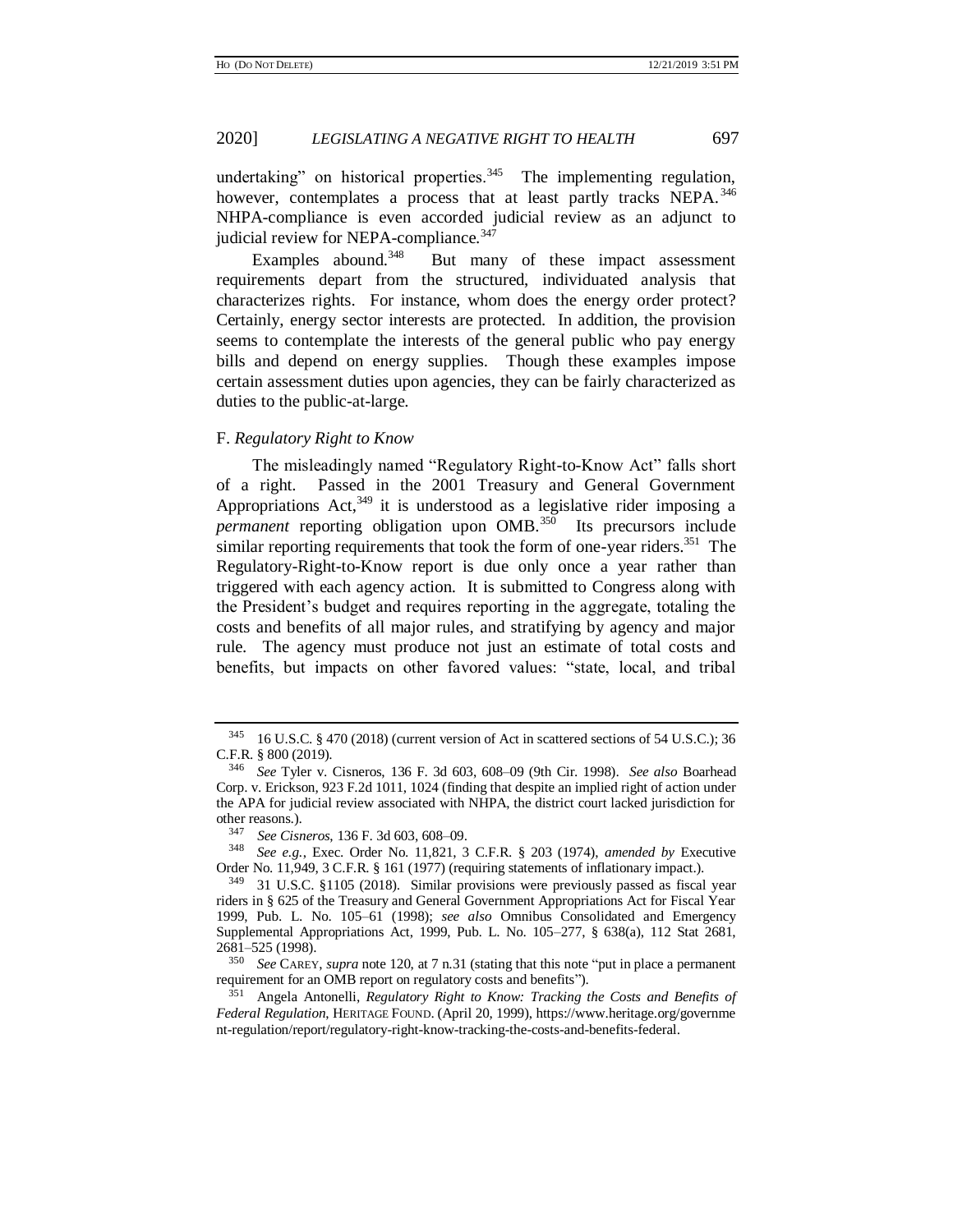<span id="page-55-0"></span>governments, small businesses, wages, and economic growth."<sup>352</sup> The generality of this requirement renders this RIA more of a duty to the public-at-large.

The measure may seem duplicative insofar as costs and benefits must already be considered for each major rule under EO 12,866. Because EOs do not, however, apply to independent regulatory agencies, which include such major actors as the Securities and Exchange Commission, the Consumer Product Safety Commission, the Federal Reserve, and the Office of the Comptroller of the Currency, this Congressional "Right-to-Know" provision does at least ensure agency coverage.

#### G. *Agency-Specific RIAs*

There are many other RIA provisions that I neglect here because they are not trans-substantive, applying to a narrow segment of agencies. As such, they may be indistinguishable from statutorily-mandated factors that the agency must consider when regulating. $353$ 

<span id="page-55-1"></span>For instance, according to § 1102 of the Social Security Act, regulations implementing the Medicare and Medicaid titles are not to be advanced without consideration of their effects on rural hospitals.<sup>354</sup>

Similarly, § 106 of the National Securities Market Improvement Act of 1996 requires the SEC to always consider, "in addition to the protection of investors, whether [an] action will promote efficiency, competition, and capital formation."355

The Department of Agriculture (USDA) has issued a departmental policy requiring a civil rights impact analysis for all loans or "conditional commitments."<sup>356</sup> I leave these RIAs aside for now.<sup>357</sup>

#### <span id="page-55-2"></span>IV. THE GLARING OMISSION OF HEALTH

# A. *Health is Not on Equal Footing*

Thus far, our discussion reveals a field of contest over conceptions of rights. A picture emerges of ongoing struggle to elevate certain protected interests to rights status. Moreover, this struggle is happening in the

<sup>352</sup> 31 U.S.C. § 1105 (2018); Act of Dec. 21, 2000, Pub. L. No. 106–554, § 624, 114 Stat. 2763, 2763A–161(a)(2).

<sup>&</sup>lt;sup>353</sup> *See* CAREY, *supra* note [120,](#page-21-0) at 11.<br><sup>354</sup> Social Security Act 8 1102(b):  $42^\circ$ 

Social Security Act § 1102(b); 42 U.S.C. § 1302(b) (2018).

<sup>355</sup> 15 U.S.C. § 77b (2018); Robert B. Ahdieh, *Reanalyzing Cost-Benefit Analysis: Toward a Framework of Function(s) and Form(s)*, 88 N.Y.U. L. REV. 1983, 1987 (2013).

<sup>356</sup> 7 C.F.R. § 4279.60 (2019).

<sup>357</sup> *See* 22 U.S.C. § 2576 (2018) (requiring disarmament impact statements for all new weapons systems); Department of Transportation Act § 4(f), 49 U.S.C. § 303 (2018).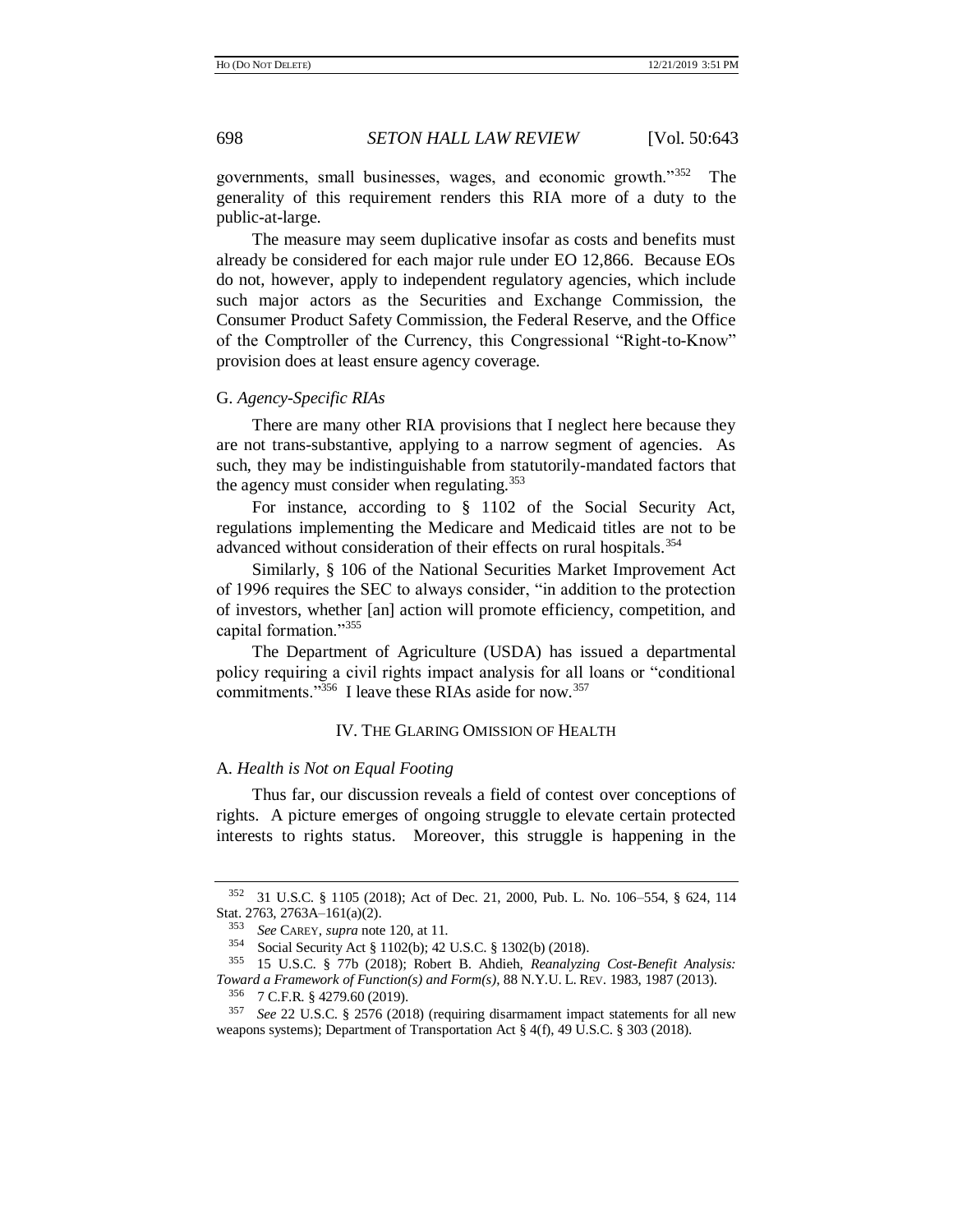legislative and administrative domains.

How would we characterize the state of play? By this snapshot, we enjoy a panoply of negative rights, namely, freedom from governmentimposed paperwork, freedom for small businesses from economic burdens, and religious freedom beyond constitutional levels of protection. State interests are shielded from economically burdensome federal mandates, property owners assert freedom from subconstitutional regulatory takings, and "traditional" families enjoy certain autonomies. *But are we free from government action that burdens people's health?* In some politically motivated instances, we virtually ban HIA, as seen in the case of guns and their effect on health.<sup>358</sup> We have indirect claims under NEPA and the ESA, in the form of protected interests in environmental protection. Environmental entitlements are urgent, but classic environmental exposure is not the only threat to health. There is a glaring gap for the protection of basic human well-being. Therefore, I propose we institute an HIA requirement.

The selective imposition of accounting and justification requirements provides a familiar procedural means of institutionalizing substantive norms. Selectively procedural and therefore "semi-substantive" means of protecting background rights have been noted in other contexts.<sup>359</sup>

#### V. THE PROPOSAL

Here I present options to consider for an HIA requirement that I believe should be enacted by Congress. I offer these features as a starting point for policy debate.

Because this HIA would be imposed by statute, not executive order, it would also cover independent regulatory agencies. The bill would have to specify an HIA triggering condition based on the nature of a policy's effect on health. This threshold question has been crucial in each of the RIA

<sup>358</sup> Language from the so-called Dickey Amendment has been inserted into appropriations bills each year since 1996, preventing funds from being used "to advocate [for] or promote gun control." This language, while not strictly forbidding research or datagathering on the health effects of gun policies, has chilled such conduct and remains in the FY2018 Appropriations bill. *See* Consolidated Appropriations Act, Pub. L. No. 115–141, § 210, 132 Stat. 348, 736 (2018). For another example of statutory language that, although not yet enacted, seeks to prohibit impact assessment, *see* Local Zoning Decisions Protection Act of 2017, H.R. 482, 115th Cong. § 3 (2017), which declares, "[n]otwithstanding any other provision of law, no Federal Funds may be used to design, build, maintain, utilize, or provide access to a Federal database of geospatial information on community racial disparities or disparities in access to affordable housing."

<sup>359</sup> *See, e.g.*, Matthew C. Stephenson, *The Price of Public Action: Constitutional Doctrine and the Judicial Manipulation of Legislative Enactment Costs*, 118 YALE L.J. 2, 6, 39 (2008).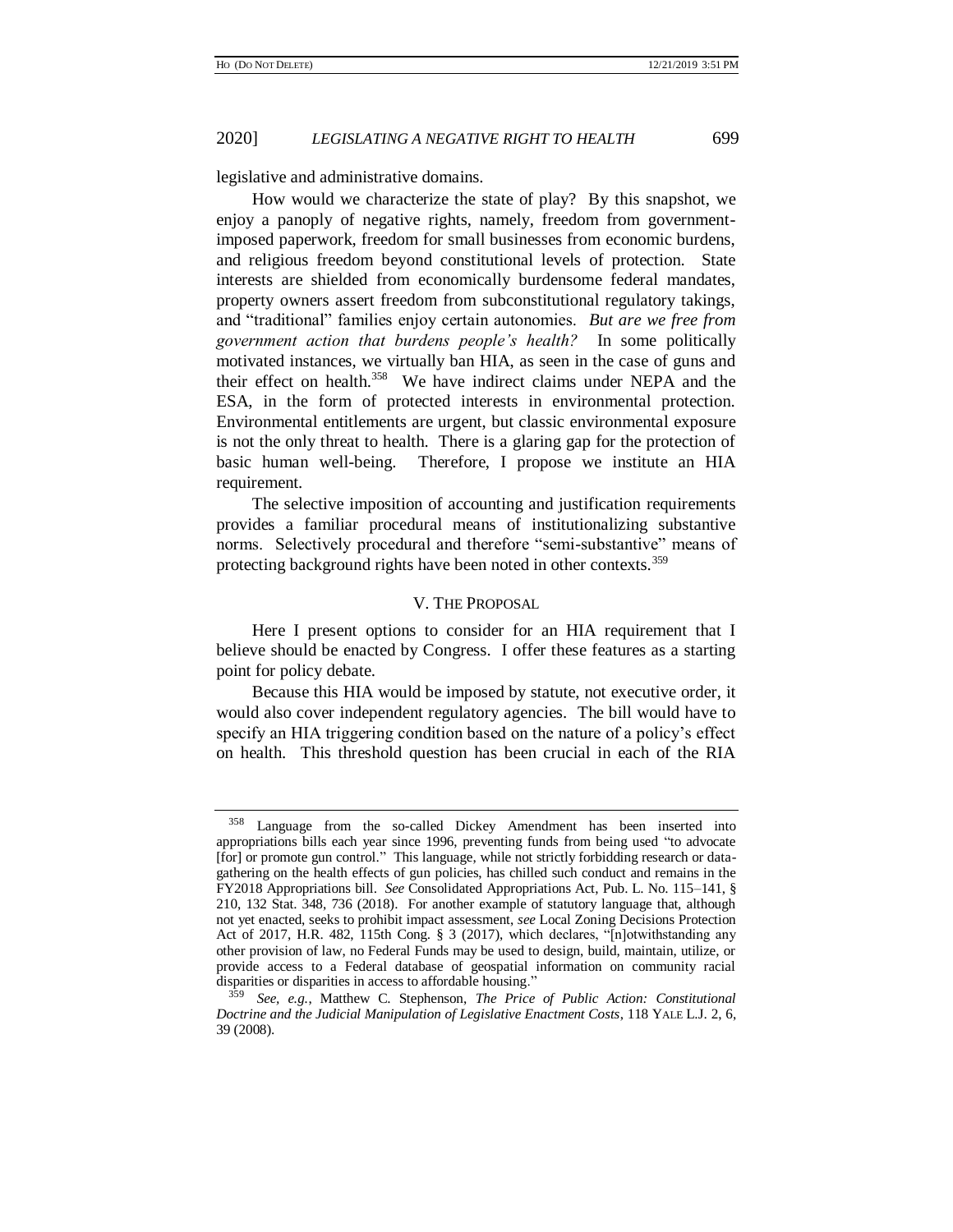measures we have examined.<sup>360</sup> One could assign the duty to either an agency head or a designated health official. This approach draws from the example set by RFA, whereby the agency head must decide and certify whenever government action avoids a threshold impact on "a substantial number of small entities."<sup>361</sup> A determination of "no substantial impact on health" would be subject to judicial review, just as a certification of insignificant impact is under RFA, or FONSI is under NEPA.<sup>362</sup>

Alternatively, we could adapt the NEPA mechanism, whereby the impact analysis and detailed statement condition would apply to "major Federal actions significantly affecting" human health, and the agency would have to perform some kind of preliminary HIA to see if this threshold is met. This two-step process parallels the mechanism of the preliminary "EA" under NEPA, which concludes in either a FONSI or proceeds to a full EIS. This example illustrates how a trigger mechanism could be designed such that an early, smaller HIA might be required for *all* government action. Meanwhile, the desire to avoid full HIAs might encourage health commitments across sectors as various government organs seek the HIA equivalent of "mitigated FONSIs."<sup>363</sup> I discuss below what form those mitigating actions might take.<sup>364</sup> NEPA's implementation also proves that a trigger threshold need not be specified in advance and can be elaborated case-by-case.

For HIAs to empower beneficiaries *as rights-holders*, we should consider adding a mechanism for individuals or their representatives to initiate or call for the HIA heightened justification procedure. The availability of judicial review for the determination of "no trigger" under RFA or FONSI under NEPA, would represent one avenue. One could also establish a Chief Counsel for Health Advocacy along the lines of the Chief Counsel for Advocacy of the Small Business Administration, which would institutionalize representation of community health interests.<sup>365</sup>

UMRA requires CBO to judge a bill's projected costs to subnational governments against the triggering threshold to determine whether a point

<sup>360</sup> *See* Shapiro & Moran, *supra* [145,](#page-27-2) at 170–71 (observing, "[m]uch as the vague definition of 'significant impact' in the [Regulatory Flexibility Act] was a source of agency discretion, the term 'economically significant' in the UMRA was largely left open to interpretation by individual agencies. Critics of the Act noted that the vague definition allows agencies to evade assessments and benefit-cost analyses by determining that rules do not qualify as economically significant. The GAO supported this criticism, stating that the Act gave agencies too much discretion in complying with the requirements.").

<sup>&</sup>lt;sup>361</sup> *See supra* text accompanying note[s 162](#page-29-1)[–165.](#page-29-2)

<sup>362</sup> *Id. See also* text accompanying not[e 200,](#page-33-0) at 466–67.

<sup>&</sup>lt;sup>363</sup> *See supra* text accompanying note [199,](#page-33-1) at 932–33.<br><sup>364</sup> See infra text accompanying notes 288, 280.

<sup>364</sup> *See infra* text accompanying note[s 388](#page-61-0)[–389.](#page-61-1)

<sup>365</sup> *See supra* text accompanying note[s 180](#page-31-1)[–185.](#page-31-2) I thank Alan Morrison for this insight.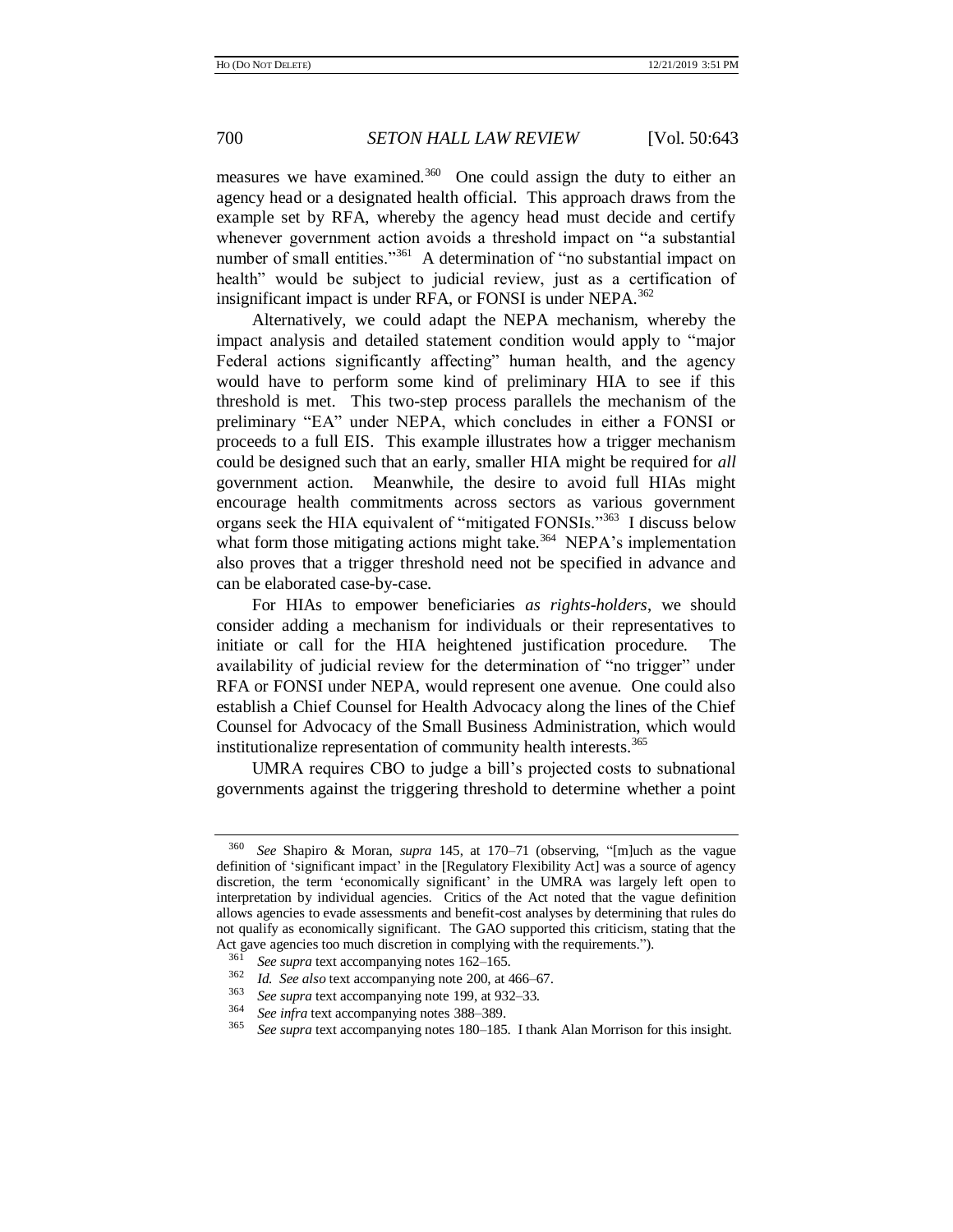of order would lie against it.<sup>366</sup> Similarly, GAO or some other entity designated by Congress could be tasked with calculating whether a bill "significantly affects human health."<sup>367</sup> Because health impacts are hard to quantify, we could use qualitative thresholds like those under the Family Impact Assessment.<sup>368</sup> Alternatively, we could piggyback on existing RIA thresholds such that any action meeting the UMRA threshold as calculated by CBO would also be subject to full HIA. For instance, the National Historic Preservation Act has piggybacked on NEPA such that any "major federal action" under NEPA also garners some process under NHPA.<sup>369</sup>

Alternatively, "significantly affecting human health" could also be construed as adversely affecting key health indicators for a numerical threshold of persons by a certain magnitude. I do not believe this approach requires an optimal set of thresholds. Some initial proxies could be set, just as in Bush's EO 13211, the effect on energy supply was established as adversely affecting energy prices by more than one percent, or a drop in crude oil production by 10,000 barrels a day or more.<sup>370</sup> Similarly, the Gingrich Congress' attempt to legislate regulatory takings identified a trigger of twenty percent reduction in the property's fair market value.<sup>371</sup> The difficulty of setting a perfect threshold should not block the development of a provisional mechanism, just as those difficulties did not impede the establishment of RIAs protecting other values.

### A. *Participatory*

HIAs should follow NEPA in promoting participation. $372$  This commitment would enhance an emerging feature of HIAs whereby they are taken up by disadvantaged communities and their supporting coalitions. For instance, HIAs have been wielded by Native Alaskan tribal groups to assert their interests in health and well-being through the state HIA process as well as  $NEPA$ <sup>373</sup> In Los Angeles, communities at risk of being

<sup>366</sup> *See supra* not[e 233.](#page-37-0)

<sup>367</sup> This idea takes inspiration from NEPA's creation of CEQ and the Science Advisory Board, and PRA's authorization of OIRA. The HIA proposal, however, would authorize a Congressional agency like CBO rather than an executive entity.

<sup>&</sup>lt;sup>368</sup> *See supra* text accompanying note [314.](#page-49-0)<br><sup>369</sup> *See Tyler y. Cisneros* 136 E 3d 603.0th

<sup>369</sup> *See* Tyler v. Cisneros, 136 F.3d 603 (9th Cir. 1998).

 $370$  See supra note [333–](#page-52-0)[334](#page-52-1) and accompanying text.

<sup>371</sup> *See* SINCLAIR, *supra* not[e 333.](#page-52-0)

<sup>372</sup> *See* FERLO ET AL., NEPA LITIG. GUIDE, *supra* not[e 208,](#page-34-1) at 24–25.

<sup>373</sup> *See generally Integrated Activity Plan / Environmental Impact Statement, National Petroleum Reserve—Alaska*, U.S. DEP'T INTERIOR (Nov. 2012), https://eplanning.blm.gov/epl-front-office/projects/nepa/5251/41004/43154/Vol2\_NPR-A\_Final\_IAP\_FEIS.pdf (constituting an EIS process where the Alaskan Inter-Tribal Council participated heavily).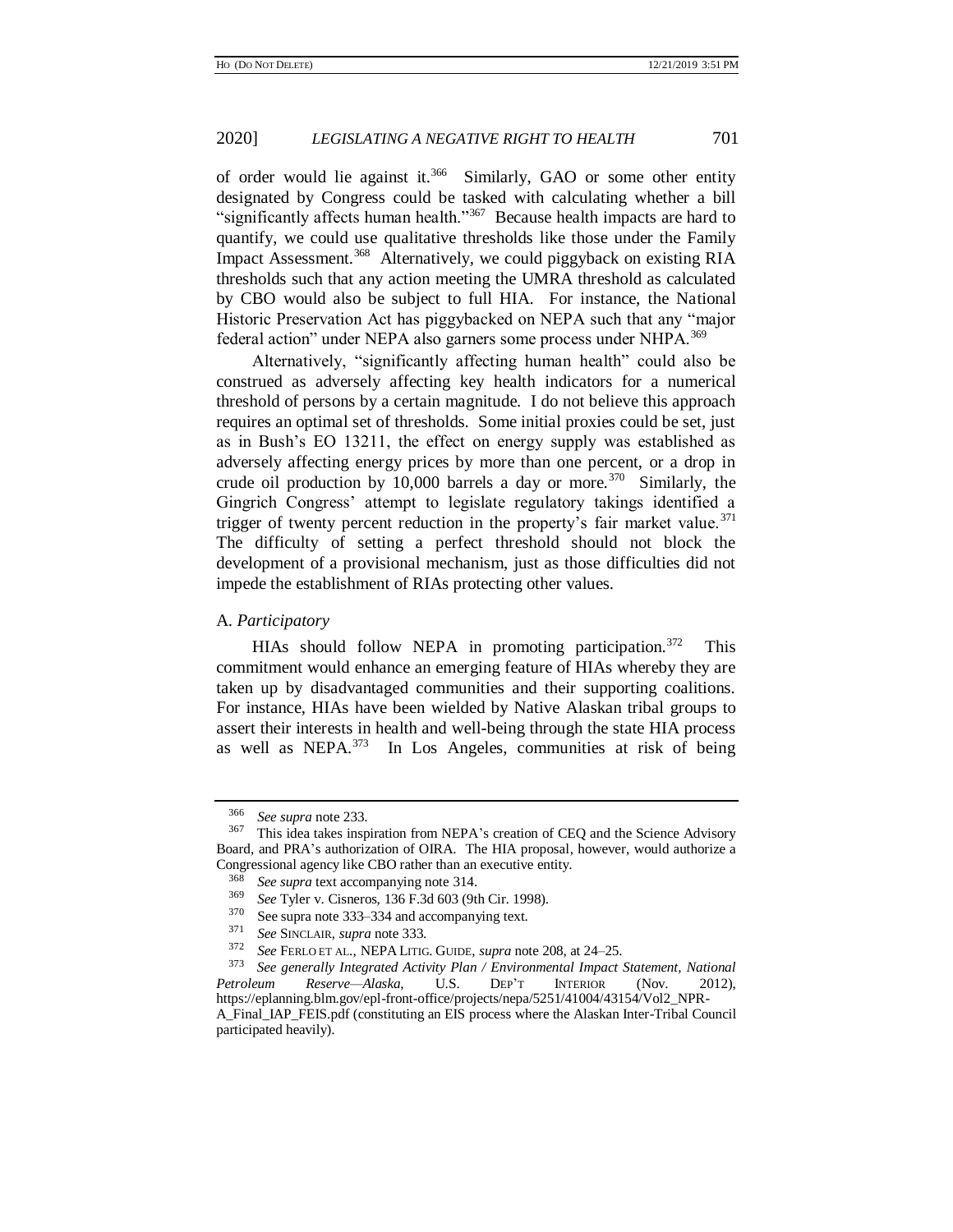dislocated by stadium development used HIAs to block the proposal. $374$ Causa Justa's community organizers recruited the Alameda County public health department to survey the health harms of foreclosure.<sup>375</sup> In San Francisco, HIAs contributed to the successful campaign for a living wage.<sup>376</sup>

Any member of Congress could call for an HIA for legislative measures through a point of order. Arguably, this mechanism allows democratic participation through lobbying, though this approach also renders the tool more accessible to powerful interests.

# B. *Equity*

The measure I propose would embed a preference for health equity even more deeply into the HIA methodology. HIA should impose justificatory burdens not just on actions with direct and indirect effects on human health, but also on actions exacerbating health inequality.

A landmark British report on health disparities in 1998 declared that "all policies likely to have a direct or indirect effect on health should be evaluated in terms of their impact on health inequalities, and should be formulated in such a way that by favouring the less well off they will, wherever possible, reduce such inequalities."<sup>377</sup> The HIA could require that "all policies likely to have a direct or indirect effect on health must report their impact on health inequalities."

<span id="page-59-0"></span>The "fit" requirements, which I discuss below, could then proceed to encourage policies to be formulated to favor the less well-off and reduce such inequalities.<sup>378</sup> Mimicking the NEPA regulations which require the agency decision-maker to "record" the environmentally preferable alternative and justify how the agency rejected this alternative,  $379$  the decision-maker could be required to "record" the most health equitypromoting alternative. If the agency chose otherwise, then it would have to describe the reasons and cite the specific "economic and technical

<sup>374</sup> *See* HUMAN IMPACT PARTNERS, FINDINGS AND RECOMMENDATIONS OF THE RAPID HEALTH IMPACT ASSESSMENT OF THE PROPOSED FARMERS FIELD DEVELOPMENT (July 6, 2012), https://playfairfarmersfield.files.wordpress.com/2012/07/ff-hia\_final\_full.pdf.

<sup>375</sup> Victoria Colliver, *Foreclosures Can Make You Sick, Report Says*, SFGATE (Sept. 2, 2010, 4:00 AM), https://www.sfgate.com/health/article/Foreclosures-can-make-you-sickreport-says-3254499.php.

<sup>376</sup> *See* Gottlieb et al., *supra* not[e 79,](#page-14-1) at 9.

<sup>377</sup> DONALD ACHESON ET AL., INDEPENDENT INQUIRY INTO INEQUALITIES IN HEALTH (1998).

<sup>378</sup> For a recent proposal along these Rawlsian lines, *see generally,* Alicia Ely Yamin & Ole Frithjof Norheim, *Taking Equality Seriously: Applying Human Rights Frameworks to Priority Setting in Health*, 36 HUM. RTS. Q. 296, 308, 324 (2014).

<sup>379</sup> *See* 40 C.F.R. § 1505.2 (2019).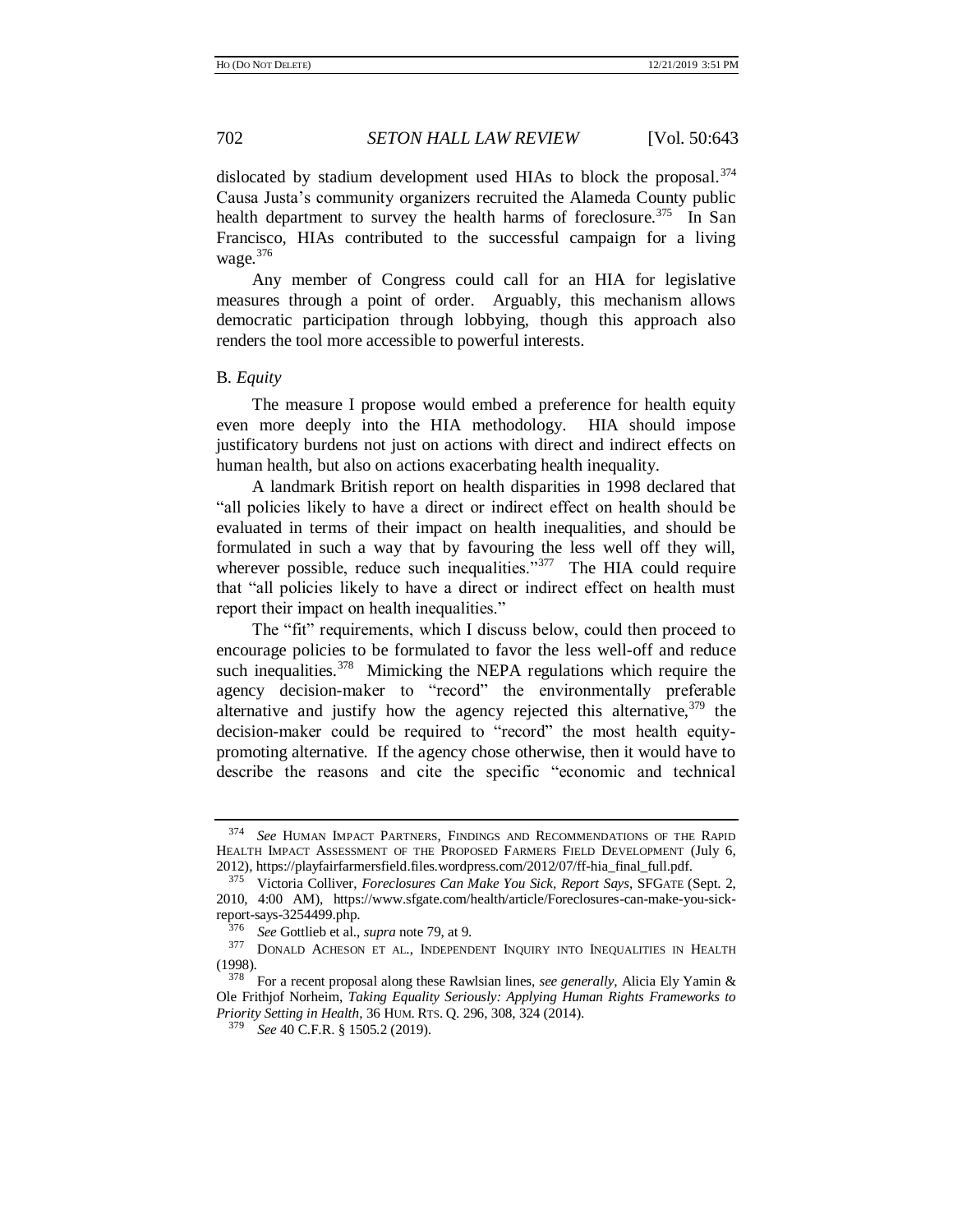considerations and agency statutory missions . . . including any essential considerations of national policy," mirroring NEPA implementing language.<sup>380</sup>

For those who believe that attention to equity represents an interjection of additional favored values into the HIA mechanism apart from health, there are a few responses. One is that identification of health impacts necessarily includes identification of the *distribution* of health impacts as discussed earlier.<sup>381</sup> Furthermore, social and economic inequality are major determinants of population health, with effects independent of those caused by poverty.<sup>382</sup> Because the health gradient is steeper at lower SES levels, SES distribution must flow downward to have salutary effects on population health. Promoting equity is closely congruent with the protection of health.

<span id="page-60-0"></span>Second, we can argue that other RIAs also include ideologically clustered secondary values. UMRA sneaks in concern not only for burdens on States and localities, but also costs to private entities. The PRA includes extra protection for privacy and small business.

#### C. *Impact Analysis*

The legislative and regulatory proposals that fall within the HIA measure's scope of application must include reporting on the burdens they place on health and its distribution. Again, some impact analysis and reporting would already exist from the threshold determination of the HIA measure's applicability, just as some environmental impact analysis is done in the form of an EA to determine whether there is sufficient effect on the quality of the human environment to warrant a full EIS.<sup>383</sup>

#### D. *Sufficiency of Purpose*

These health-affecting measures must also clearly declare the purpose and need for that action. As with the PRA, an agency must describe the "need" for the action being considered.<sup>384</sup> Borrowing again from NEPA, need must be framed in terms of "economic and technical considerations and agency statutory missions . . . including any essential considerations of national policy.  $\ldots$ <sup>385</sup>

As with UMRA, any legislative action would be subject to a sufficiency of purpose showing insofar as a separate vote to overcome the

 $rac{380}{381}$  *Id.* 

<sup>&</sup>lt;sup>381</sup> *See supra* Part I.C.1, and text accompanying notes [66](#page-13-0)[–72.](#page-14-2)

<sup>&</sup>lt;sup>382</sup> *See supra* text accompanying note[s 36](#page-7-3) at 323.<br><sup>383</sup> See 40 C E P  $_{88}$  1508 0 1508 13

<sup>383</sup> *See* 40 C.F.R. §§ 1508.9, 1508.13.

<sup>&</sup>lt;sup>384</sup> *See* 44 U.S.C. § 3506(c) (2018).

<sup>40</sup> C.F.R. § 1505.2.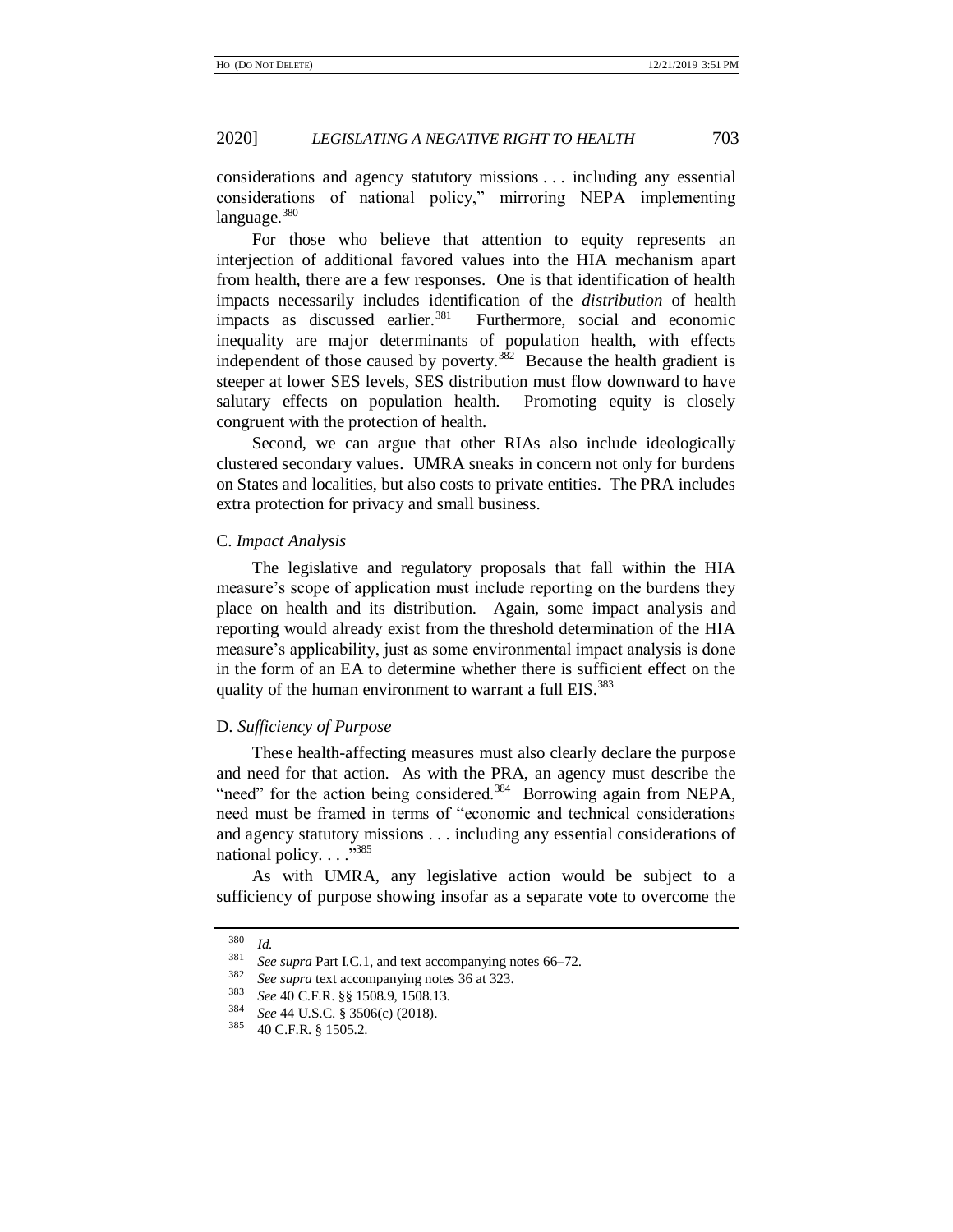point of order would be required, implicitly demonstrating congressional conclusion that the non-health-sector policy furthers a sufficiently important purpose to justify the burden on health.

# E. *Fit*

Just as earlier we discussed the incorporation of equity considerations by requiring a recording of the alternative that favors the least well-off,<sup>386</sup> that same recording requirement would apply to the least health-restrictive alternative.

A point of order could be available for any health-affecting policy that, as we mention above, reduced major health indicators of a population by a certain threshold magnitude. Just as unfunded mandates could avoid points of order if "funded," HIA points of order could be avoided if the health-burdening legislation included listed health-promoting measures. We could deliberate over and devise what those might be, and I assume our judgments on the appropriate mitigation policies would change with changing circumstances. For instance, PRA specifies certain mitigation strategies such as different compliance timetables and exemptions that must be considered when small businesses are burdened.<sup>387</sup> ESA does the same for endangered species.<sup>388</sup> The domain of must-consider health mitigation and improvement strategies could be developed, including investment in early childhood education, housing and other social determinants of health, or some other action that would reduce the Gini coefficient.<sup>389</sup>

#### <span id="page-61-1"></span><span id="page-61-0"></span>F. *Enforcement/Claiming*

Beyond a point of order, compliance with regulatory as well as legislative HIA requirements could be subject to judicial review. Even if not specifically authorized, courts might still, as they have with NEPA, construe judicial review to be available for whether agency action is arbitrary and capricious in light of inadequacies in HIA.<sup>390</sup>

<sup>386</sup> *See supra* text accompanying note[s 377](#page-59-0)[–382.](#page-60-0)

<sup>387</sup> *See supra* text accompanying note [136.](#page-25-0)

<sup>&</sup>lt;sup>388</sup> *See supra* text accompanying note [281.](#page-44-0)

See generally DAVID BUCK & SARAH GREGORY, IMPROVING THE PUBLIC'S HEALTH: A RESOURCE FOR LOCAL AUTHORITIES (2013) (for nine recommendations to improve public health and reduce inequalities).

<sup>390</sup> *See* Kleppe v. Sierra Club, 427 U.S. 390, 412 (1976); *see also* Robertson v. Methow Valley Citizen's Council, 490 U.S. 332 (1989) (demonstrating a court's ability to review NEPA decisions).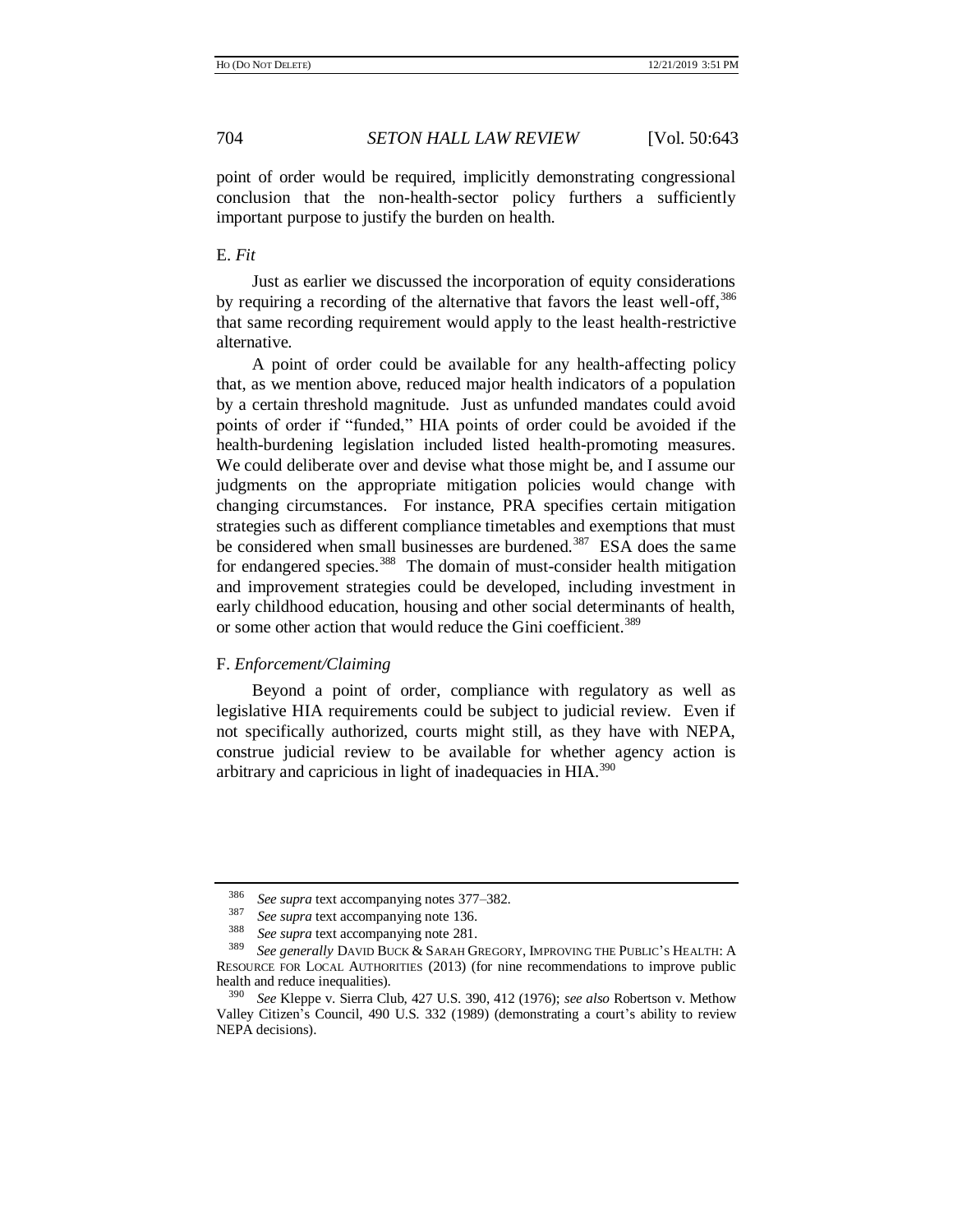# G. *Lookback Review of Existing Federal Laws*

<span id="page-62-0"></span>A true Ungerian destabilization<sup>391</sup> right would affect existing policies as well as new policies. Thus, any policy might be analyzed and challenged for its adverse effects on health and health equity. While this notion may sound extreme, many of the examples I describe contain precisely such lookback and ongoing tailoring requirements affecting existing rather than new policies. $392$ 

A recent example of lookback scrutiny is President Obama's EO 13563, Improving Regulations and Regulatory Review. Section 6 requires agencies' plans for periodic review of existing "significant" rules.<sup>393</sup> A five-year sunset was proposed by the Gingrich Congress for all regulations subject to other types of RIAs. $394$ 

Any already-approved legislation would be subject to judicial review, just as any measure is now subject to RFRA challenge.<sup>395</sup> Prior legislation would also be vulnerable to a point of order certainly upon re-authorization or amendment, but could also draw a point of order at designated reevaluation points, including appropriations, as well.

#### <span id="page-62-1"></span>VI. CONCLUSION

I argue that we should move from sporadic to general use of HIAs to foster a rights-based approach to health. My paper demonstrates that a negative procedural right to health could be enunciated in the form of an HIA requirement and thereby circumvent the difficulty of recognizing positive social and economic rights in the U.S. legal tradition. Neoliberal rights "deflect consideration of how we are systemically connected to one another globally, irrespective of our choices."<sup>396</sup> HIAs would seed a right that pushes back on that view.<sup>397</sup>

<sup>396</sup> *See* O'Keefe, *supra* note [61,](#page-12-1) at 736.

 $391$  How do we unwind states of the world that are damaging? How do we combat the inertia and the power of incumbents as they affect future humanity? For these goals we need destabilization rights. ROBERTO MANGABEIRA UNGER, FALSE NECESSITY: ANTI-NECESSITARIAN SOCIAL THEORY IN THE SERVICE OF RADICAL DEMOCRACY 530 (1987) (explaining that "[d]estabilization rights protect the citizen's interest in breaking open the large-scale organizations or the extended areas of social practice that remain closed to the destabilizing effects of ordinary conflict and thereby sustain insulated hierarchies of power and advantage"). Scott Burris provided the insight that my proposal for HIAs resembles a call for destabilization rights.

<sup>392</sup> *See supra* note[s 173,](#page-30-0) [256,](#page-40-0) and [304;](#page-47-0) *see* 5 U.S.C. § 610 (2018); Congressional Budget Act § 425(a)(2)(B)(iii), 2 U.S.C. § 658d(a)(2)(B)(iii) (2018).

<sup>&</sup>lt;sup>393</sup> Exec. Order No. 13,563, 76 Fed. Reg. 3821 (Jan. 21, 2011).<br><sup>394</sup> See Shapiro & Moran, sunga pote 145, at 172

<sup>394</sup> *See* Shapiro & Moran, *supra* not[e 145,](#page-27-2) at 172.

<sup>&</sup>lt;sup>395</sup> *See supra* text accompanying note[s 304](#page-47-0)[–305.](#page-47-1)<br><sup>396</sup> See O'Veefe, supra note 61 at 736.

See generally West, *supra* note [50,](#page-9-0) at 91-102 (arguing that we should revitalize rights in forms that recognize relational aspects of human nature).